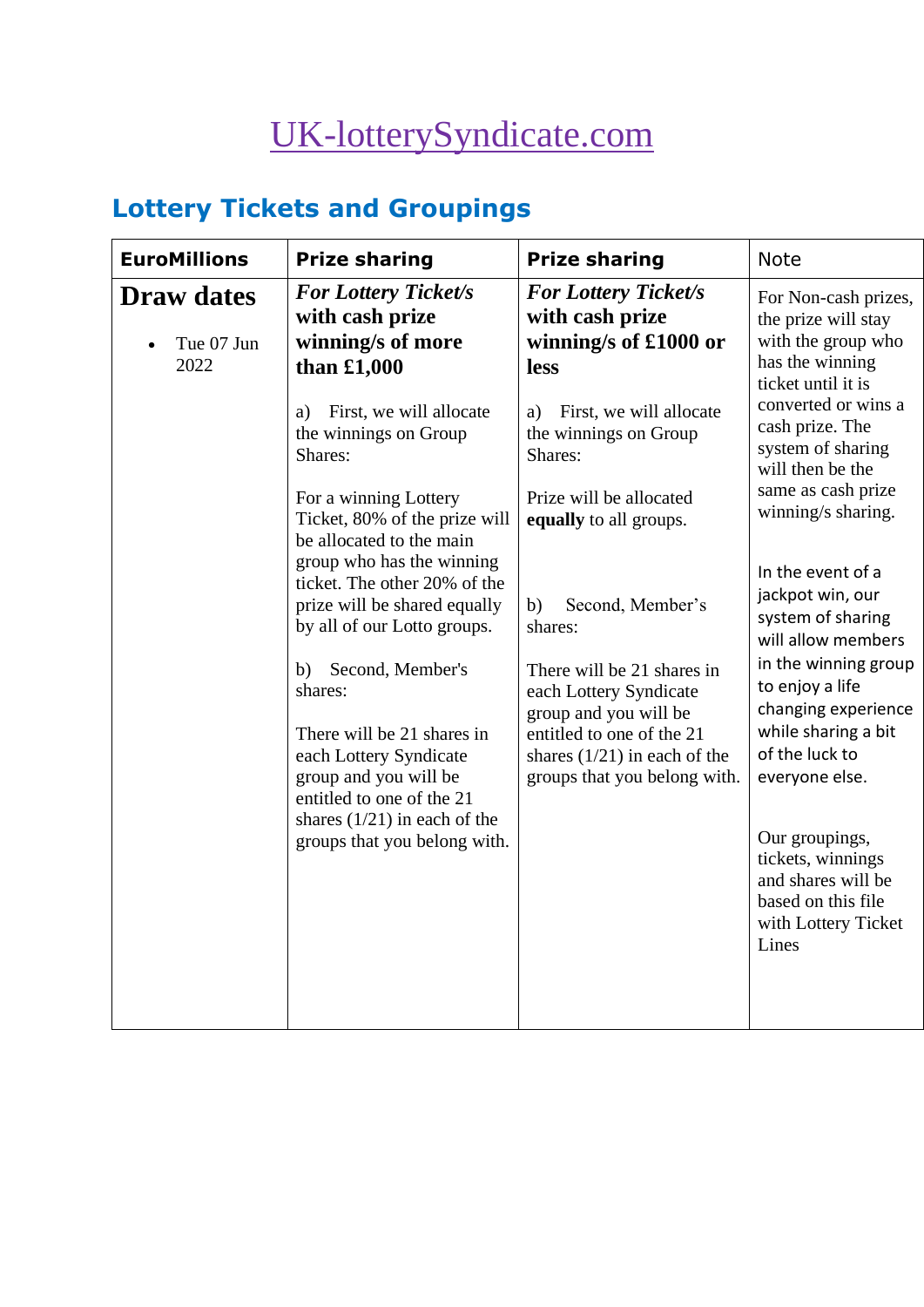#### *Lottery Syndicate Group 1*

#### *1) Do1V1, 2) Ma22G05/MA38G119, 3) La66B40, 4) He82C30,5) Ti53W41,6) Ke34B01, 7) Sa43B16, 8Pa30C27, 9) Tr76G01,10) Ca71W01, 11) Ki11S03, 12) Je15M11, 13) Kh33K03, 14) Ni39G16, 15) TH94L16, 16) Jo54V2 , 17) Sh20S29, 18) An67B17, 19) Ni36N20 20) Si12G05 , 21) Gl25L33*

Ticket 1 of 10

Ticket number: 1113-045985809-200979 Purchase date and time: Sat 4 Jun 2022 at 7:53

#### • **Your numbers**

- Lucky Stars
- A
- $\circ$  10
- $\circ$  13
- o 18
- o 25
- o 31 •
- o 05
- $\circ$  12
- o Lucky Dip
- B
- o 06
- $\circ$  10
- o 25
- o 26
- o 30
- •
- $\circ$  02
- o 11
- o Lucky Dip

### **Your UK Millionaire Maker codes**

- TTNT42548
- XTNS82087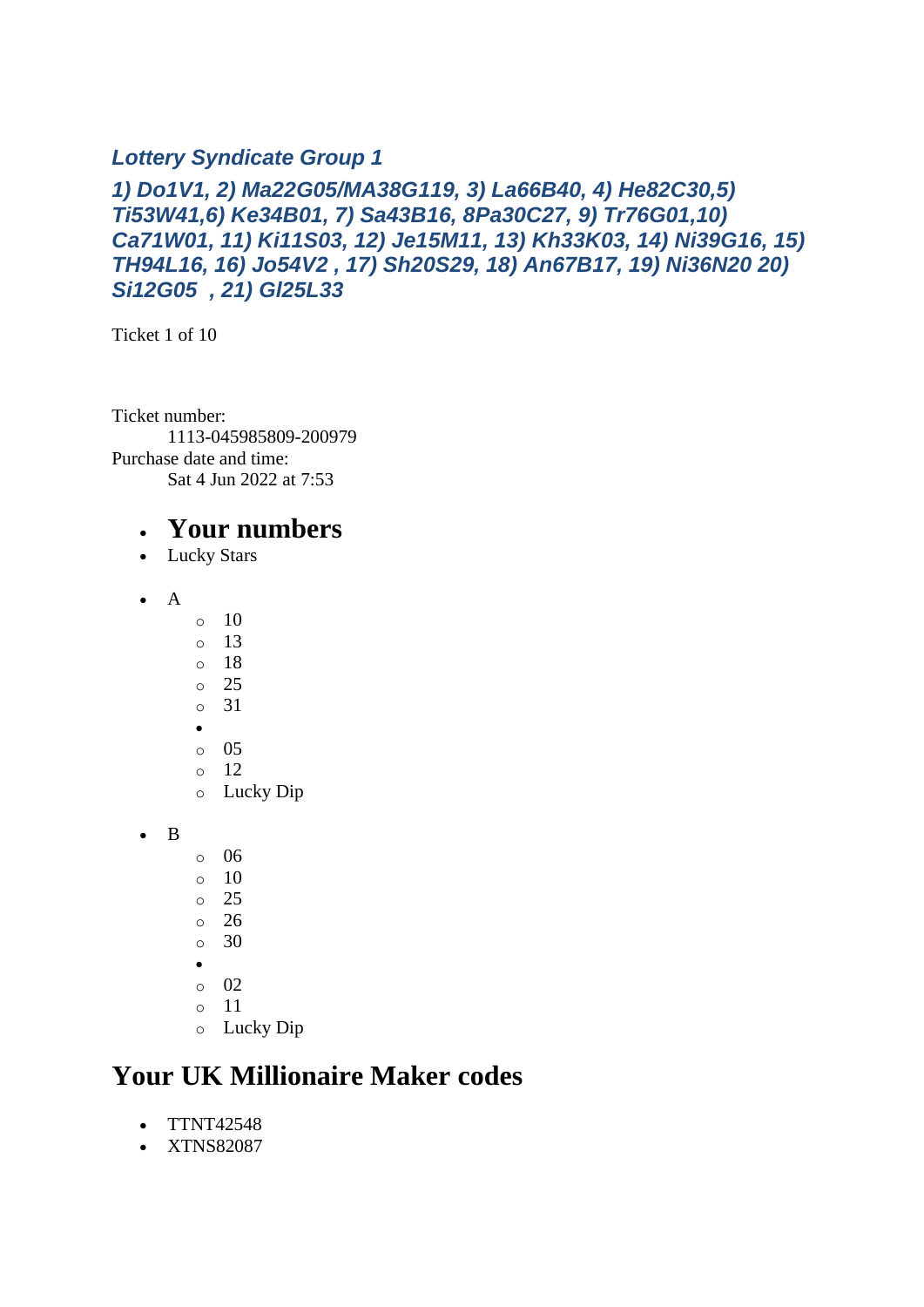We'll email you if you win.

### **Draws summary**

**Draws:** TueTuesday **Weeks:** 1

### **Draw summary**

Tue 07 Jun 2022

### **Draw dates**

• Tue 07 Jun 2022

**Cost:** 2 plays x £2.50 for 1 draw = £5.00

# **Total:**

£5.00

*-----------------------------------------------------*

#### *Lottery Syndicate Group 2*

*1) Do1V1, 2) Ma22G05/MA38G119, 3) Ri28L30, 4) He82C30,5) Da10N11Norcup ,6) Ke34B01, 7) Sa43B16, 8) Pa30C27, 9) Tr76G01,10) Ca71W01, 11) Ki11S03, 12) Je15M11, 13) Me91M02, 14) Ni39G16, 15) Ti53W41, 16) An67B17, 17) Sh20S29, 18) Kh33K03, 19) Ni36N20, 20) Ju06M25, 21) Gl25L33*

Ticket 2 of 10

Ticket number: 1113-029213713-206979 Purchase date and time: Sat 4 Jun 2022 at 7:53

#### • **Your numbers**

• Lucky Stars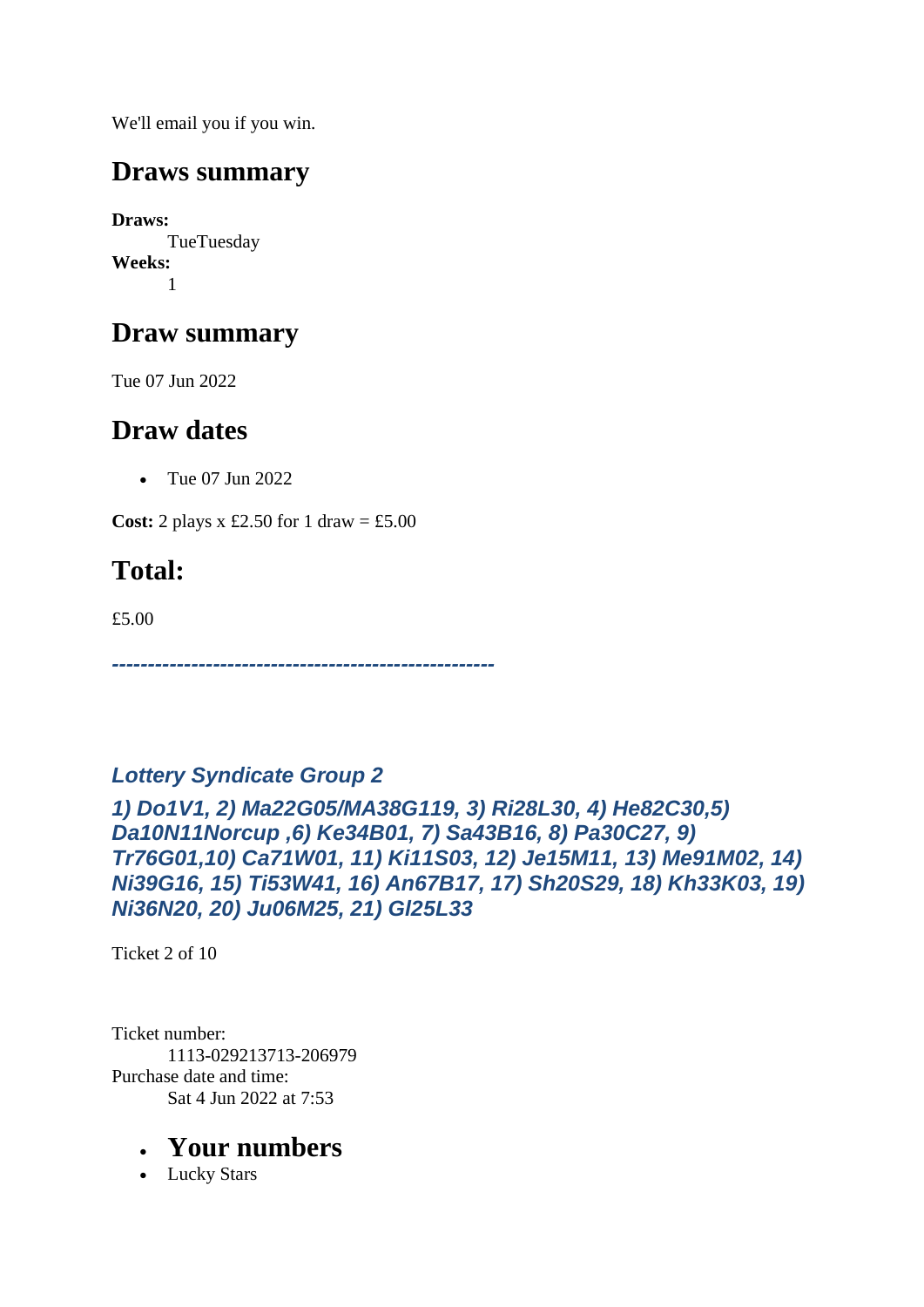- A
	- o 01
	- o 11
	- o 39
	- o 46 o 48
	- •
	- o 06
	- o 11
	- o Lucky Dip
- B
- $\circ$  10 o 18
- o 38
- o 46
- o 49 •
- o 05
- o 09
- o Lucky Dip

- MTNT02857
- MTNT02858

We'll email you if you win.

# **Draws summary**

**Draws: TueTuesday Weeks:** 1

### **Draw summary**

Tue 07 Jun 2022

# **Draw dates**

• Tue 07 Jun 2022

**Cost:** 2 plays x £2.50 for 1 draw = £5.00

# **Total:**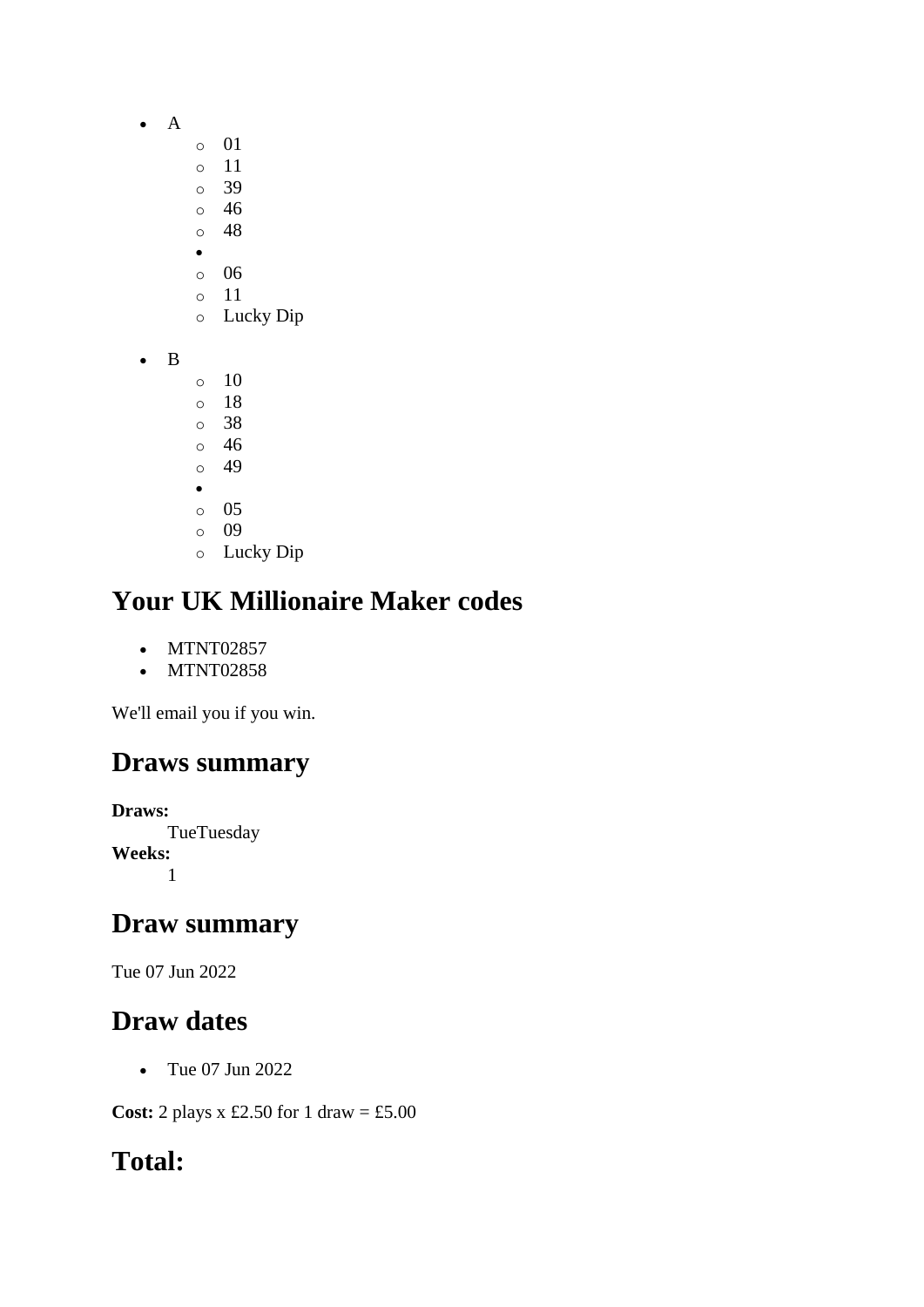*-----------------------------------------------------*

#### *Lottery Syndicate Group 3*

*1) Do1V1, 2) Ma22G05/MA38G119, 3) Ri28L30, 4) He82C30,5) Ti53W41,6) Ke34B01, 7) Sa43B16, 8) Pa30C27, 9) Tr76G01,10) Ca71W01, 11) Ki11S03, 12) Je15M11, 13) Pa03R03, 14) Ni39G16, 15) Me91M02, 16) An67B17, 17) Sh20S29, 18) Ar01B24, 19) Ni36N20, 20) Wi03F2, 21) Gl25L33*

Ticket 3 of 10

Ticket number: 1113-051223573-203879 Purchase date and time: Sat 4 Jun 2022 at 7:53

- Lucky Stars
- A
- $\circ$  10 o 16 o 28 o 35  $\circ$  40 • o 05 o 12 o Lucky Dip
- B
- o 02
- o 08
- o 21
- o 24
- o 29 •
- o 08
- o 12
- o Lucky Dip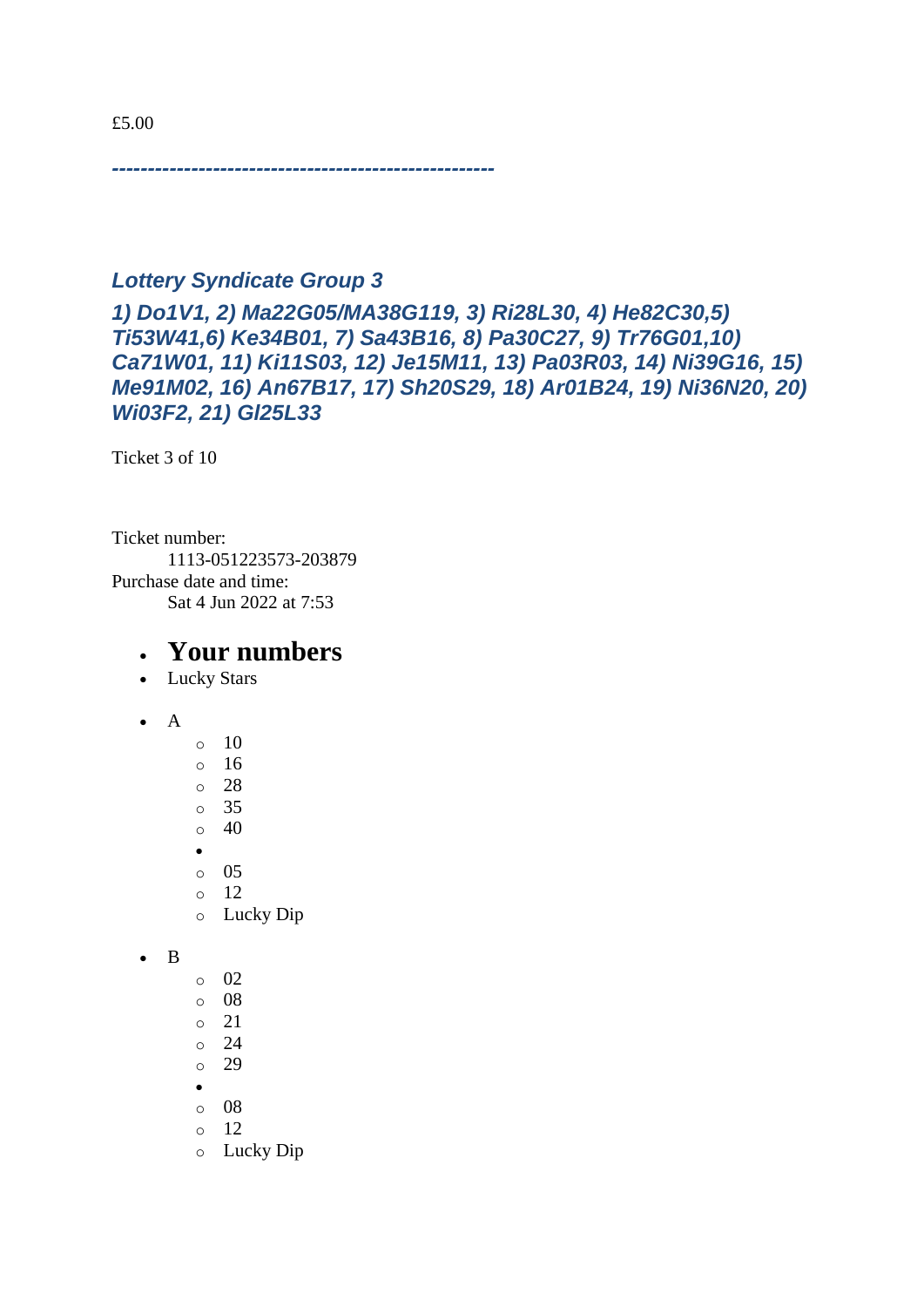- TTNT42550
- XTNS82088

We'll email you if you win.

### **Draws summary**

**Draws:** TueTuesday **Weeks:** 1

### **Draw summary**

Tue 07 Jun 2022

### **Draw dates**

• Tue 07 Jun 2022

**Cost:** 2 plays x £2.50 for 1 draw = £5.00

### **Total:**

£5.00

*-----------------------------------------------------*

#### *Lottery Syndicate Group 4*

*1) Do1V1, 2) Ma22G05/MA38G119, 3) Ma45C21, 4 He82C30,5) Jo16V36, 6) Ke34B01, 7) Sa43B16, 8) Pa30C27, 9) Tr76G01,10) Ca71W01, 11) Ki11S03, 12) Je15M11, 13) An67B17, 14) Ni39G16, 15) Pa52W81, 16) De05M22, 17) Sh20S29, 18) Ar01B24, 19) Ni36N20, 20) Wi03F2, 21) Gl25L33*

Ticket 4 of 10

Ticket number: 1113-005040149-206979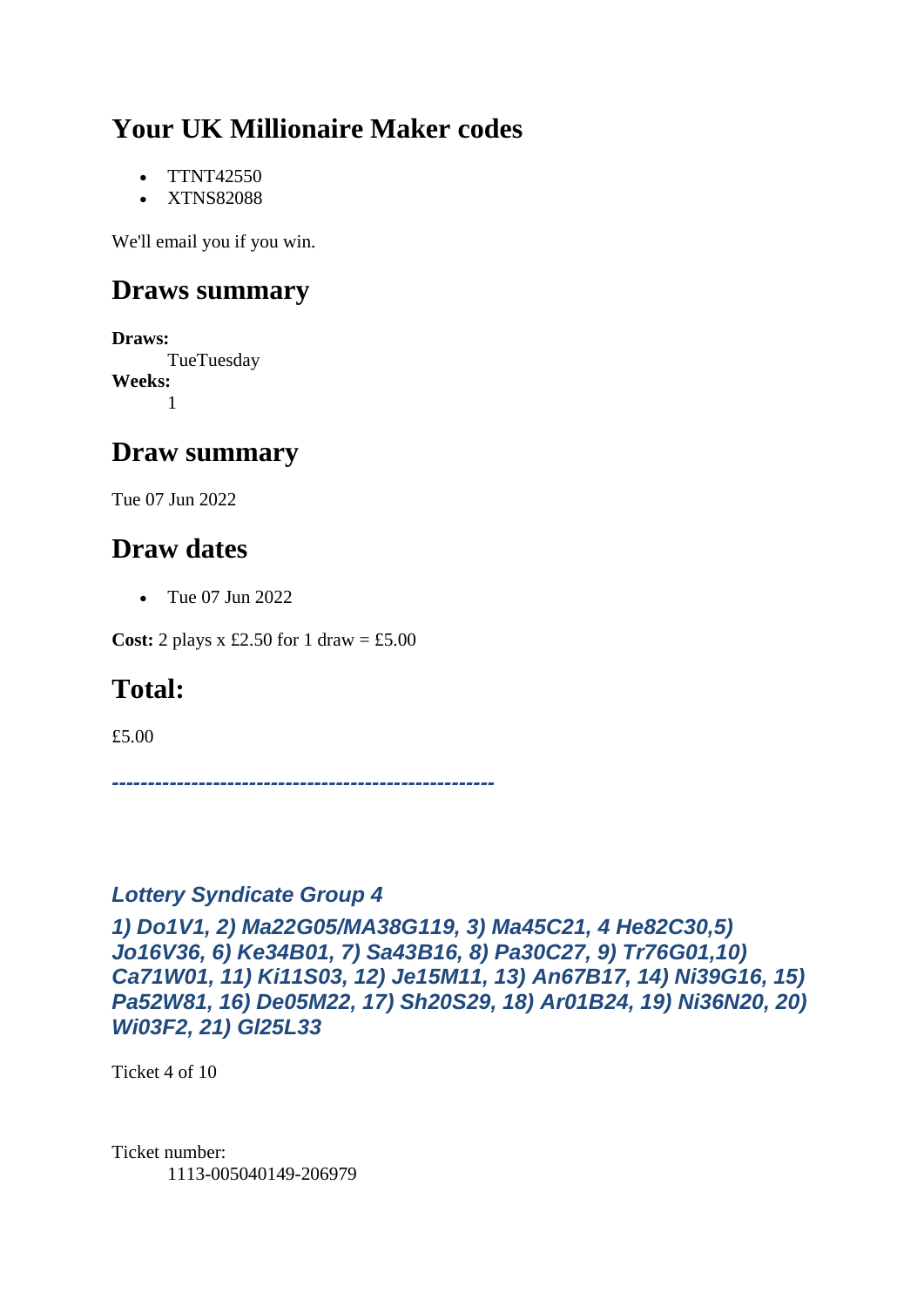Purchase date and time:

Sat 4 Jun 2022 at 7:53

#### • **Your numbers**

- Lucky Stars
- A
- o 07 o 11 o 15  $\circ$  20 o 33 • o 02 o 09 o Lucky Dip
- B
- o 03 o 30 o 39 o 48 o 50 • o 03 o 11 o Lucky Dip

# **Your UK Millionaire Maker codes**

- ZTNS27762
- JTNS85828

We'll email you if you win.

### **Draws summary**

**Draws: TueTuesday Weeks:**

1

### **Draw summary**

Tue 07 Jun 2022

### **Draw dates**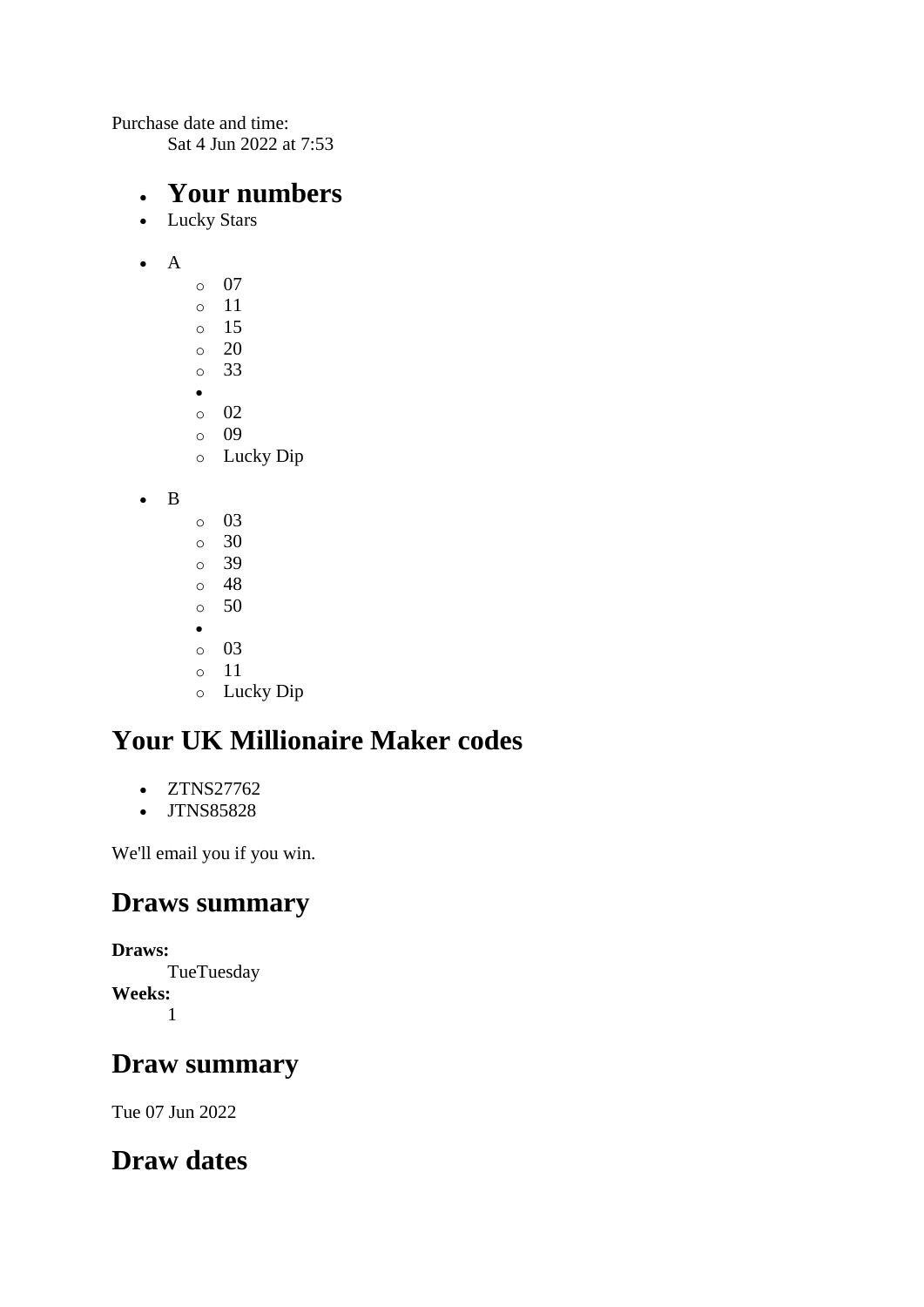• Tue 07 Jun 2022

**Cost:** 2 plays x £2.50 for 1 draw = £5.00

#### **Total:**

£5.00

*---------------------------------------------------*

#### *Lottery Syndicate Group 5*

#### *1) Do1V1, 2) Ma22G05/MA38G119, 3) Pa30C27, 4) He82C30,5) Wi03F2,6) Ke34B01, 7) Sa43B16, 8) Ow76B04, 9) Me91M02,10) Ca71W01, 11) Ki11S03, 12) Je15M11, 13) Pa52W81, 14) Ni39G16, 15) Ri28L30, 16) Pe64G41, 17) Sh20S29, 18) Ma45C21, 19) Ni36N20, 20) BA09K03Basat, 21) Gl25L33*

Ticket 5 of 10

Ticket number: 1113-038580245-201579 Purchase date and time: Sat 4 Jun 2022 at 7:53

- Lucky Stars
- A
- o 30 o 32 o 36 o 46 o 48 •  $\circ$  04 o 12
- o Lucky Dip
- B
- o 06  $\circ$  12 o 17
- $\circ$  23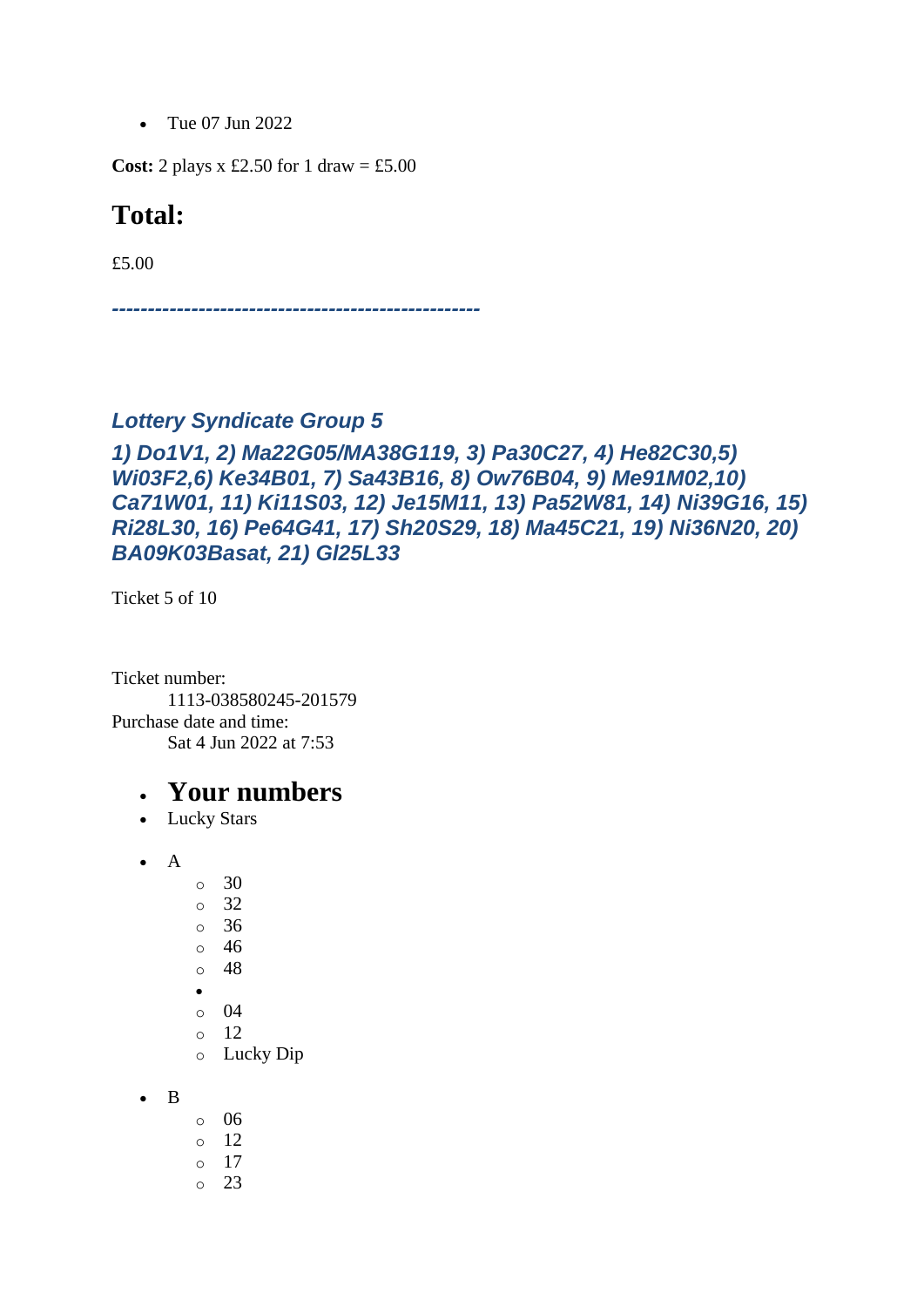- o 41 • o 06
- $\circ$  08
- o Lucky Dip

- VTNR84942
- TTNT42551

We'll email you if you win.

# **Draws summary**

**Draws: TueTuesday Weeks:** 1

# **Draw summary**

Tue 07 Jun 2022

# **Draw dates**

• Tue 07 Jun 2022

**Cost:** 2 plays  $x \text{ £}2.50$  for 1 draw = £5.00

# **Total:**

£5.00

*-----------------------------------------------------*

#### *Lottery Syndicate Group 6*

*1) Ro26C28, 2) RO98H60, 3) Sh37P01, 4) Do12P04,5) Do1V1,6) No15L30, 7) Sa43B16, 8) BA09K03Basat, 9) To23S12 (TGS),10) Da27R40, 11) Pe64G41, 12) Ma98A17, 13) Ow76B04, 14) Wi22M02, 15) Da10N11Norcup , 16) PH30B19, 17) Ca71W01, 18) Ma94N21, 19) Jo16V36, 20) Sa65C13, 21) Wi03F2*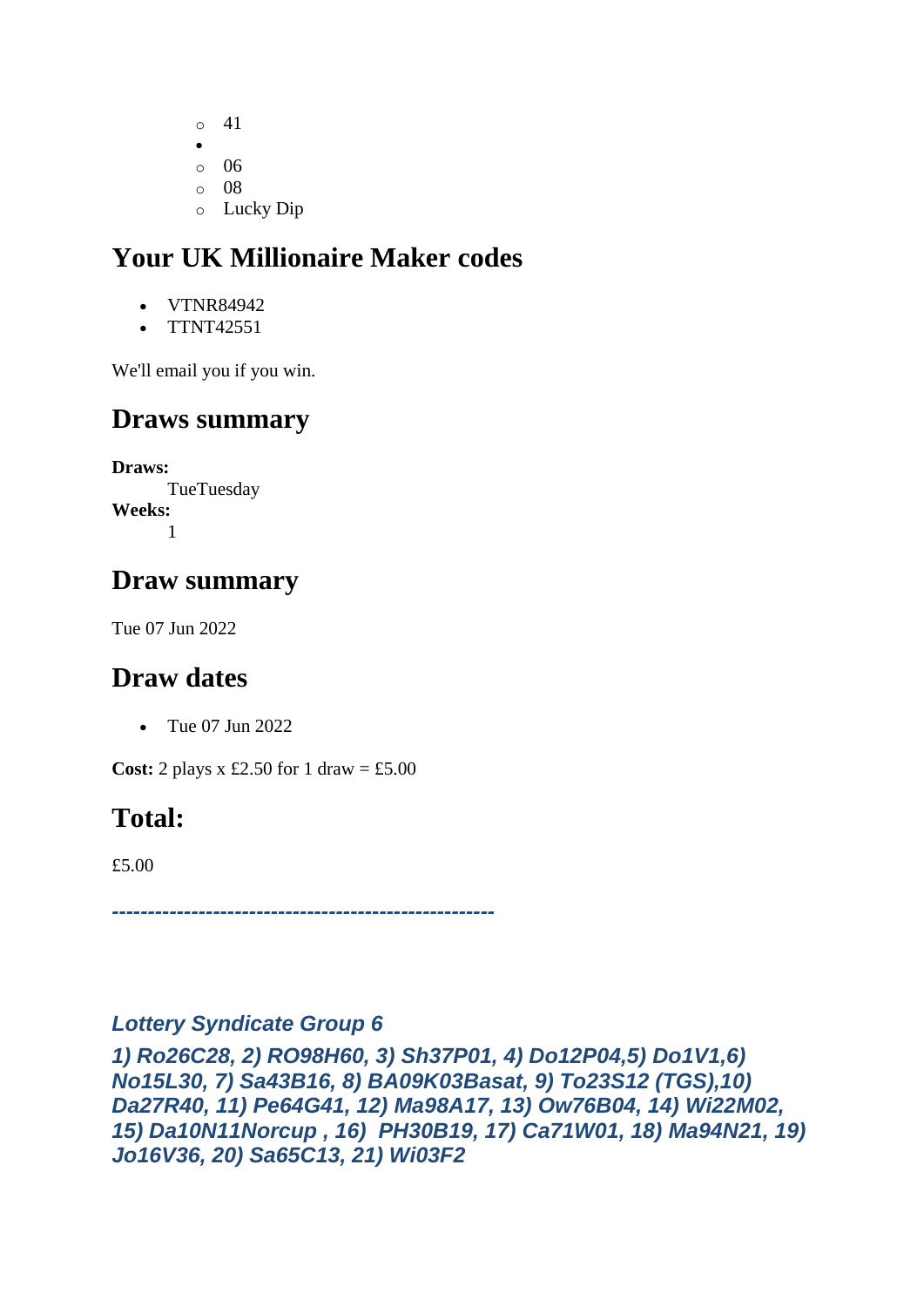#### Ticket 6 of 10

Ticket number: 1113-033342481-208379 Purchase date and time: Sat 4 Jun 2022 at 7:53

#### • **Your numbers**

- Lucky Stars
- A
	- o 15 o 33 o 34 o 36  $\circ$  47 •  $\circ$  10
	- o 12
	- o Lucky Dip
- B
- o 01
- o 07
- o 12
- o 21
- o 49
- •
- o 01
- o 05
- o Lucky Dip

# **Your UK Millionaire Maker codes**

- XTNS82089
- ZTNS27763

We'll email you if you win.

#### **Draws summary**

**Draws: TueTuesday Weeks:** 1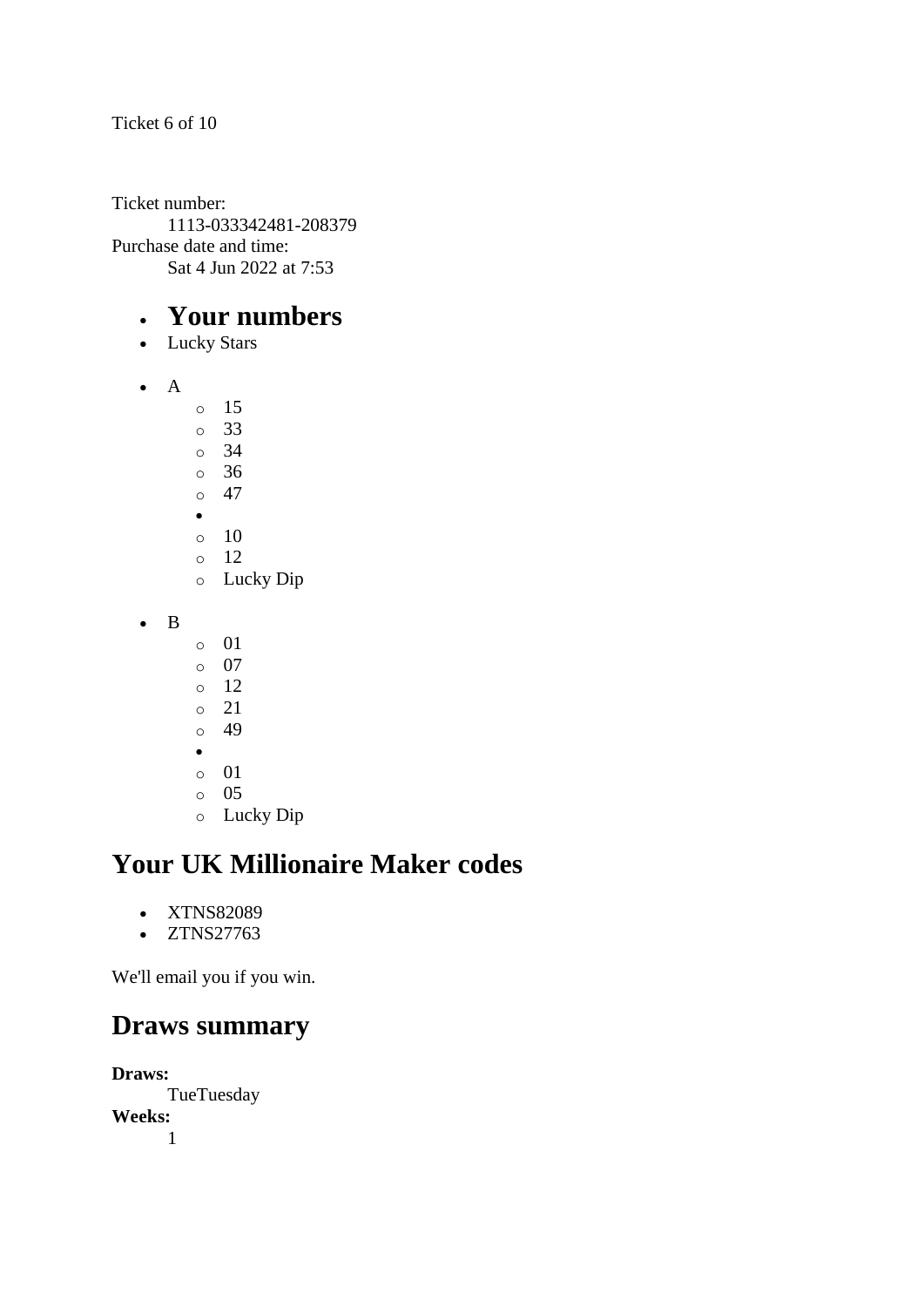#### **Draw summary**

Tue 07 Jun 2022

### **Draw dates**

• Tue 07 Jun 2022

**Cost:** 2 plays x £2.50 for 1 draw = £5.00

## **Total:**

£5.00

*-----------------------------------------------------*

#### *Lottery Syndicate Group 7*

*1) Ro26C28, 2) Jo54V2, 3) Sh37P01, 4) Ma98A17,5) Ju06M25, 6) Mi02L17, 7) Sa43B16, 8) Ch94O10, 9) To23S12 (TGS),10) Da27R40, 11) An76D15, 12) Pe64G41, 13) RO98H60, 14) Wi22M02, 15) Do12P04, 16) PH30B19, 17) Si12G05 , 18) Je58M18, 19) La66B40, 20) Sa65C13, 21) Be11V1*

Ticket 7 of 10

Ticket number: 1113-021873685-208679 Purchase date and time: Sat 4 Jun 2022 at 7:53

- Lucky Stars
- $\bullet$  A
	- o 01 o 11 o 19 o 21 o 45 • o 07  $\circ$  10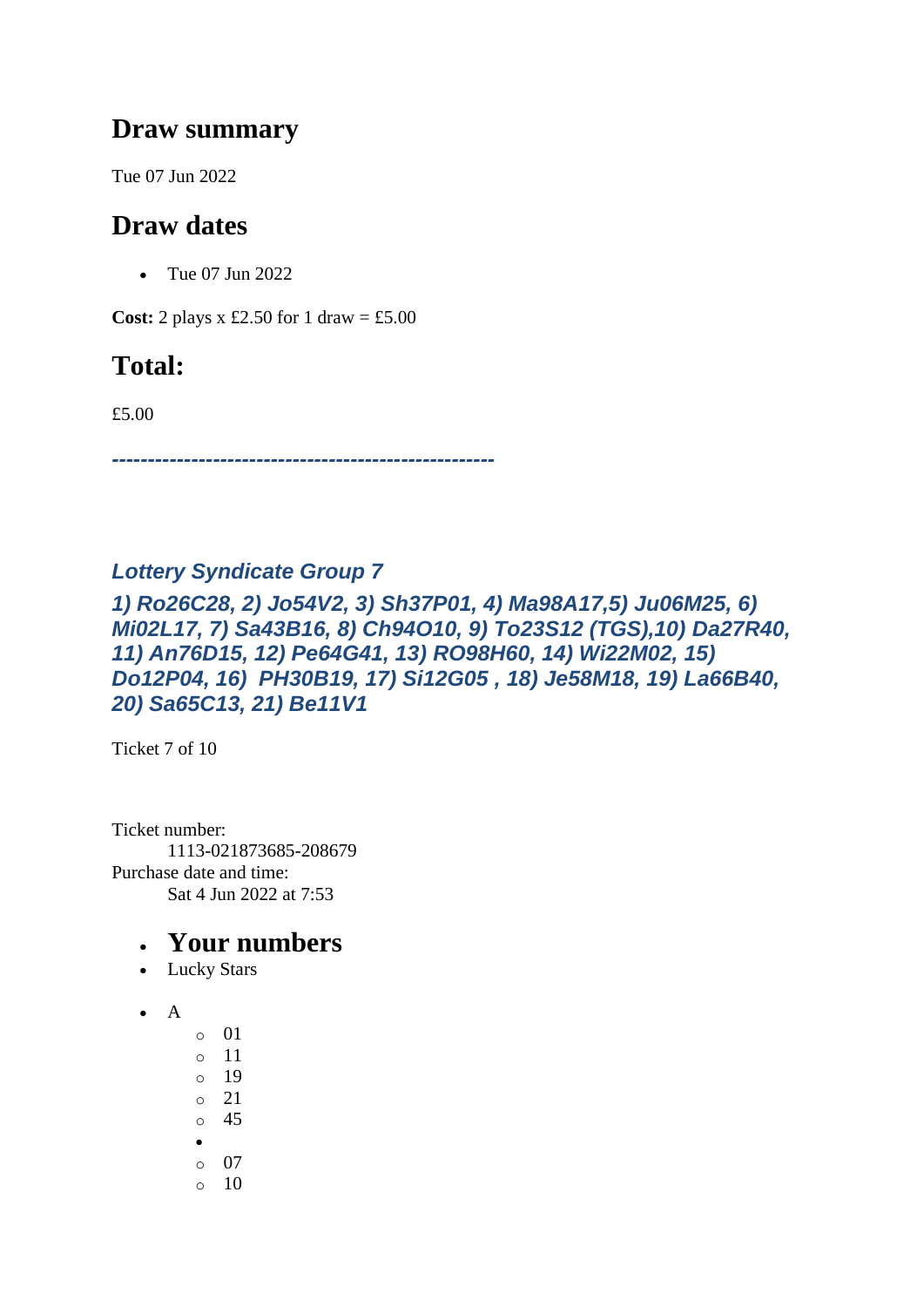- o Lucky Dip
- B
	- o 03
	- $\circ$  05
	- $\circ$  20 o 26
	- o 28
	- •
	- o 02
	- $\circ$  07
	- o Lucky Dip

- HTNW10122
- HTNW10123

We'll email you if you win.

### **Draws summary**

**Draws:** TueTuesday **Weeks:** 1

### **Draw summary**

Tue 07 Jun 2022

# **Draw dates**

• Tue 07 Jun 2022

**Cost:** 2 plays  $x \text{ £}2.50$  for 1 draw = £5.00

### **Total:**

£5.00

*-----------------------------------------------------*

#### *Lottery Syndicate Group 8*

```
1) Ro26C28, 2) Ch94O10, 3) Sh37P01, 4) St81P02,5) Ad34Y2, 6) 
Si12G05 , 7) Sa43B16, 8) Ma52A71, 9) To23S12 (TGS),10) Da27R40, 
11) An76D15, 12) TH94L16, 13) Ri28L30, 14) Wi22M02, 15)
```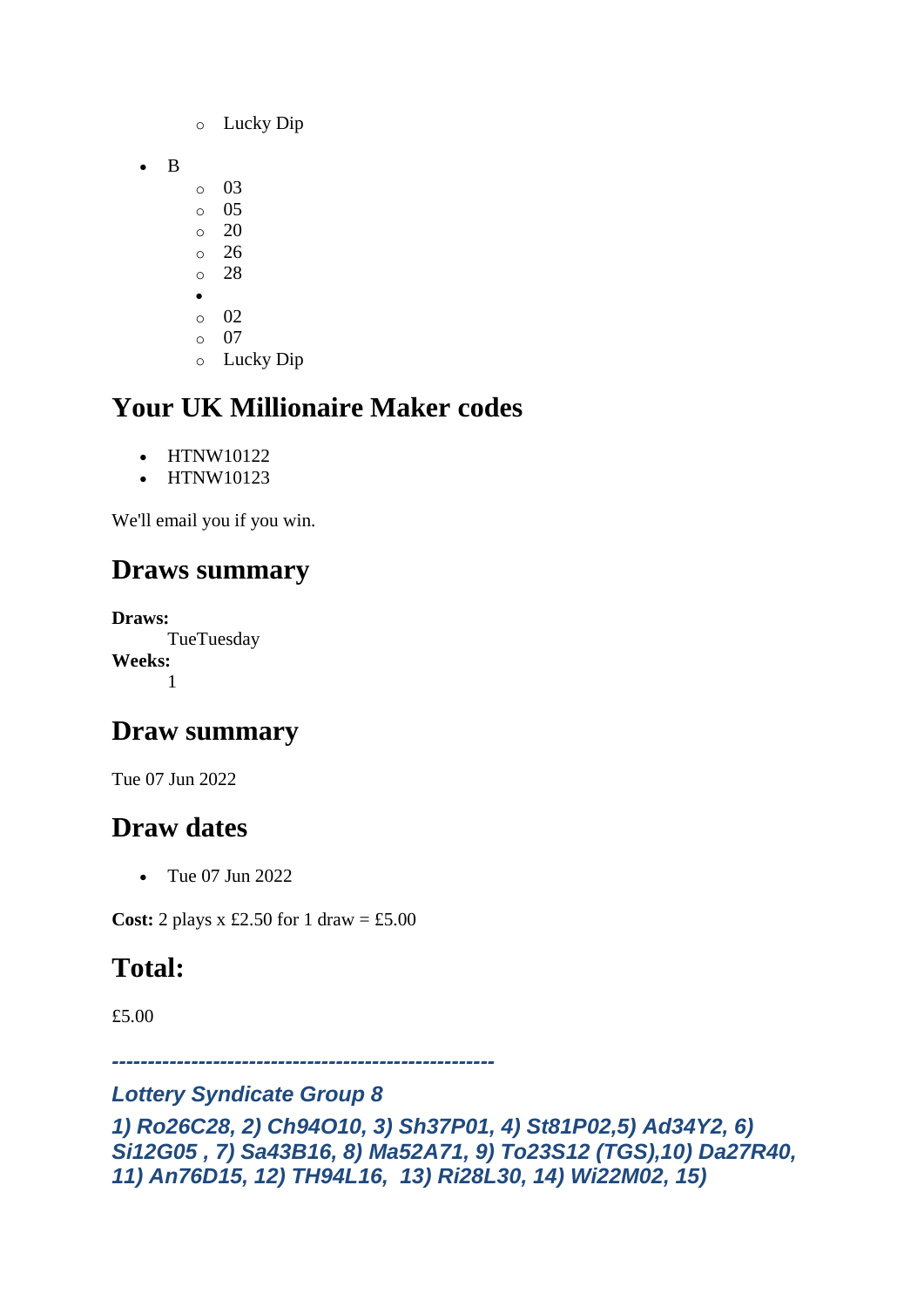#### *Pa52W81, 16) PH30B19, 17) Pe64G41, 18) Je58M18, 19) La66B40, 20) Sa65C13, 21) RO98H60*

Ticket 8 of 10

Ticket number: 1113-009562384-207579 Purchase date and time: Sat 4 Jun 2022 at 7:53

#### • **Your numbers**

- Lucky Stars
- A  $\circ$  14 o 17
	- o 21 o 33 o 49 • o 04 o 10 o Lucky Dip
- B
- o 21 o 29 o 39  $\circ$  44  $\circ$  50
- o 02
- o 04
- o Lucky Dip

### **Your UK Millionaire Maker codes**

- XTNS82092
- HTNW10125

We'll email you if you win.

### **Draws summary**

**Draws:**

**TueTuesday**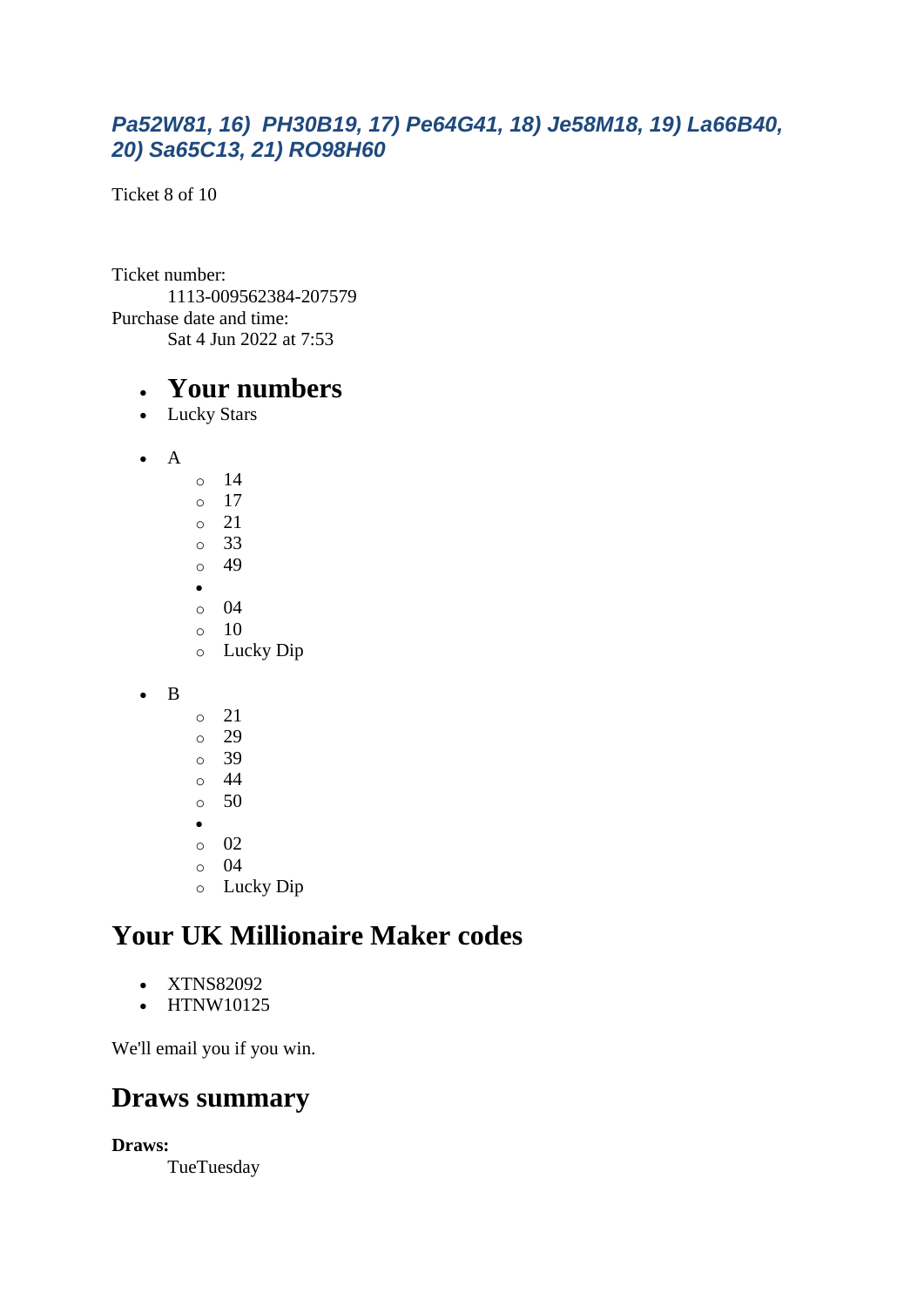**Weeks:** 1

#### **Draw summary**

Tue 07 Jun 2022

#### **Draw dates**

• Tue 07 Jun 2022

**Cost:** 2 plays x £2.50 for 1 draw = £5.00

#### **Total:**

£5.00

*-----------------------------------------------------*

#### *Lottery Syndicate Group 9*

#### *1) Ro26C28, 2) Ch94O10, 3) Sh37P01, 4) Da10N11Norcup, 5) RO98H60, 6) No15L30, 7) Sa43B16, 8) Do1V1, 9) To23S12 (TGS),10) Da27R40, 11) Co09G02, 12) Ed15H21, 13) CE76J05, 14) Wi22M02, 15) Ra95K11, 16) PH30B19, 17) Jo54V2, 18) Je58M18, 19) La66B40, 20) Sa65C13, 21) Jo64A34*

Ticket 9 of 10

Ticket number: 1113-026264848-207079 Purchase date and time: Sat 4 Jun 2022 at 7:53

- Lucky Stars
- A
	- $\circ$  02
	- o 06
	- o 12
	- o 18
	- o 32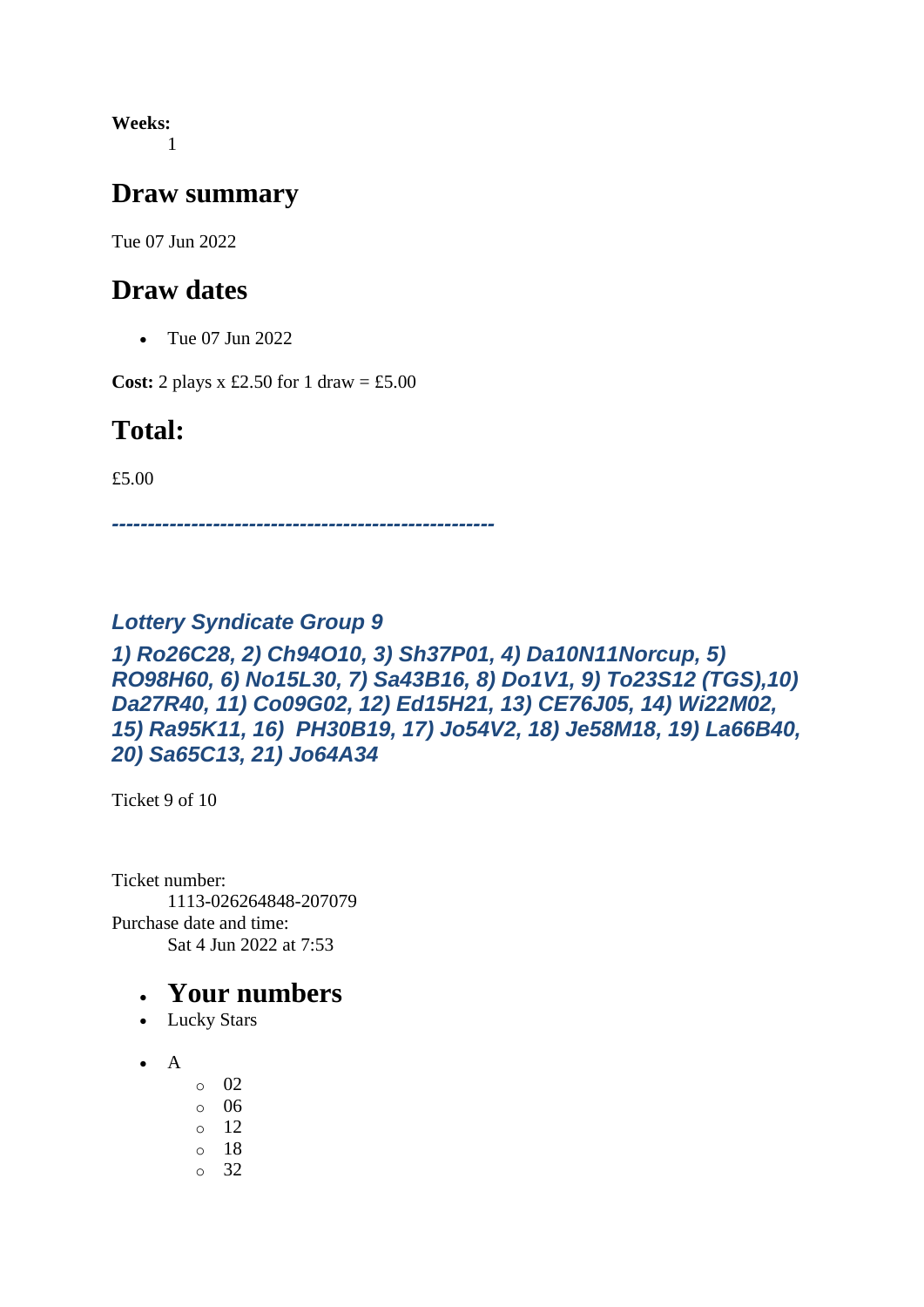|   | O         | 05        |
|---|-----------|-----------|
|   | $\circ$   | 07        |
|   | O         | Lucky Dip |
|   |           |           |
| B |           |           |
|   | O         | 08        |
|   | $\circ$   | 26        |
|   | $\circ$   | 32        |
|   | $\circ$   | 33        |
|   | $\circ$   | 42        |
|   | $\bullet$ |           |
|   | $\circ$   | 08        |
|   | ∩         | 11        |

 $\bullet$ 

o Lucky Dip

## **Your UK Millionaire Maker codes**

- XTNS82093
- ZTNS27766

We'll email you if you win.

#### **Draws summary**

**Draws:** TueTuesday **Weeks:** 1

#### **Draw summary**

Tue 07 Jun 2022

#### **Draw dates**

• Tue 07 Jun 2022

**Cost:** 2 plays x £2.50 for 1 draw = £5.00

#### **Total:**

£5.00

*-----------------------------------------------------*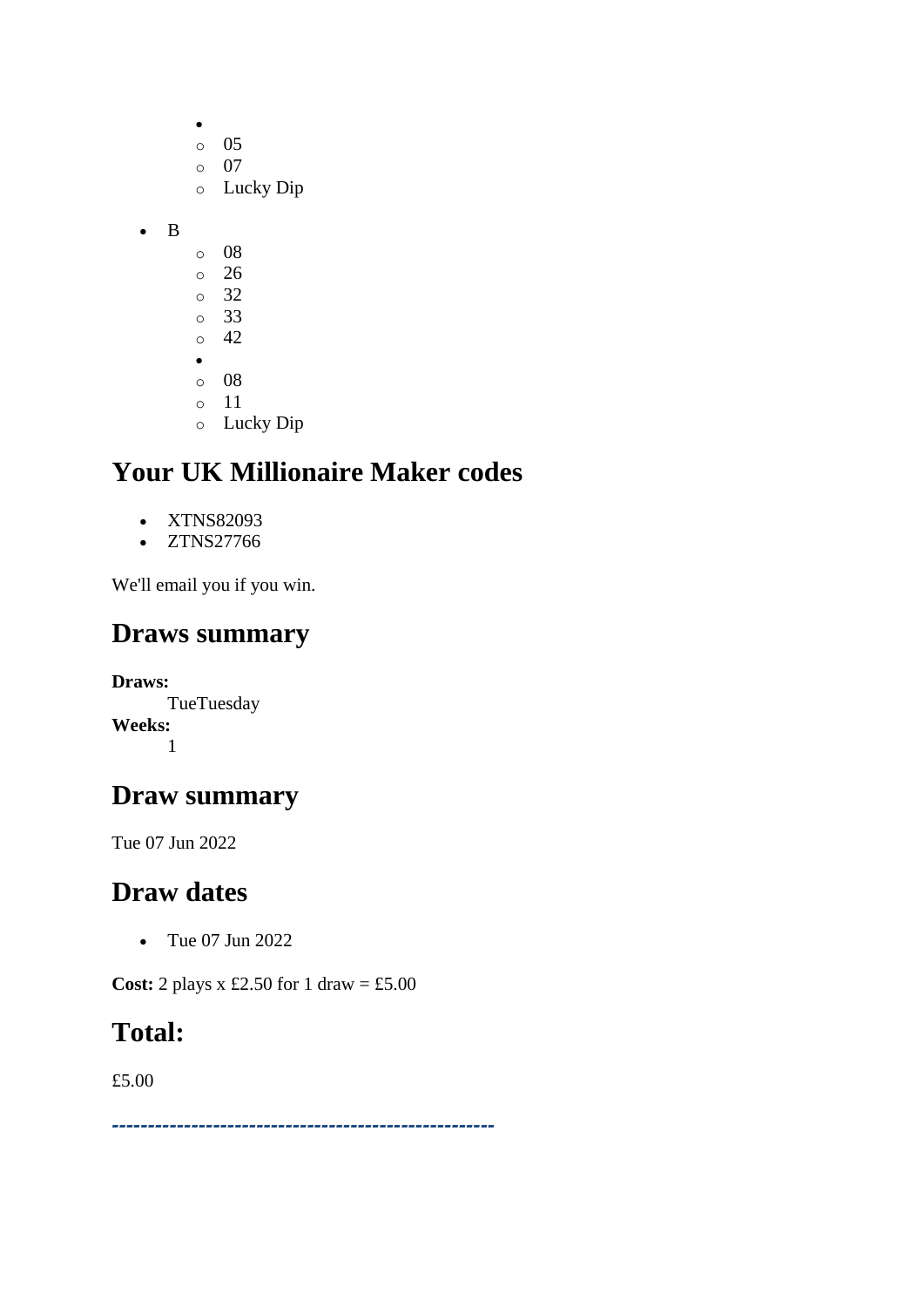#### *Lottery Syndicate Group 10*

#### *1) Ro26C28, 2) Ch94O10, 3) Sh37P01, 4) Ma98A17,5) Be11V1, 6) Ad34Y2, 7) Sa43B16, 8) Ma56S01, 9) To23S12 (TGS),10) Da27R40, 11) Lo82S20, 12) Da04G06, 13) RO98H60, 14) Wi22M02, 15) St07S04, 16) PH30B19, 17) Ni07M01, 18) Je58M18, 19) Ra95K11, 20) Sa65C13, 21) De47C03*

Ticket 10 of 10

Ticket number: 1113-052469012-206479 Purchase date and time: Sat 4 Jun 2022 at 7:53

#### • **Your numbers**

- Lucky Stars
- A
- o 06
- o 14
- o 24
- o 33
- o 48
- •
- o 04  $\circ$  10
- o Lucky Dip
- B
	- o 15
	- o 23
	- o 29
	- o 37
	- $\circ$  47
	- •
	- o 03
	- o 12
	- o Lucky Dip

### **Your UK Millionaire Maker codes**

- HTNW10126
- XTNS82094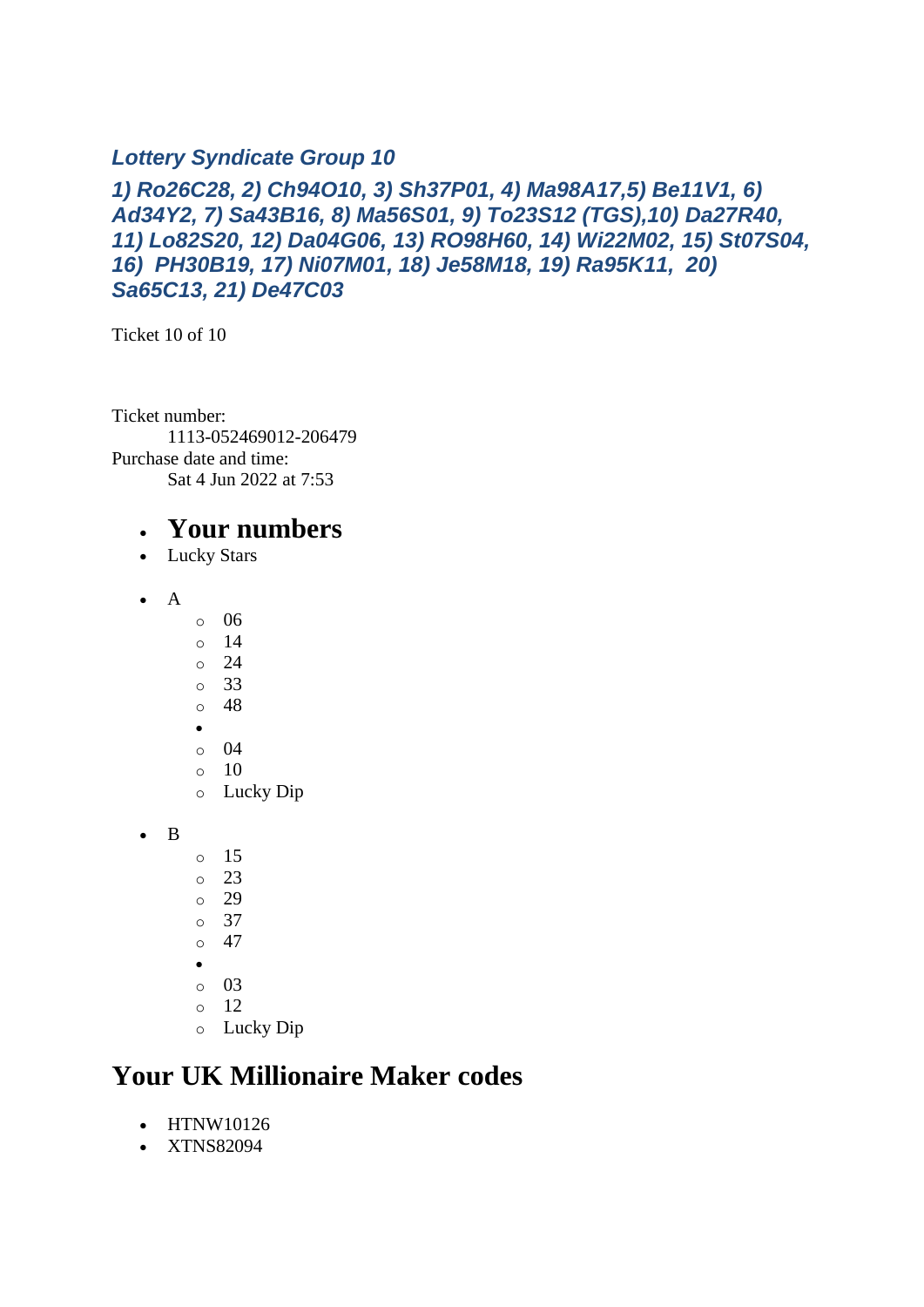We'll email you if you win.

### **Draws summary**

**Draws:** TueTuesday **Weeks:** 1

## **Draw summary**

Tue 07 Jun 2022

### **Draw dates**

• Tue 07 Jun 2022

**Cost:** 2 plays x £2.50 for 1 draw = £5.00

# **Total:**

£5.0

*-----------------------------------------------------*

*Lottery Syndicate Group 11*

*1) Ni07M01, 2) Te51W21, 3) Jo16V36, 4) Te19B30,5) Ma98A17,6) Fl57W09, 7) Be31D04, 8) Br28M07, 9) Sh37P01, 10) Ly92M15, 11) Ro30C06, 12) Go30A21, 13) Al30F18, 14) Ad34Y2, 15) Ma06H02, 16) Ma06M32, 17) Je58M18, 18) De05M22, 19) Ly77D26, 20) Jo64A34 21) FR30E17*

Ticket 1 of 10

Ticket number: 1113-040066836-201179 Purchase date and time: Sat 4 Jun 2022 at 7:54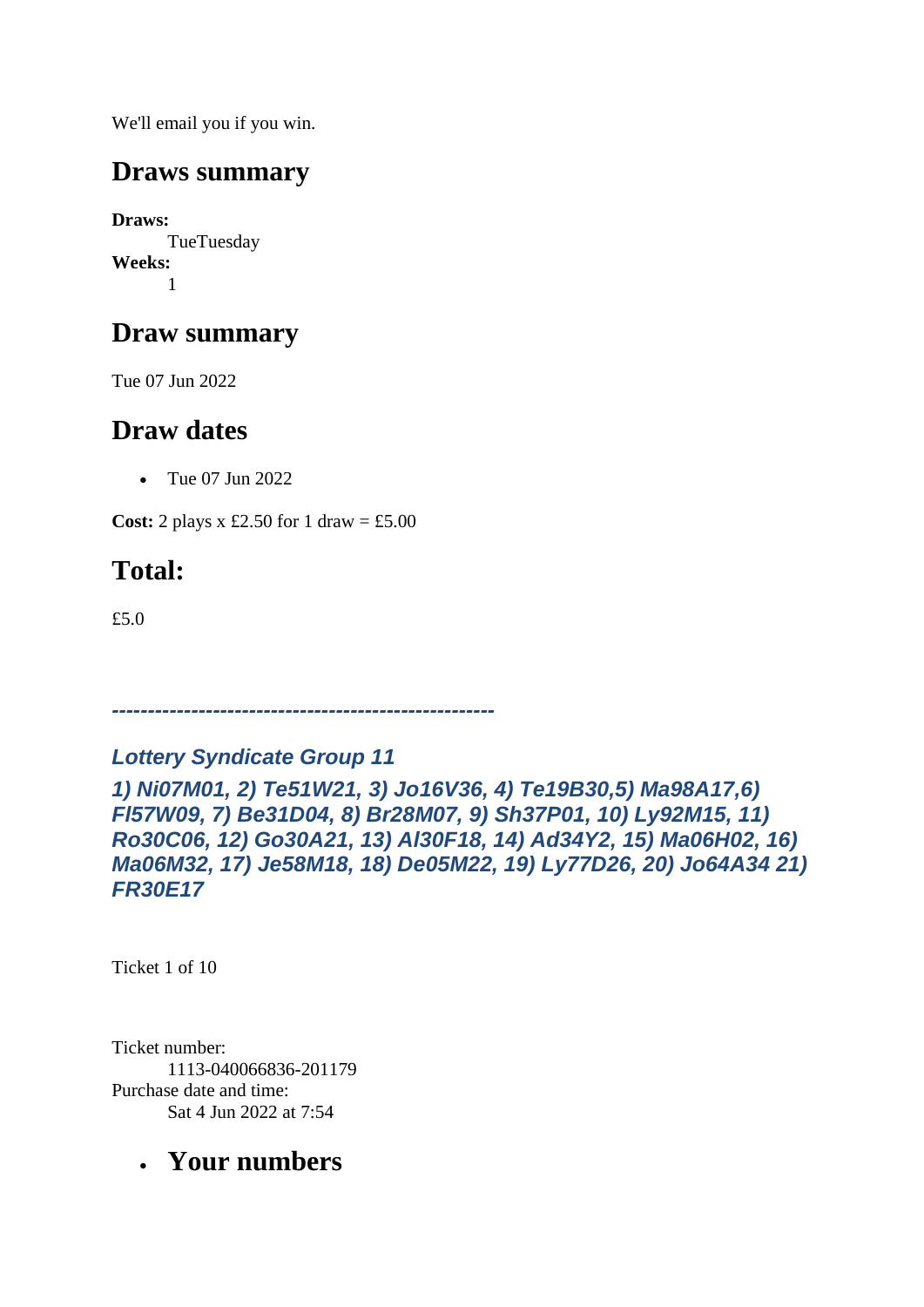- Lucky Stars
- A
- o 01
- o 04
- $\circ$  10
- o 15 o 25
- •
- o 06
- o 11
- o Lucky Dip
- B
- o 04
- o 20 o 23
- o 43
- o 48
- •
- o 02
- o 11
- o Lucky Dip

- JTNS85896
- ZTNS27833

We'll email you if you win.

### **Draws summary**

**Draws: TueTuesday Weeks:** 1

### **Draw summary**

Tue 07 Jun 2022

### **Draw dates**

• Tue 07 Jun 2022

**Cost:** 2 plays x £2.50 for 1 draw = £5.00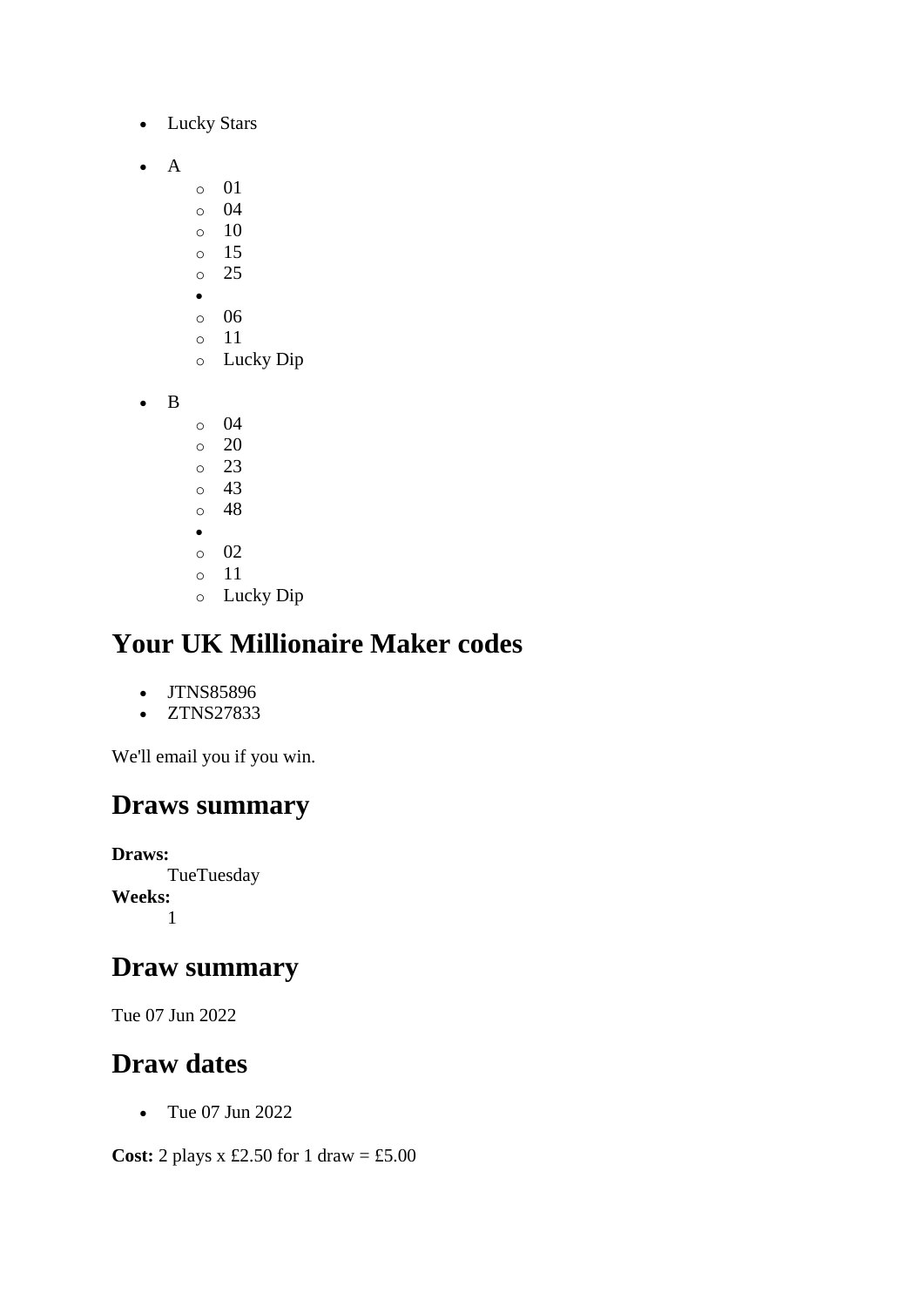### **Total:**

£5.00

*-----------------------------------------------------*

*Lottery Syndicate Group 12*

```
1) Ro98H60, 2) Te51W21, 3) Fl57W09, 4) Ly92M15,5) Do12P04,6) 
De05M22, 7) Be31D04, 8) Br28M07, 9) Ly77D26, 10) Pr06H11, 11) 
Ro30C06, 12) Go30A21, 13) Al30F18, 14) Jo54V2, 15) Be11V1, 16) 
Ma80B01, 17) Rh06T24, 18) Ma06H02, 19) Ni07M01, 20) Jo64A34 21) 
AL01C21
```
Ticket 2 of 10

Ticket number: 1113-023276308-207779 Purchase date and time: Sat 4 Jun 2022 at 7:54

- Lucky Stars
- A
- o 24
- o 25
- $\circ$  30
- o 32
- o 44
- •
- o 03
- o 08
- o Lucky Dip
- B
- o 04
- o 14
- o 27
- o 45
- $\circ$  50
- •
- o 08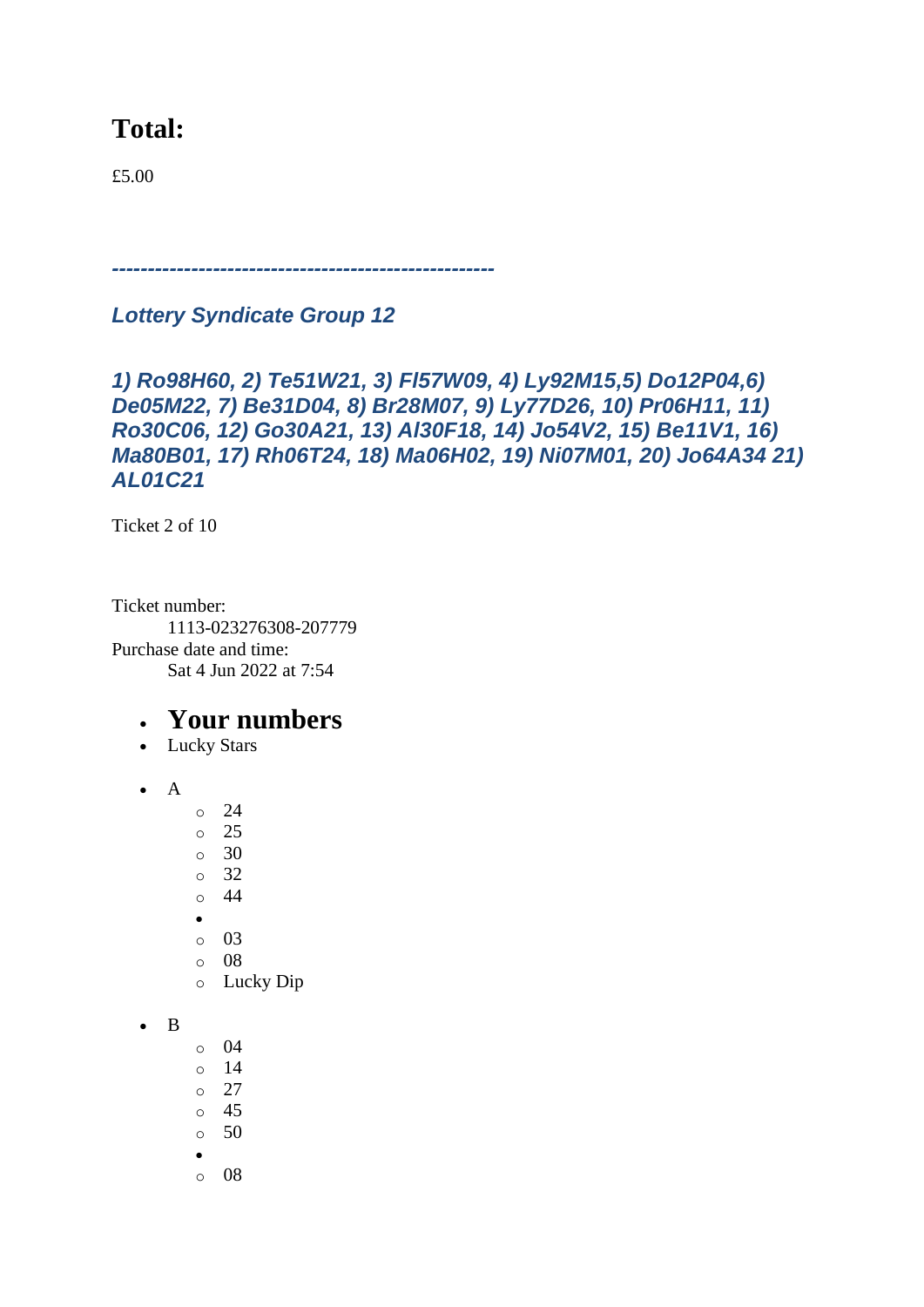- $\circ$  12
- o Lucky Dip

- VTNR85012
- HTNW10191

We'll email you if you win.

### **Draws summary**

**Draws:** TueTuesday **Weeks:** 1

#### **Draw summary**

Tue 07 Jun 2022

### **Draw dates**

• Tue 07 Jun 2022

**Cost:** 2 plays x £2.50 for 1 draw = £5.00

### **Total:**

£5.00

*-----------------------------------------------------*

#### *Lottery Syndicate Group 13*

*1) AL01C21, 2) Te51W21, 3) Fl57W09, 4) Ly77D26,5) Ma06M32, 6) Ni07M01, 7) Be31D04, 8) Br28M07, 9) An78T01,10) Rh06T24, 11) Ro30C06, 12) Go30A21, 13) Al30F18, 14) Ro98H60, 15) Ad34Y2, 16) Ma80B01, 17) Ja77J10, 18) Be11V1, 19) Ly92M15, 20) De05M22, 21) Se32M12*

Ticket 3 of 10

Ticket number: 1113-056849172-207779 Purchase date and time: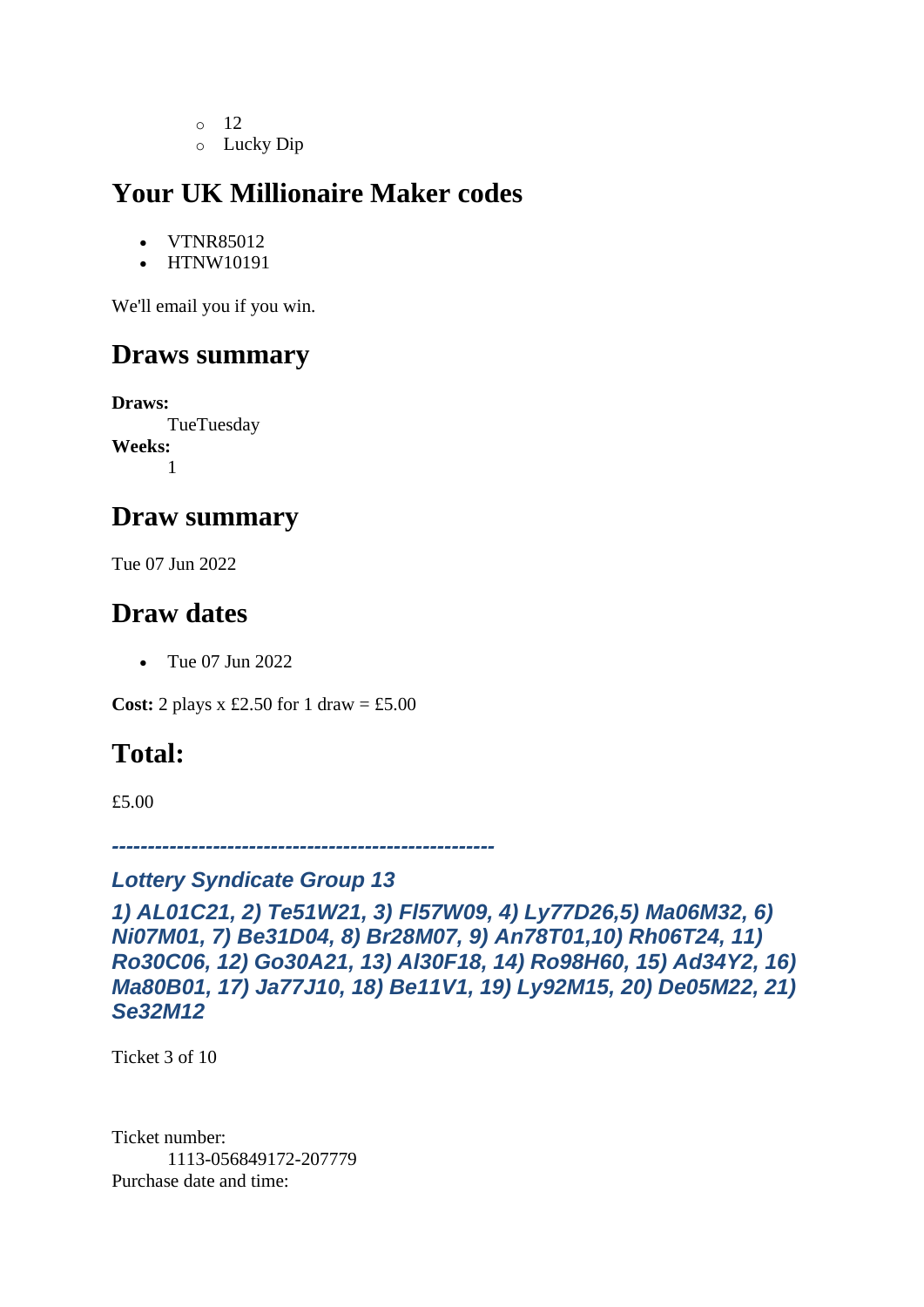Sat 4 Jun 2022 at 7:54

### • **Your numbers**

- Lucky Stars
- $\bullet$  A o 04 o 14 o 17 o 31 o 45 • o 07 o 11 o Lucky Dip

• B

o 11 o 29 o 39  $\circ$  47 o 49 • o 01 o 07 o Lucky Dip

### **Your UK Millionaire Maker codes**

- HTNW10192
- ZTNS27836

We'll email you if you win.

### **Draws summary**

**Draws: TueTuesday Weeks:** 1

### **Draw summary**

Tue 07 Jun 2022

### **Draw dates**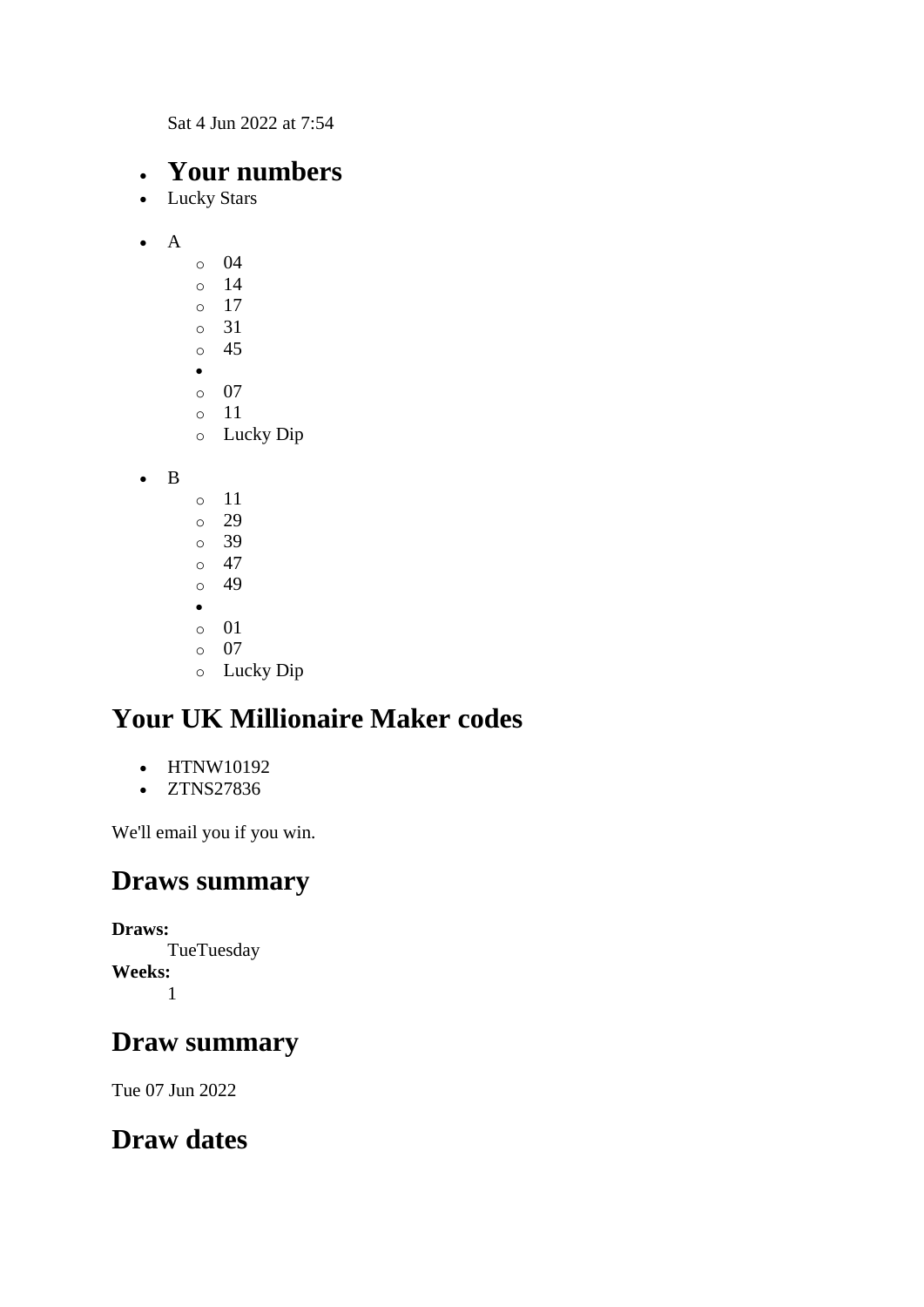• Tue 07 Jun 2022

**Cost:** 2 plays x £2.50 for 1 draw = £5.00

#### **Total:**

£5.00

*-----------------------------------------------------*

#### *Lottery Syndicate Group 14*

```
1) Jo16V36, 2) Te51W21, 3) La66B40 , 4) Ly92M15,5) De05M22,6) 
Ja77J10 , 7) Be31D04, 8) Br28M07, 9) Ma06M32,10) Ly77D26, 11) 
Ro30C06, 12) Go30A21, 13) Al30F18, 14) Ro98H60, 15) Ni07M01, 16) 
Lo82S20, 17) Be55G77, 18) Be11V1, 19) Fl57W09, 20) Jo64A34, 21) 
Ja98D72
```
Ticket 4 of 10

Ticket number: 1113-046030609-205179 Purchase date and time: Sat 4 Jun 2022 at 7:54

- Lucky Stars
- A
- o 06
- o 10
- $\circ$  17
- o 27
- o 45
- •
- o 06
- o 08 o Lucky Dip
- B
- o 03
- o 06
- o 13
- o 24
- o 43
- •
- $\circ$  04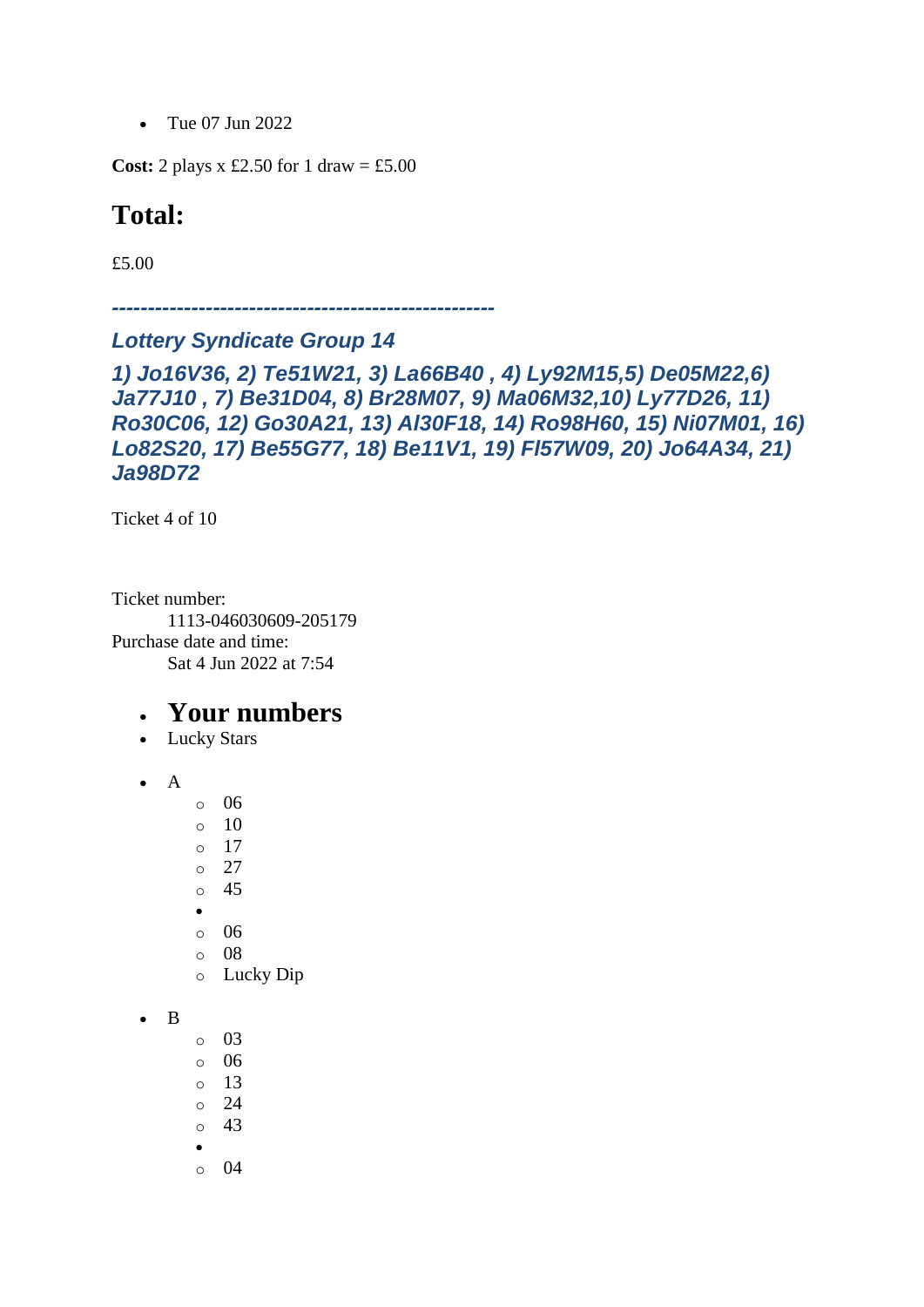- o 11
- o Lucky Dip

- JTNS85897
- MTNT02931

We'll email you if you win.

### **Draws summary**

**Draws: TueTuesday Weeks:** 1

#### **Draw summary**

Tue 07 Jun 2022

### **Draw dates**

• Tue 07 Jun 2022

**Cost:** 2 plays x £2.50 for 1 draw = £5.00

### **Total:**

£5.00

*-----------------------------------------------------*

#### *Lottery Syndicate Group 15*

*1) Jo16V36, 2) Te51W21, 3) Jo64A34, 4) Ma06M32,5) De05M22,6) Ja77J10, 7) Be31D04, 8) Br28M07, 9) Be55G77, 10) Rh06T24,11) Ro30C06, 12) Go30A21, 13) Al30F18, 14) Ad34Y2, 15) Ph31W16, 16) Ly92M15, 17) St11L07, 18) Da04G06, 19) Ly77D26, 20) Ja98D72, 21) Vi53J31*

Ticket 5 of 10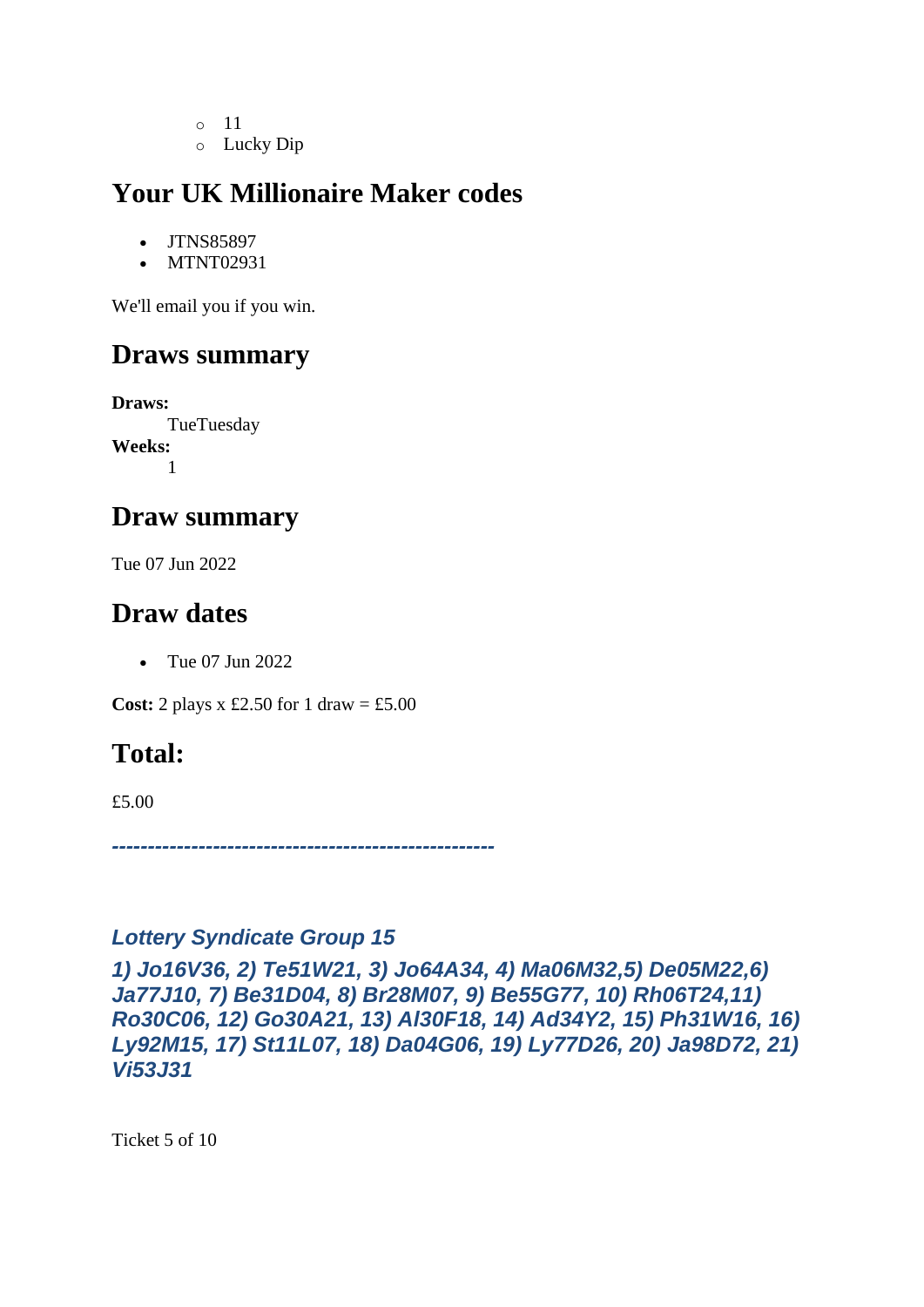Ticket number: 1113-046096145-206279 Purchase date and time: Sat 4 Jun 2022 at 7:54

#### • **Your numbers**

- Lucky Stars
- A
- o 15 o 22 o 27 o 34 o 35 • o 02 o 03 o Lucky Dip • B  $\circ$  10  $\circ$  13
	- o 19
	- o 30
	- o 35
	- •
	- o 05
	- o 11
	- o Lucky Dip

# **Your UK Millionaire Maker codes**

- HTNW10193
- TTNT42621

We'll email you if you win.

### **Draws summary**

**Draws: TueTuesday Weeks:** 1

### **Draw summary**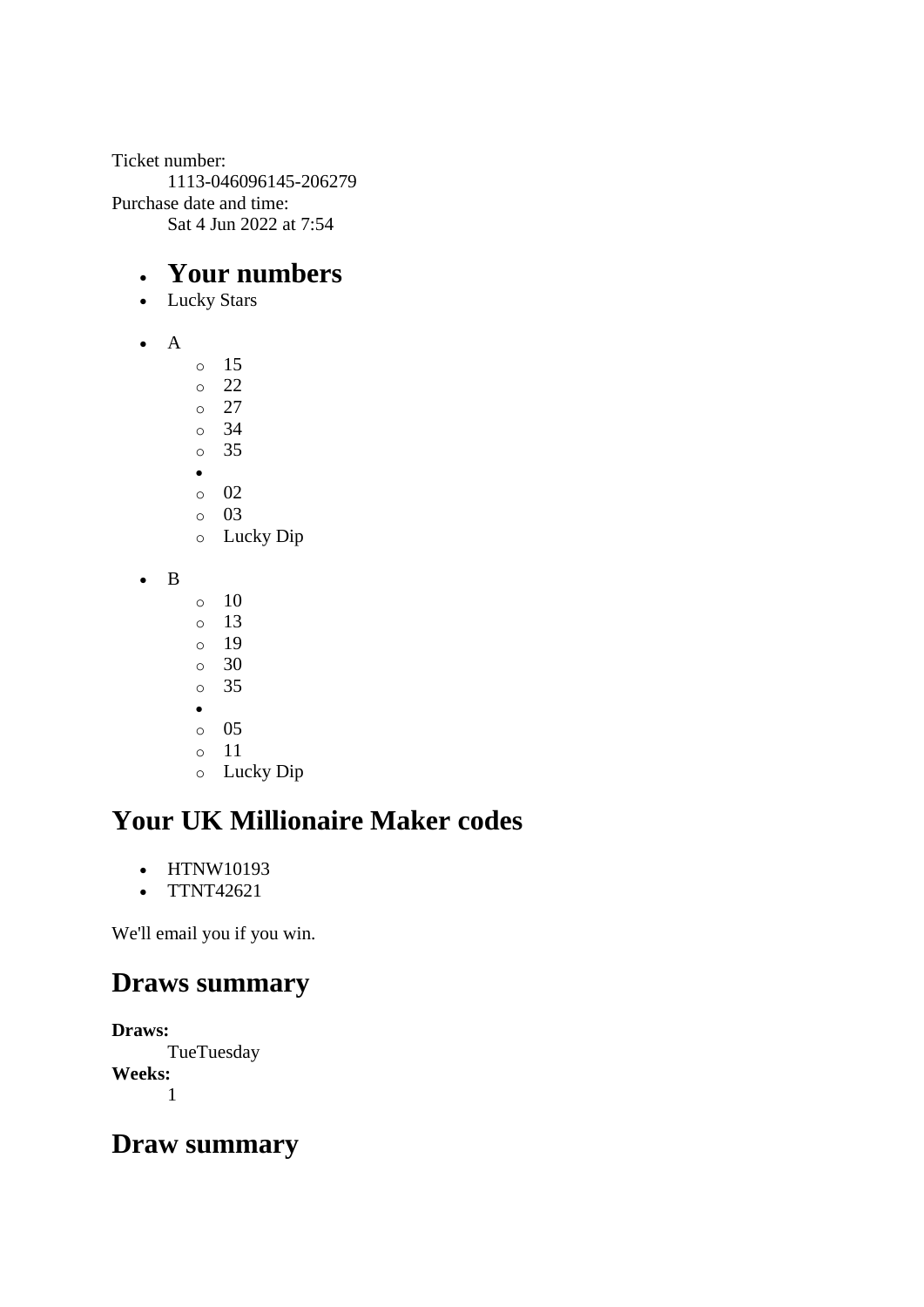Tue 07 Jun 2022

### **Draw dates**

• Tue 07 Jun 2022

**Cost:** 2 plays x £2.50 for 1 draw = £5.00

# **Total:**

£5.00

*-----------------------------------------------------*

#### *Lottery Syndicate Group 16*

*1) Ju86G11, 2) Ne03F12, 3) LE29H09, 4) Ja98D72, 5) Be55G77,6) Vi53J31, 7) Op64C23, 8) Ad34Y2, 9) Ph17C15,10) Ja77J10 , 11) La63A15, 12) DA28P08, 13) An78T01, 14) Mo29O15, 15) Ea21M03, 16) Da09B20, 17) Ra95K11, 18) Al57S13, 19) Jo54V2, 20) Do12P04, 21) St11L07*

Ticket 6 of 10

Ticket number: 1113-051278613-201279 Purchase date and time: Sat 4 Jun 2022 at 7:54

- Lucky Stars
- $\bullet$  A
- o 12 o 14  $\circ$  20 o 25 o 29
- •
- o 04
- o 07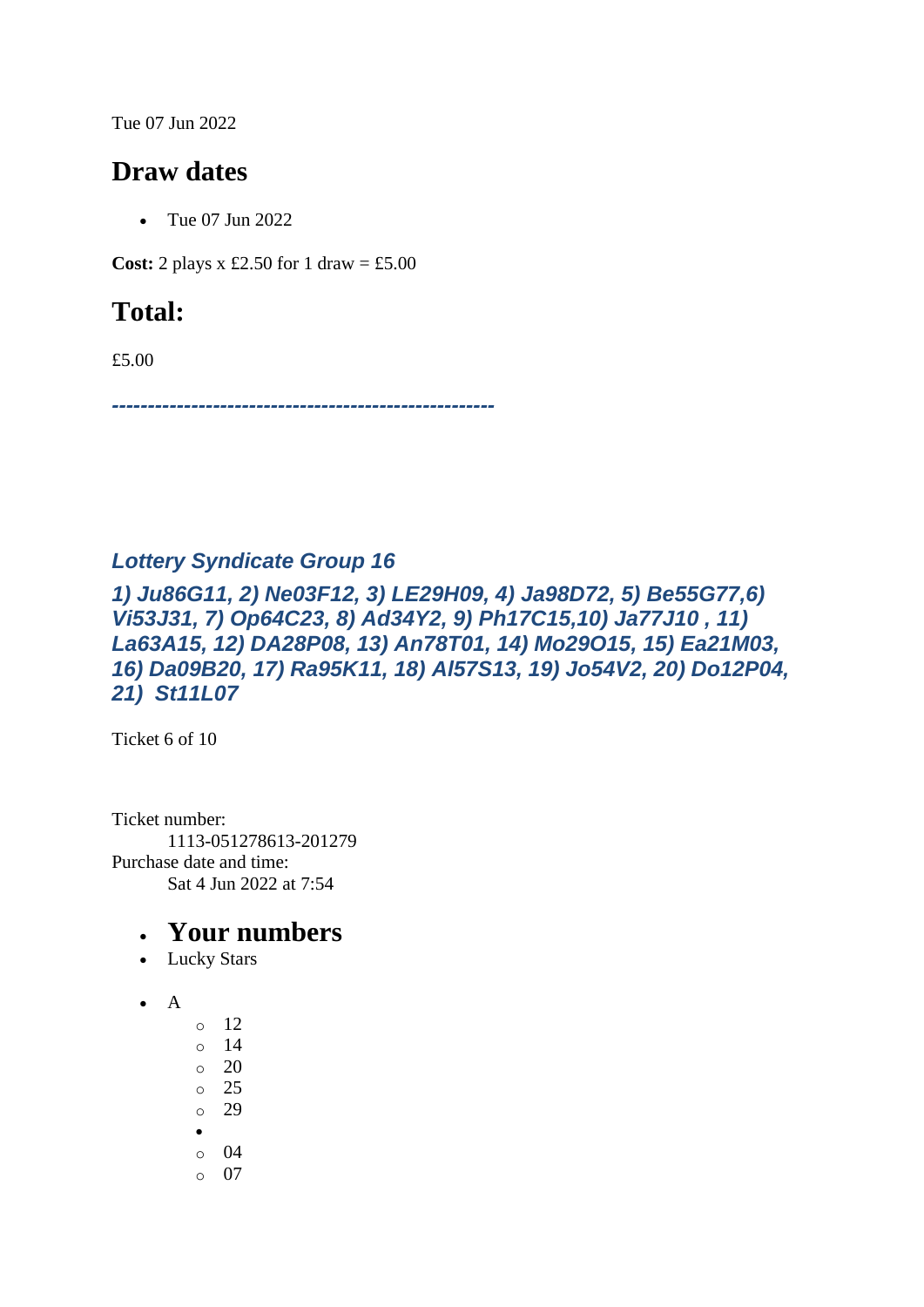- B
- o 04 o 11 o 25
- o 41
- o 44
- o 03
- o 05

- VTNR85013
- MTNT02934

We'll email you if you win.

# **Draws summary**

**Draws:** TueTuesday **Weeks:** 1

# **Draw summary**

Tue 07 Jun 2022

# **Draw dates**

• Tue 07 Jun 2022

**Cost:** 2 plays  $x \text{ £}2.50$  for 1 draw = £5.00

# **Total:**

£5.00

*-------------------------------------------------------------*

#### *Lottery Syndicate Group 17*

*1) Vi53J31, 2) -----------------, 3) Jo54V2, 4) Ra95K11, 5) MA88C05 ,6) Ju46C20, 7) Ma06M32, 8) Ma03N09, 9) Ph17C15,10) Cs98M2, 11) La63A15, 12) Ju86G11, 13) Al57S13, 14) Mo29O15, 15) Ea21M03, 16)*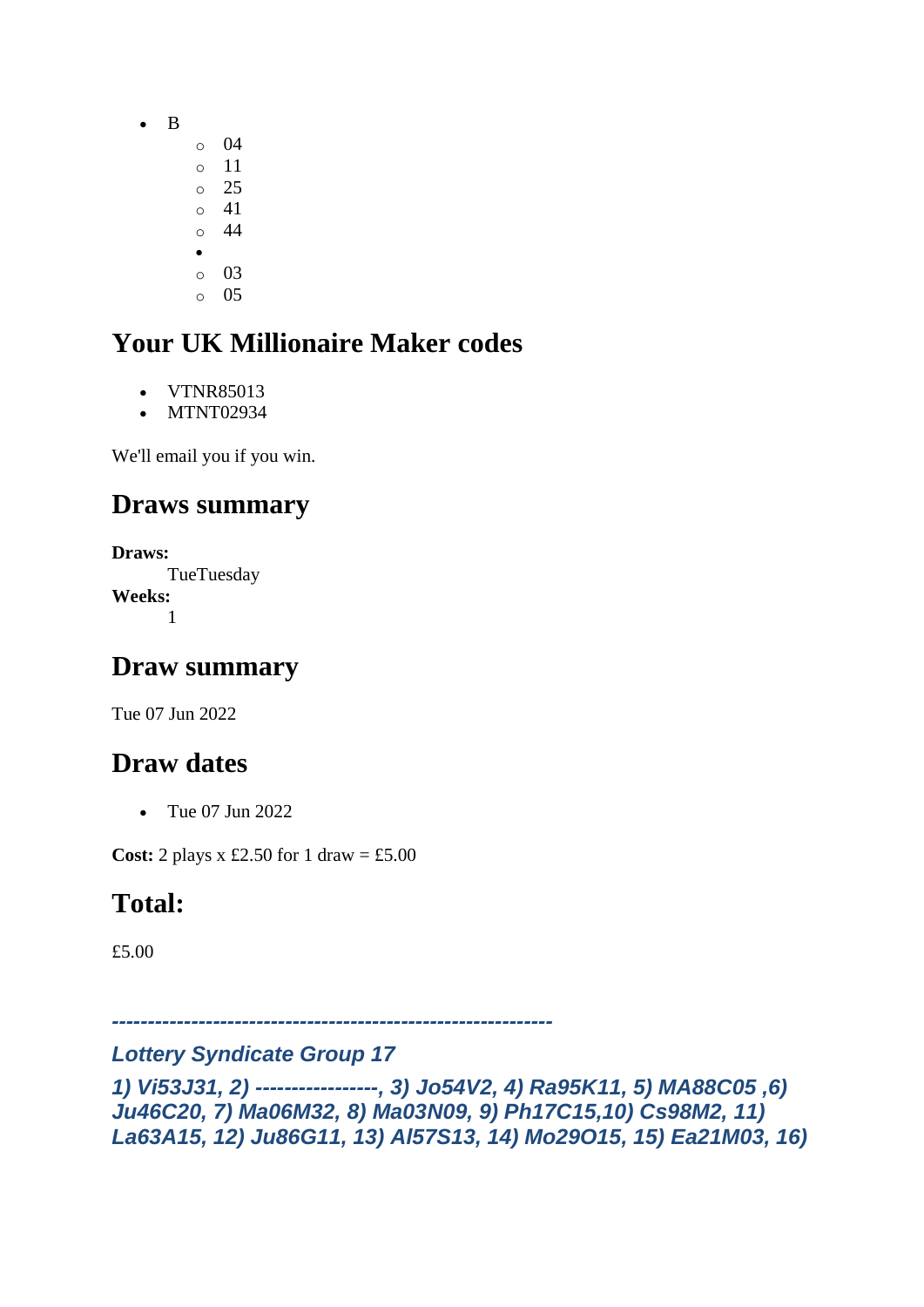#### *DA28P08, 17) Sa65C13, 18) Ri28L30, 19) Ja98D72, 20) Ja77J10, 21) St11L07*

Ticket 7 of 10

Ticket number: 1113-062878481-203179 Purchase date and time: Sat 4 Jun 2022 at 7:54

#### • **Your numbers**

- Lucky Stars
- A o 16 o 31 o 37 o 45 o 48 • o 02 o 05 • B o 04 o 09  $\circ$  17 o 18 o 38 •
	- o 03 o 11

# **Your UK Millionaire Maker codes**

- ZTNS27838
- XTNS82170

We'll email you if you win.

#### **Draws summary**

**Draws: TueTuesday Weeks:**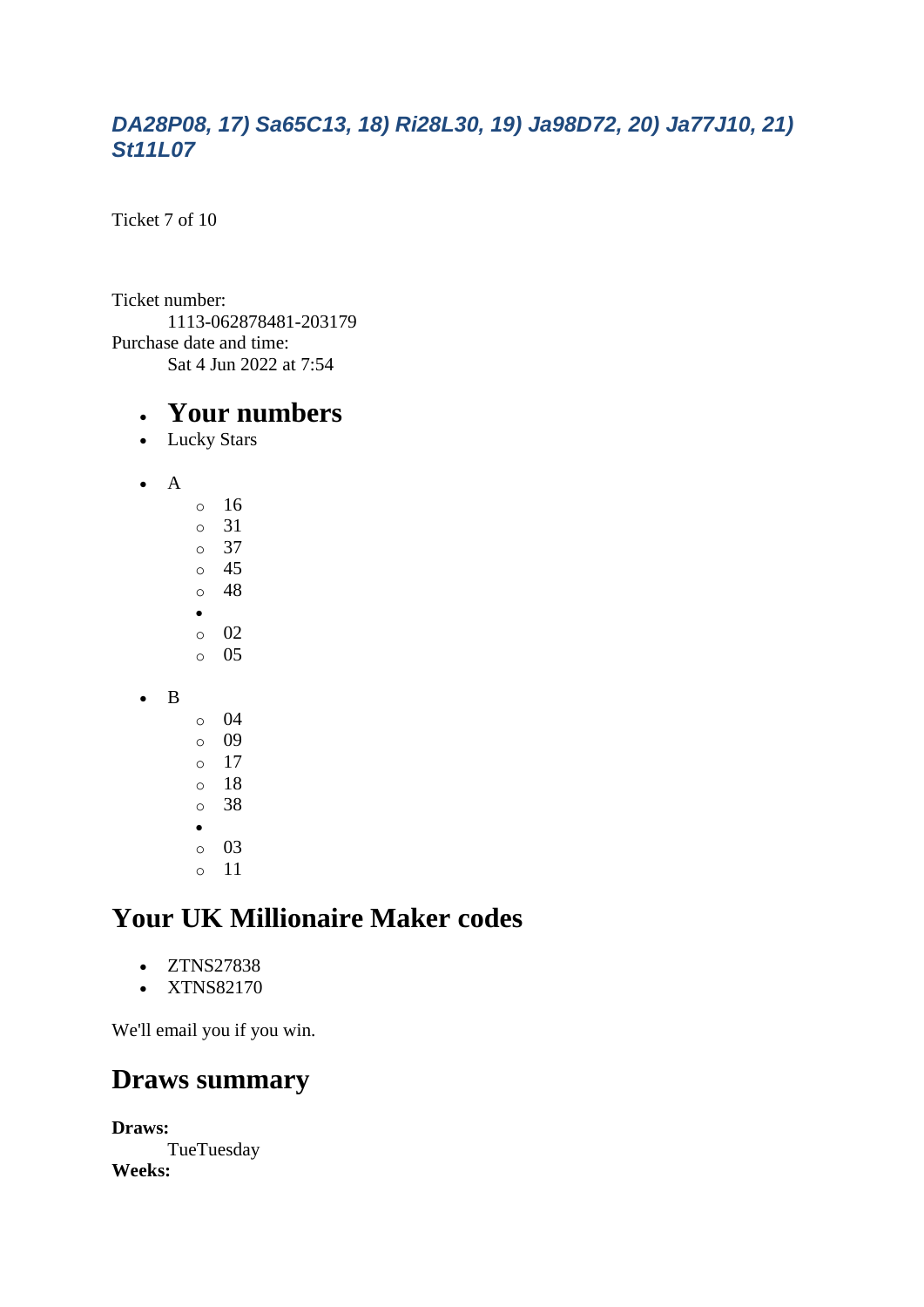1

### **Draw summary**

Tue 07 Jun 2022

#### **Draw dates**

• Tue 07 Jun 2022

**Cost:** 2 plays x £2.50 for 1 draw = £5.00

# **Total:**

£5.00

*------------------------------------------------------------*

#### *Lottery Syndicate Group 18*

*1) La63A15, 2) Da09B20, 3) Wi61F02, 4) Ma8S23,5) Ad34Y2, 6) Do12P04, 7) Ju46C20, 8) Al57S13, 9) Ph17C15,10) Ma06H02, 11) Ju51G23, 12) Ro52P07, 13) MA88C05, 14) Mo29O15, 15) Ea21M03, 16) DA28P08, 17) Ra95K11, 18) Ro09C26, 19) Da12S11, 20) Be11V1, 21) Ju86G11*

Ticket 8 of 10

Ticket number: 1113-038690581-206879 Purchase date and time: Sat 4 Jun 2022 at 7:54

- Lucky Stars
- A
- $\circ$  06
- $\circ$  16  $\circ$  20
- $\circ$  27
- o 38
- •
- o 04
- o 05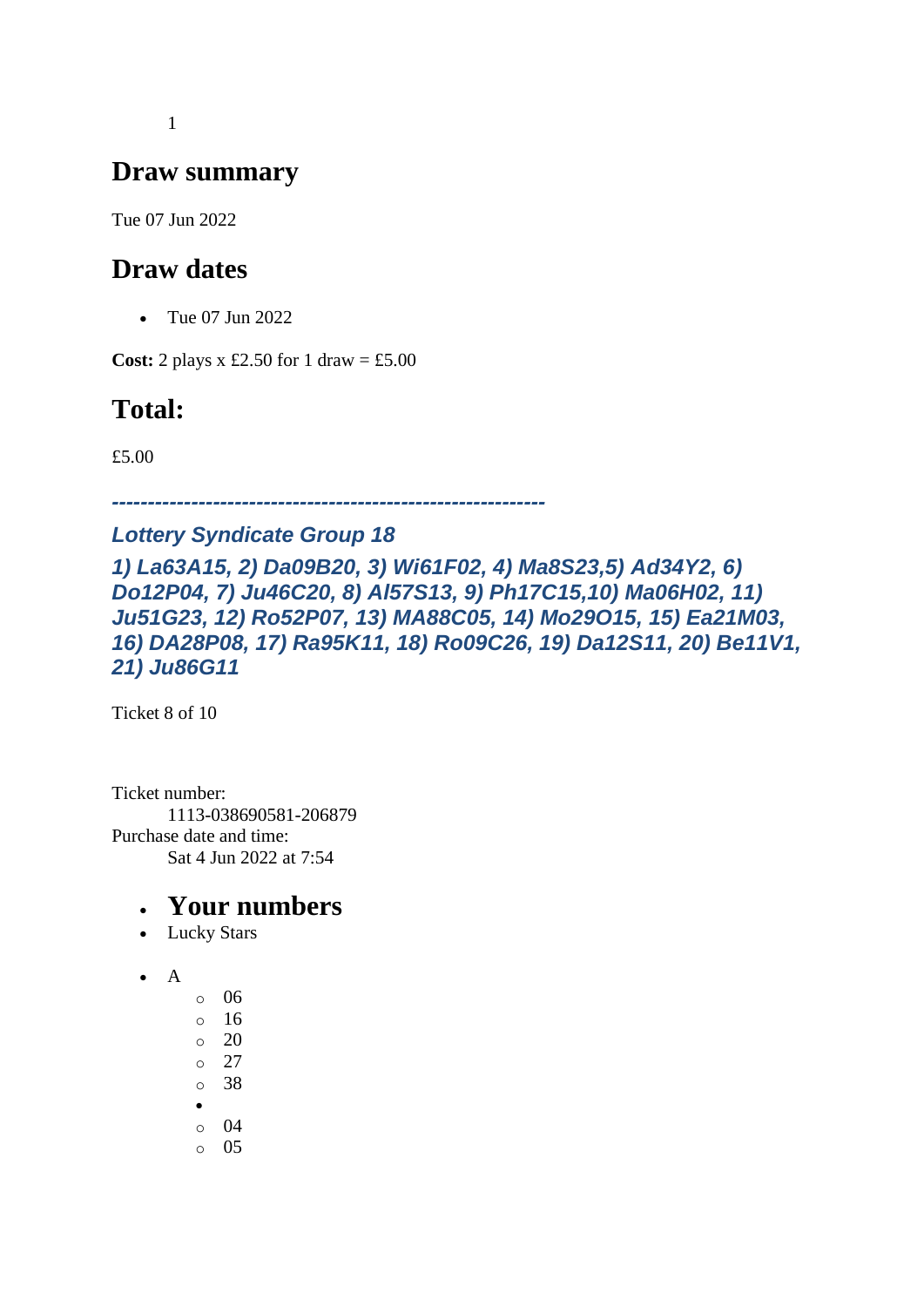- B
- o 08 o 16 o 25 o 31  $\circ$  42 •
- o 03
- o 11

- VTNR85014
- HTNW10195

We'll email you if you win.

## **Draws summary**

**Draws: TueTuesday Weeks:** 1

### **Draw summary**

Tue 07 Jun 2022

# **Draw dates**

• Tue 07 Jun 2022

**Cost:** 2 plays x £2.50 for 1 draw = £5.00

### **Total:**

£5.00

*---------------------------------------------------------*

#### *Lottery Syndicate Group 19 1) Ry98M51, 2) Jo16V36, 3) Wi61F02, 4) Ad34Y2, 5) Ju51G23,6) Ra95K11,7) DA28P08, 8) De87M01, 9) Ja34T15,10) Ch75T16, 11)*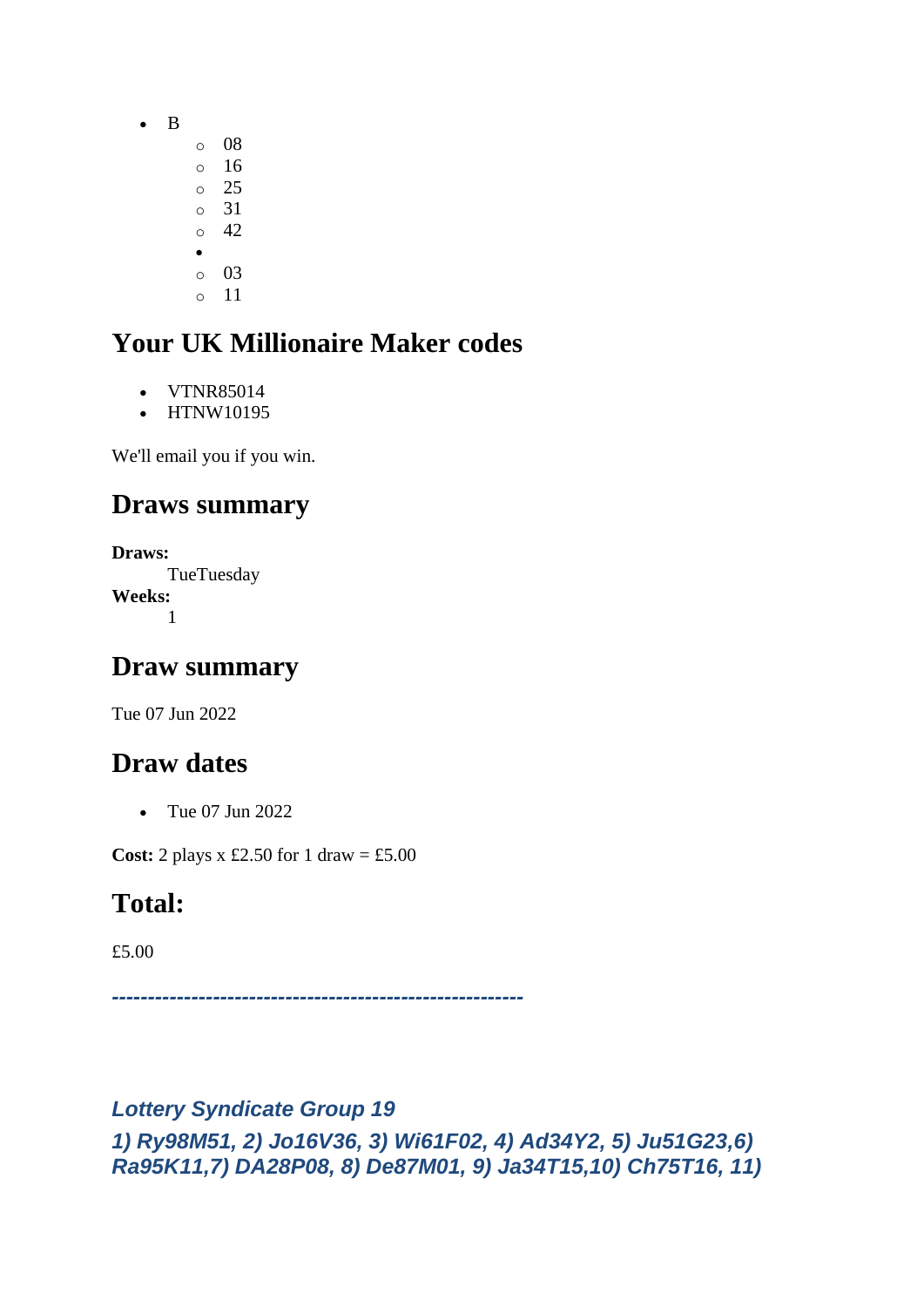#### *Ma06H02, 12) St07S04, 13) Ro09C26, 14) Ro52P07, 15) Ph31W16, 16) Mi68H03/MI68H03, 17) La63A15, 18) Ge08D01, 19) Ka10K21, 20Da09B20, 21) Da12S11*

Ticket 9 of 10

Ticket number: 1113-067007249-204579 Purchase date and time: Sat 4 Jun 2022 at 7:54

#### • **Your numbers**

- Lucky Stars
- A o 09 o 18 o 43 o 45 o 49 • o 09 o 11 • B o 04  $\circ$  13 o 14 o 25 o 29 • o 07  $\circ$  12

# **Your UK Millionaire Maker codes**

- ZTNS27839
- TTNT42622

We'll email you if you win.

#### **Draws summary**

**Draws: TueTuesday Weeks:**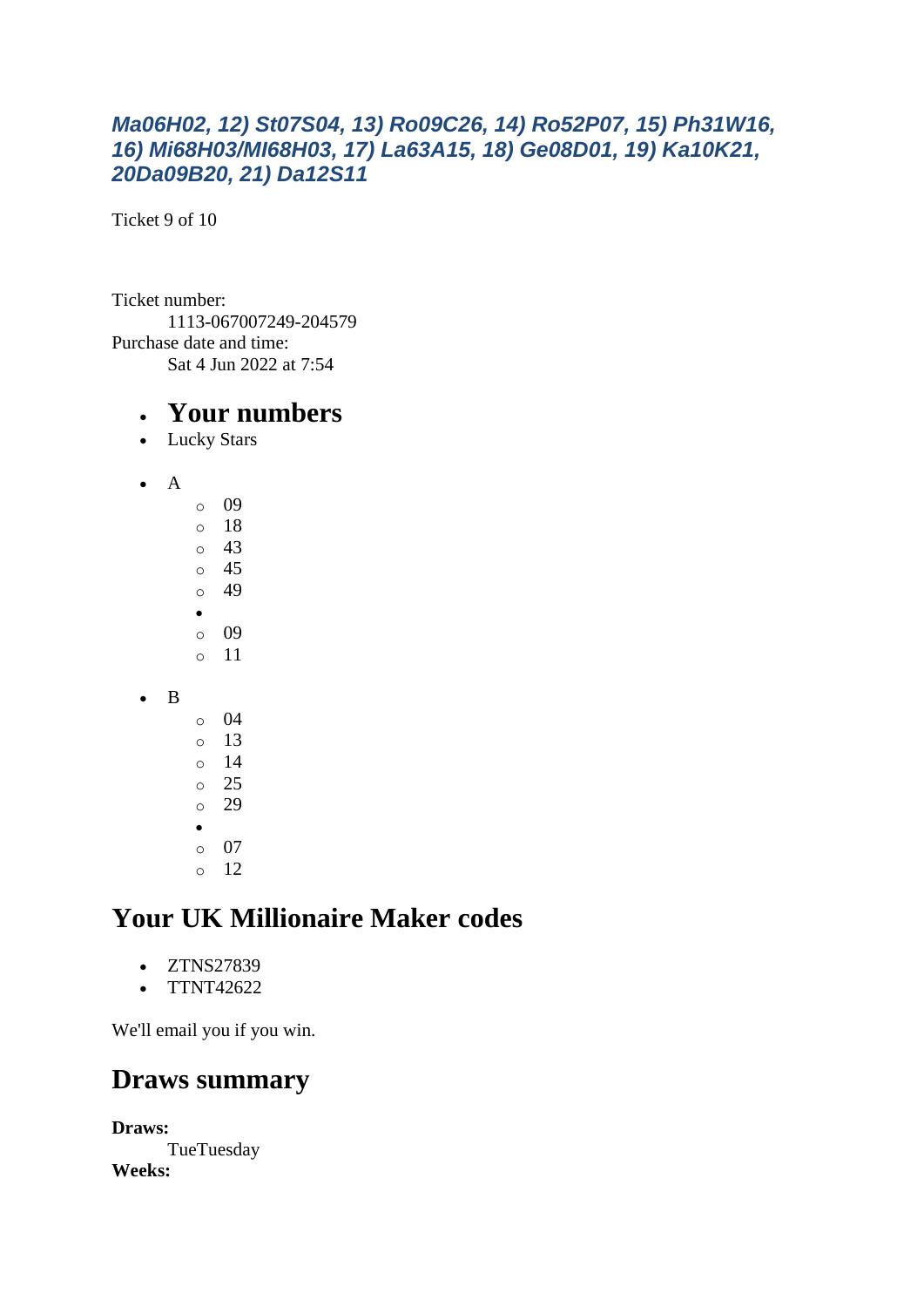1

### **Draw summary**

Tue 07 Jun 2022

#### **Draw dates**

• Tue 07 Jun 2022

**Cost:** 2 plays x £2.50 for 1 draw = £5.00

# **Total:**

£5.00

*--------------------------------------------------------*

#### *Lottery Syndicate Group 20*

#### *1) Ry98M51, 2) Ri28L30, 3) DA28P08, 4) Ka10K21,5) Ch75T16,6) Lo82S20,7) La63A15, 8) Ra95K11, 9) Ja34T15,10) De87M01, 11) Ro52P07, 12) Ad05R11, 13) Da84S01, 14) Ad34Y2, 15) Ph12O16, 16) Mi68H03/MI68H03, 17) Ga58S03 (G. Schmidt), 18) Ju06M25, 19) Ro98H60, 20) Ju51G23, 21) Cs98M20*

Ticket 10 of 10

Ticket number: 1113-055538453-204879 Purchase date and time: Sat 4 Jun 2022 at 7:54

- Lucky Stars
- A
- o 04 o 07 o 13
- o 14
- o 25
- •
- o 01 o 11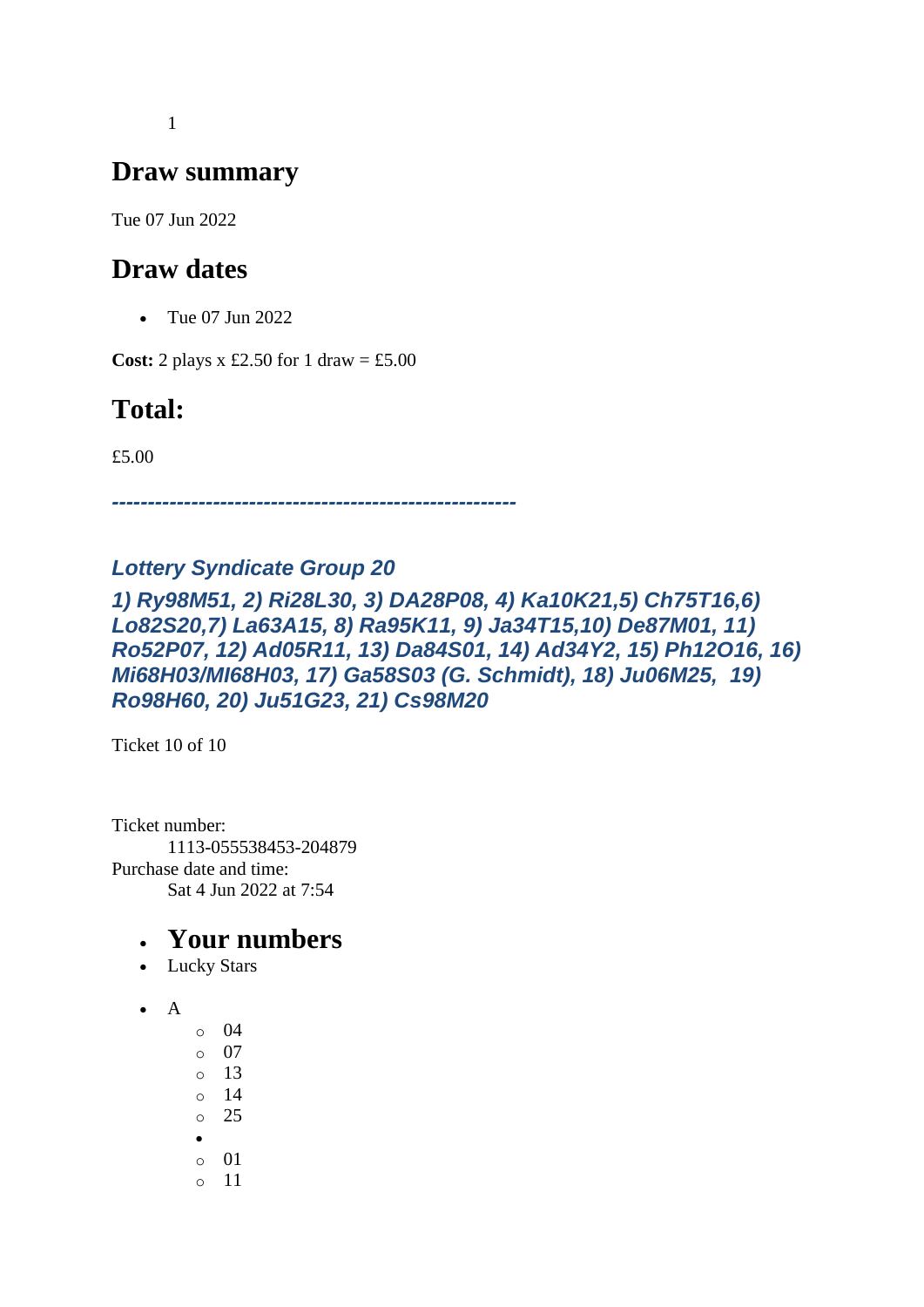- B
	- o 05
		- o 13  $\circ$  16
		- $\circ$  27
		- o 37
		- •
		- o 03
		- o 11
		- o Lucky Dip

- HTNW10196
- JTNS85899

We'll email you if you win.

# **Draws summary**

```
Draws:
     TueTuesday
Weeks:
      1
```
### **Draw summary**

Tue 07 Jun 2022

# **Draw dates**

• Tue 07 Jun 2022

**Cost:** 2 plays x £2.50 for 1 draw = £5.00

# **Total:**

£5.0

*----------------------------------------------------------*

### *Lottery Syndicate Group 21*

*1) An57P10, 2) An58P14, 3) Te68W11, 4) Jo16V36, 5) Go54H16,6) If33O7, 7) Ka30M09, 8) Da84S01, 9) Ga58S03 (G. Schmidt),10) Te21W11, 11) Ro52P07, 12) Mo08K09, 13) Ry98M51, 14) Ri28L30,*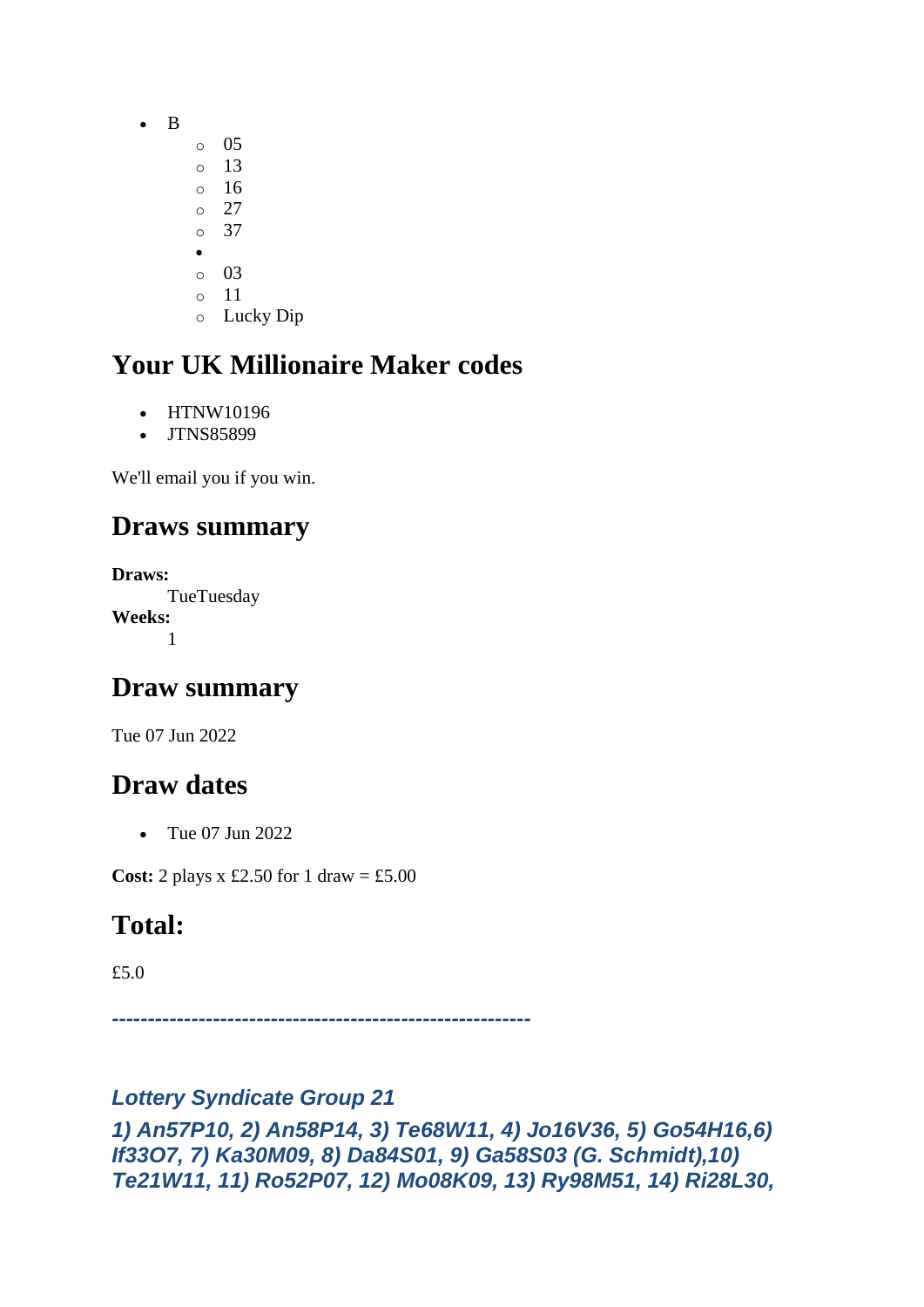#### *15) Mi02L17, 16) Ro98H60, 17) Ar35L11, 18) -----------, 19) AD25W12, 20) Cs98M20, 21) Ph12O16*

Ticket 1 of 10

Ticket number: 1113-023832852-200979 Purchase date and time: Sat 4 Jun 2022 at 8:05

#### • **Your numbers**

- Lucky Stars
- A
	- $\circ$  04 o 13 o 14 o 44  $\circ$  47 • o 09 o 12 o Lucky Dip
- B
- o 01 o 23  $\circ$  47  $\circ$  49  $\circ$  50 • o 08
- o 11
- o Lucky Dip

### **Your UK Millionaire Maker codes**

- HTNW10774
- JTNS86499

We'll email you if you win.

### **Draws summary**

**Draws:**

**TueTuesday**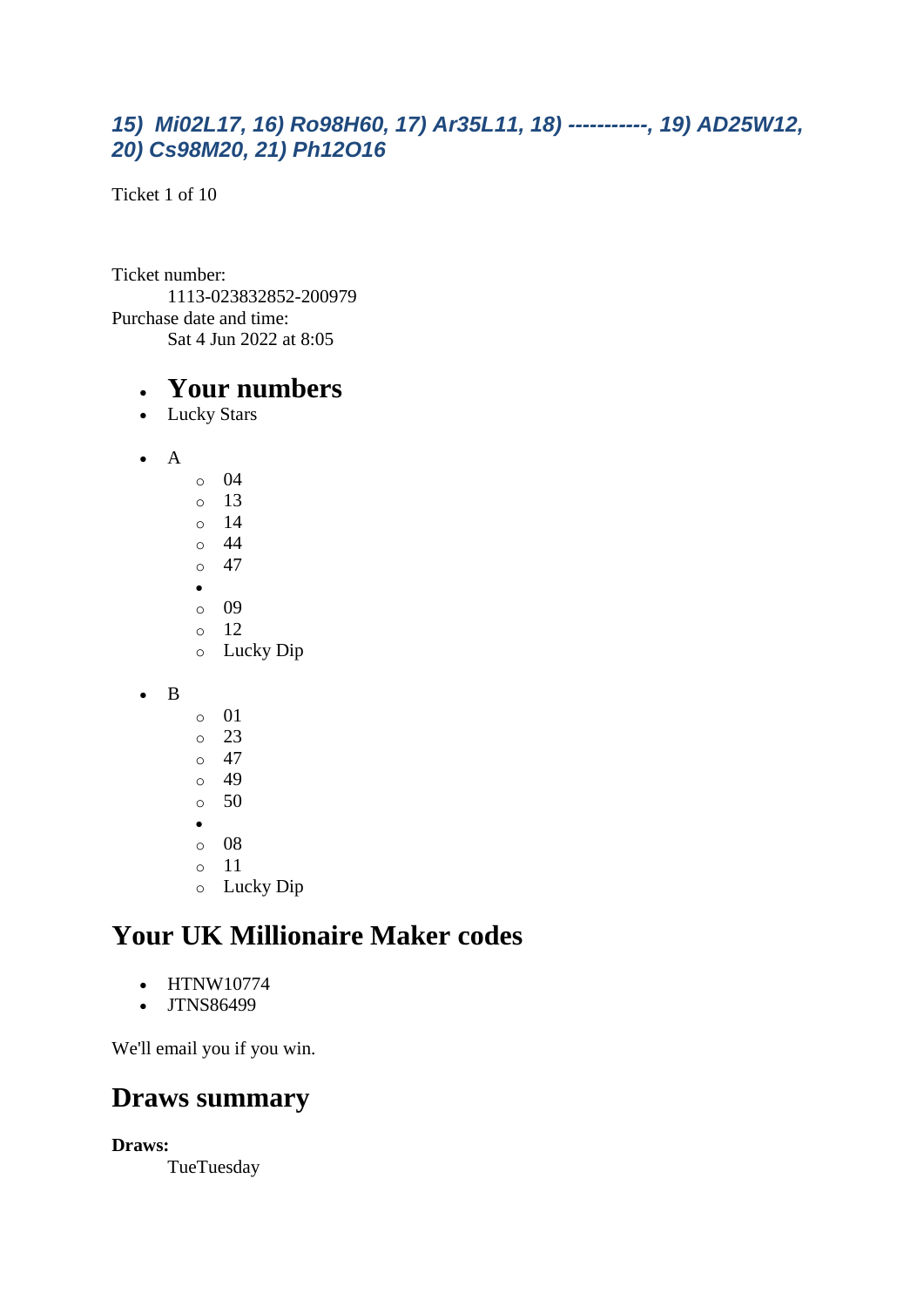**Weeks:** 1

#### **Draw summary**

Tue 07 Jun 2022

#### **Draw dates**

• Tue 07 Jun 2022

**Cost:** 2 plays x £2.50 for 1 draw = £5.00

### **Total:**

£5.00

*------------------------------------------------------------*

#### *Lottery Syndicate Group 22*

#### *1) An57P10, 2) Jo54V2, 3) Ph12O16, 4) MI04J16, 5) Go54H16,6) If33O77, 7) Da10N11Norcup , 8) Da84S01, 9) Ga58S03 (G. Schmidt),10) Te21W11, 11) Vi53J31, 12) Mi68H03/MI68H03, 13) Ed15H21, 14) Op64C23, 15) Jo16V36, 16) Ar35L11, 17) Pe20L31, 18) An67B17, 19) AD25W12, 20) Se32M12, 21) Jo92Y20*

Ticket 2 of 10

Ticket number: 1113-045538577-200179 Purchase date and time: Sat 4 Jun 2022 at 8:05

- Lucky Stars
- A
- o 12  $\circ$  29 o 45 o 46
- o 50
- •
- o 08
- $\circ$  10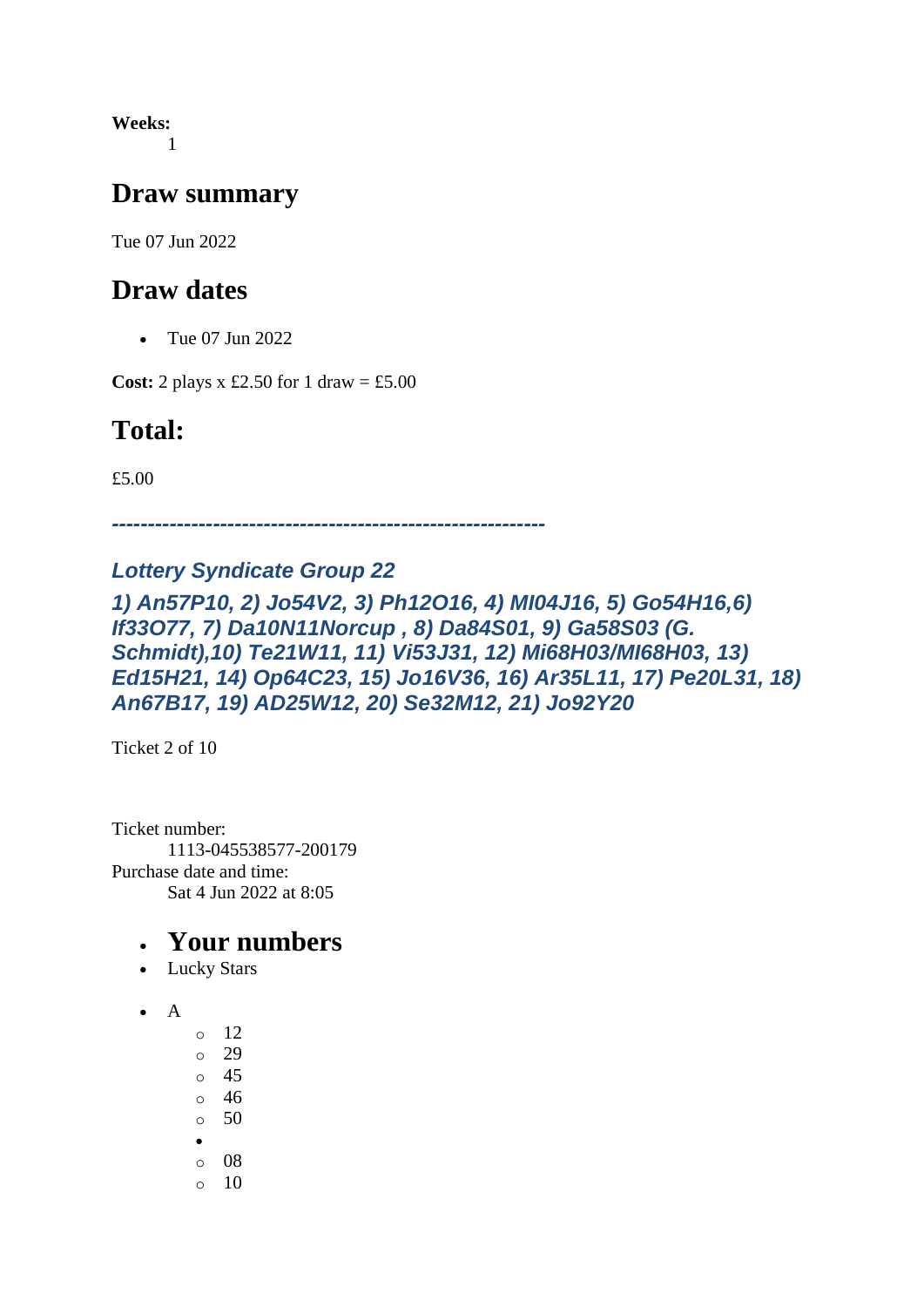- o Lucky Dip
- B
- o 01
- o 18  $\circ$  42
- $\circ$  47
- $\circ$  49
- •
- $\circ$  10
- o 11
- o Lucky Dip

- JTNS86500
- MTNT03491

We'll email you if you win.

# **Draws summary**

**Draws: TueTuesday Weeks:** 1

# **Draw summary**

Tue 07 Jun 2022

# **Draw dates**

• Tue 07 Jun 2022

**Cost:** 2 plays x £2.50 for 1 draw = £5.00

# **Total:**

£5.00

*---------------------------------------------------*

*Lottery Syndicate Group 23*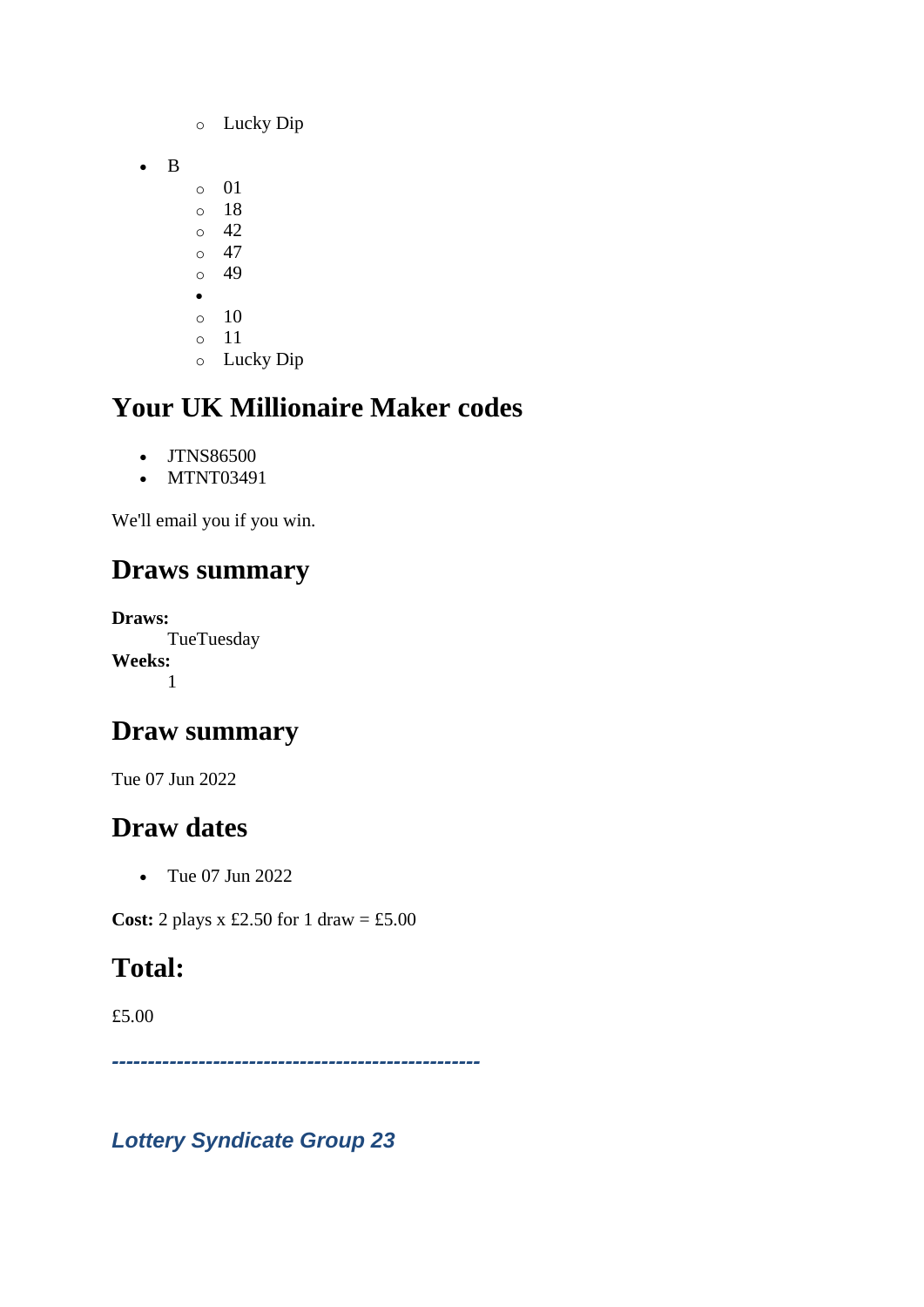```
1) Jo54V2, 2) An58P14, 3) Pr06H11, 4) Da84S01, 5) Ha98S01, 6) 
PE67S20, 7) Wi90H05, 8) Rh06T24, 9) Ga58S03 (G. Schmidt),10) 
Gr27B30, 11) Ma16W01, 12) Be11V1, 13) Ad05R11, 14) Ab01A01, 15) 
Ph12O16, 16) He18T10, 17) MI04J16, 18) Mi68H03/MI68H03, 19) 
Sa52D05, 20) Pe20L31, 21) Jo92Y20
```
Ticket 3 of 10

Ticket number: 1113-028748049-206779 Purchase date and time: Sat 4 Jun 2022 at 8:05

#### • **Your numbers**

- Lucky Stars
- A
- o 05 o 17 o 31 o 39 o 46 • o 07  $\circ$  10 o Lucky Dip • B o 11 o 13 o 19 o 21 o 31 •  $\circ$  10 o 11 o Lucky Dip

# **Your UK Millionaire Maker codes**

- JTNS86501
- ZTNS28423

We'll email you if you win.

# **Draws summary**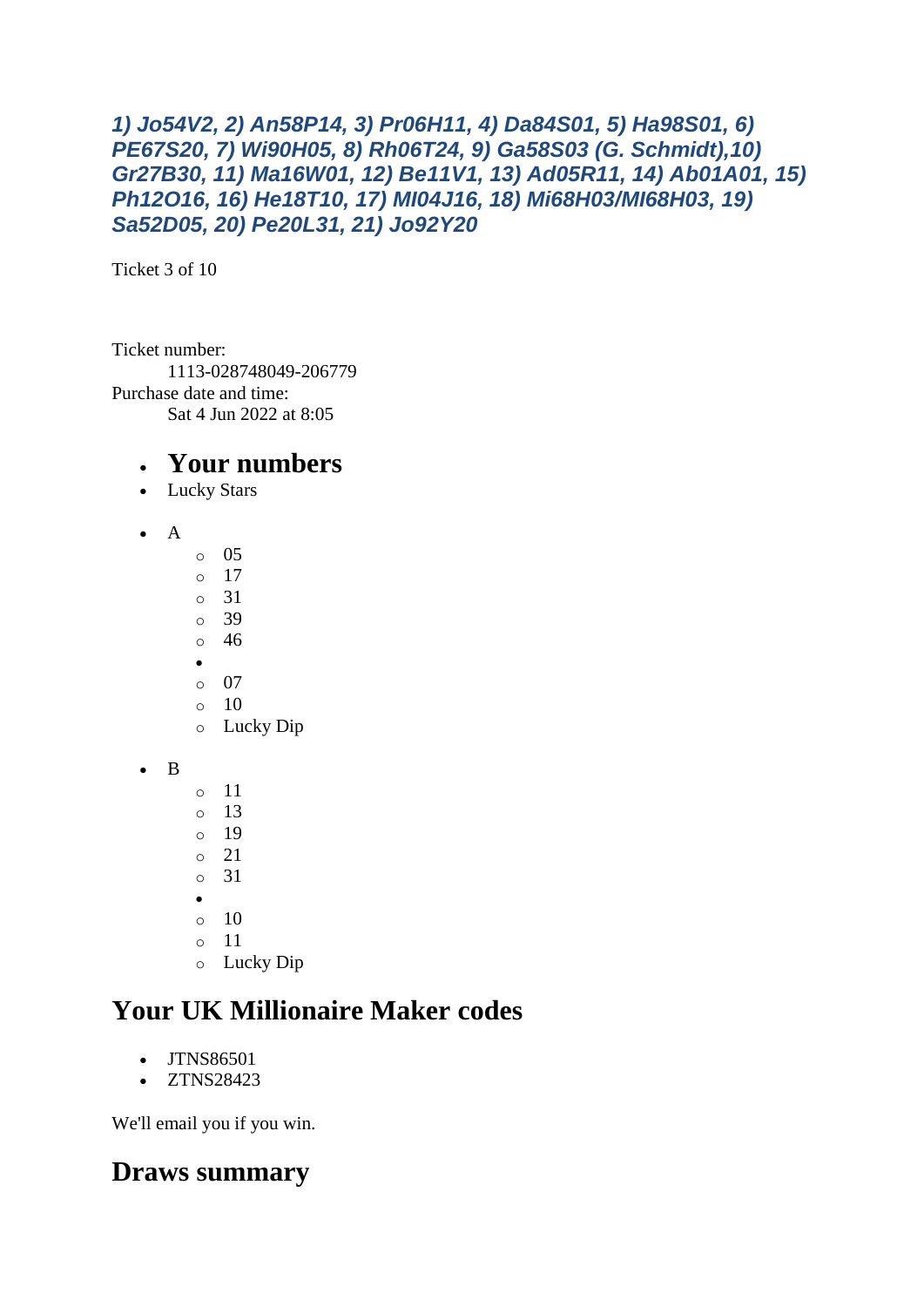**Draws: TueTuesday Weeks:** 1

#### **Draw summary**

Tue 07 Jun 2022

### **Draw dates**

• Tue 07 Jun 2022

**Cost:** 2 plays x £2.50 for 1 draw = £5.00

## **Total:**

£5.00

*----------------------------------------------------*

#### *Lottery Syndicate Group 24*

*1) Sa52D05, 2) Wi90H05, 3) Ma8S23, 4) Pe20L31,5) CA42S01,6) Ph12O16, 7) Pe03S23, 8) Eu12R03, 9) Ga58S03 (G. Schmidt),10) Sh20S29, 11) Ma16W01, 12) Fr02B01, 13) Ma98D73, 14) Te68W11, 15) Da84S01, 16) He18T10, 17) MI04J16, 18) PE67S20, 19) Ri28L30, 20) Jo54V2, 21) Jo92Y20*

Ticket 4 of 10

Ticket number: 1113-062320913-206779 Purchase date and time: Sat 4 Jun 2022 at 8:05

- Lucky Stars
- $\bullet$  A
- $\circ$  10
- $\circ$  23
- $\circ$  42
- o 49
- o 50
- •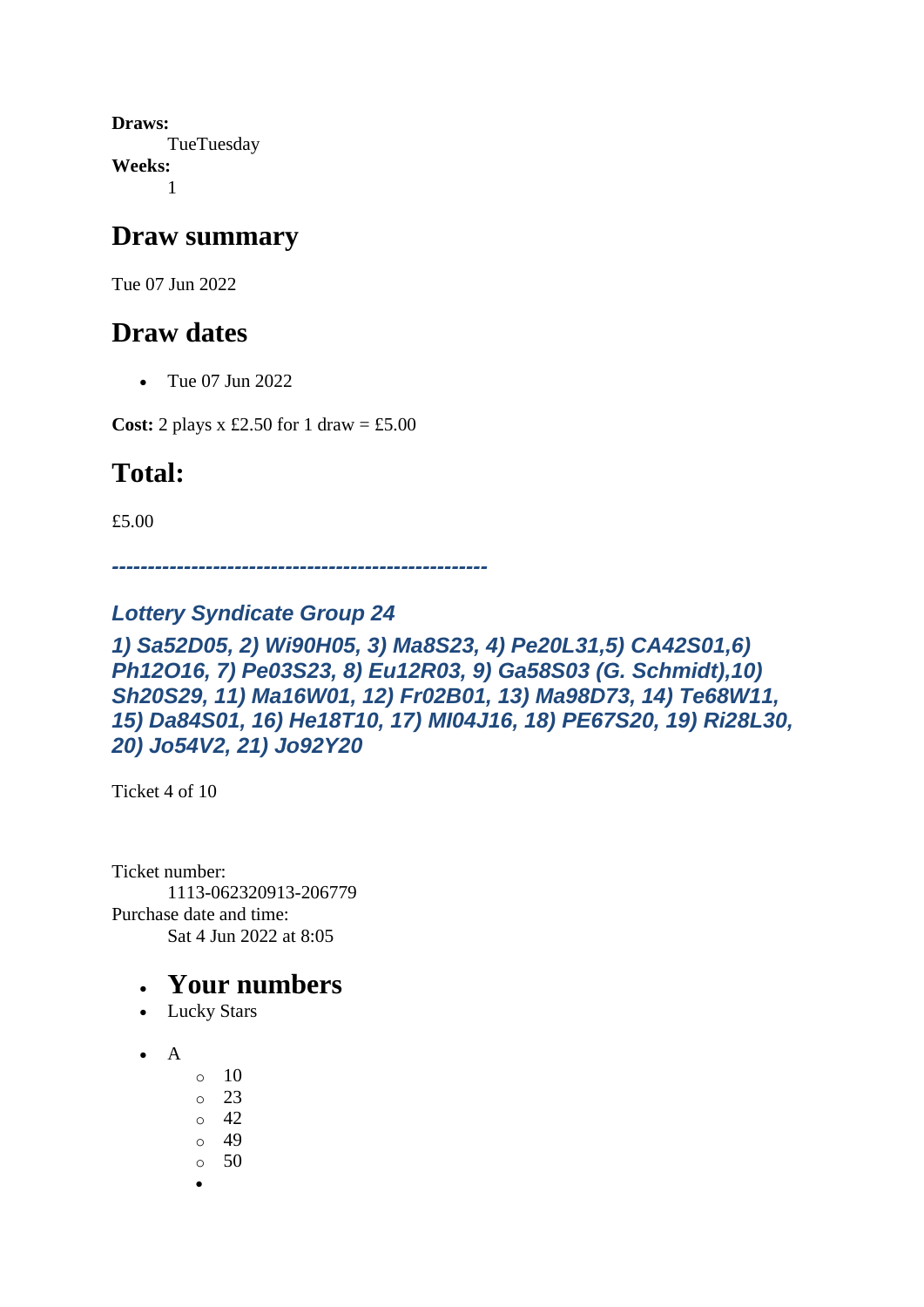|   | Ο       | 01        |
|---|---------|-----------|
|   | $\circ$ | 04        |
|   | $\circ$ | Lucky Dip |
| B |         |           |
|   | O       | 16        |
|   | $\circ$ | 21        |
|   | $\circ$ | 24        |
|   | $\circ$ | 30        |
|   | $\circ$ | 32        |
|   | ś       |           |
|   | $\circ$ | 03        |
|   | $\circ$ | 12        |
|   | $\circ$ | Lucky Dip |

- HTNW10775
- VTNR85620

We'll email you if you win.

### **Draws summary**

**Draws: TueTuesday Weeks:** 1

### **Draw summary**

Tue 07 Jun 2022

# **Draw dates**

• Tue 07 Jun 2022

**Cost:** 2 plays x £2.50 for 1 draw = £5.00

### **Total:**

£5.00

*----------------------------------------------------------*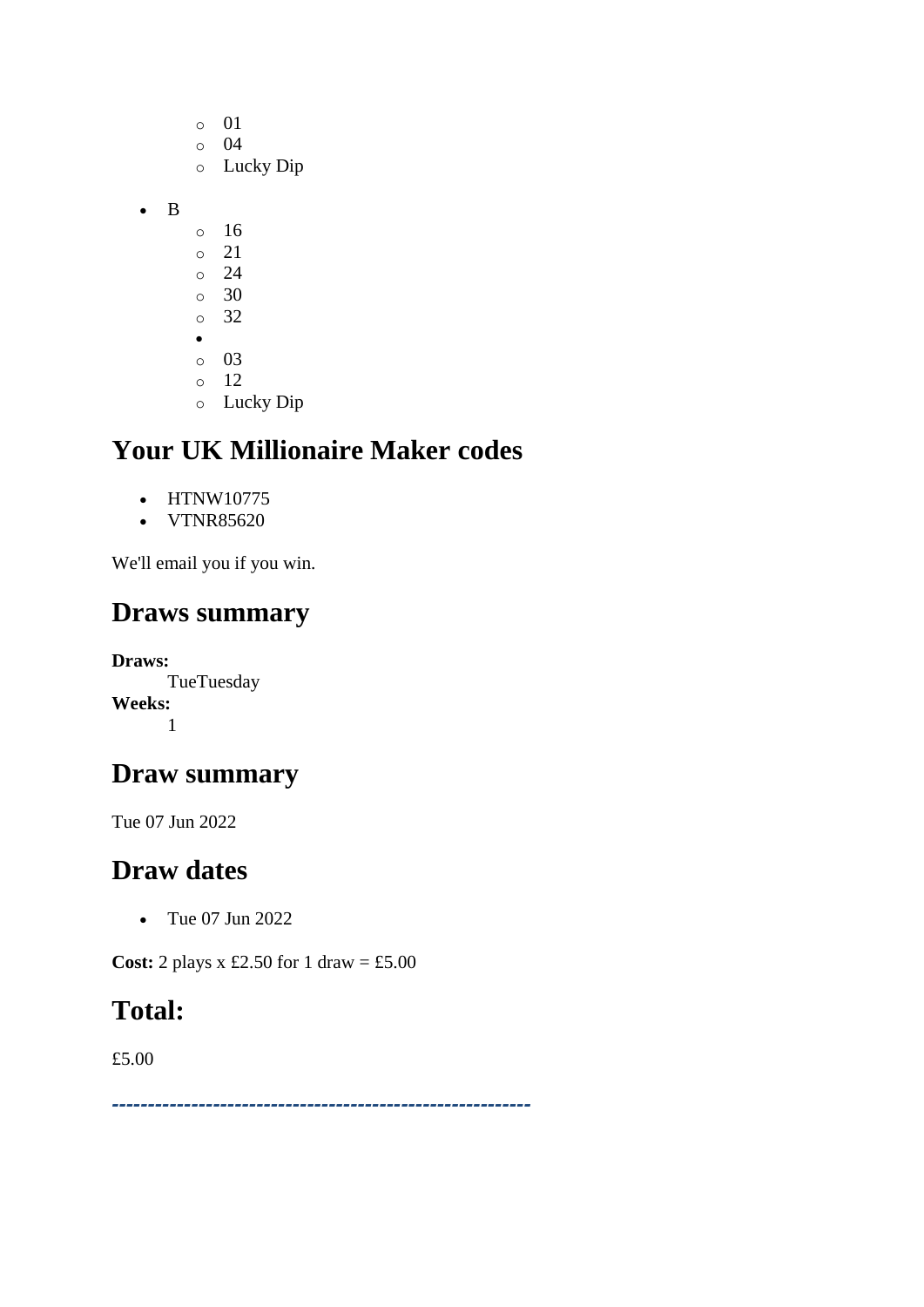#### *Lottery Syndicate Group 25*

#### *1) Sa52D05, 2) Ju86G11, 3) Jo57F06, 4) Jo16V36,5) Ry98M51, 6) CA42S01, 7) Wi90H05, 8) Fr02B01, 9) Te19B30,10) TH94L16, 11) Ma86M06, 12) De47C03, 13) MI04J16, 14) Sh20S29, 15) Te68W11,16) Ma8S23, 17) St81P02, 18) Ha98S01, 19) Ma94N21, 20) Be11V1, 21) Eu12R03*

Ticket 5 of 10

Ticket number: 1113-028813585-207879 Purchase date and time: Sat 4 Jun 2022 at 8:05

#### • **Your numbers**

- Lucky Stars
- A
- $\circ$  04
- o 18
- o 20
- o 22
- o 26
- •
- o 04
- o 06
- o Lucky Dip
- B
- o 03
- o 15
- o 22
- o 37
- o 45
- •
- o 03
- o 09
- o Lucky Dip

### **Your UK Millionaire Maker codes**

- JTNS86502
- MTNT03492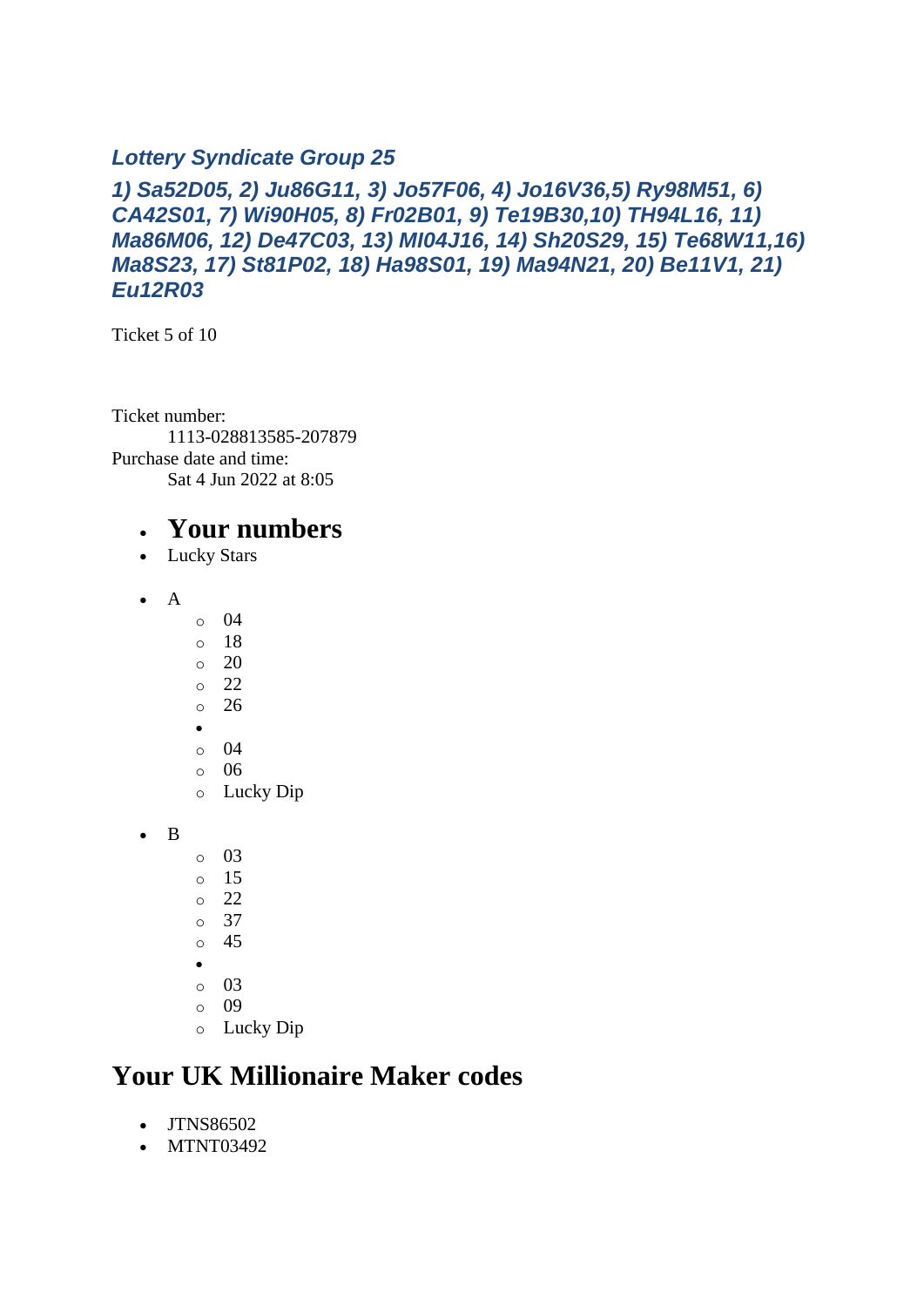We'll email you if you win.

### **Draws summary**

**Draws:** TueTuesday **Weeks:** 1

## **Draw summary**

Tue 07 Jun 2022

### **Draw dates**

• Tue 07 Jun 2022

**Cost:** 2 plays x £2.50 for 1 draw = £5.00

# **Total:**

£5.00

*-------------------------------------------------*

#### *Lottery Syndicate Group 26*

*1) Ry98M51, 2) Te68W11, 3) Be55G77, 4) Sh20S29,5) Ri28L30,6) CA42S01, 7) Jo16V36, 8) Al57S13, 9) Te19B30,10) Pe03S23, 11) Pa65A06, 12) De47C03, 13) Ka30M09, 14) Ha90S03, 15) Ma52A71,16) Ma86M06 17) Ed55T02, 18) St81P02, 19) TH94L16, 20) Ma56S01, 21) Jo92Y20*

Ticket 6 of 10

Ticket number: 1113-050852117-207079 Purchase date and time: Sat 4 Jun 2022 at 8:05

#### • **Your numbers**

• Lucky Stars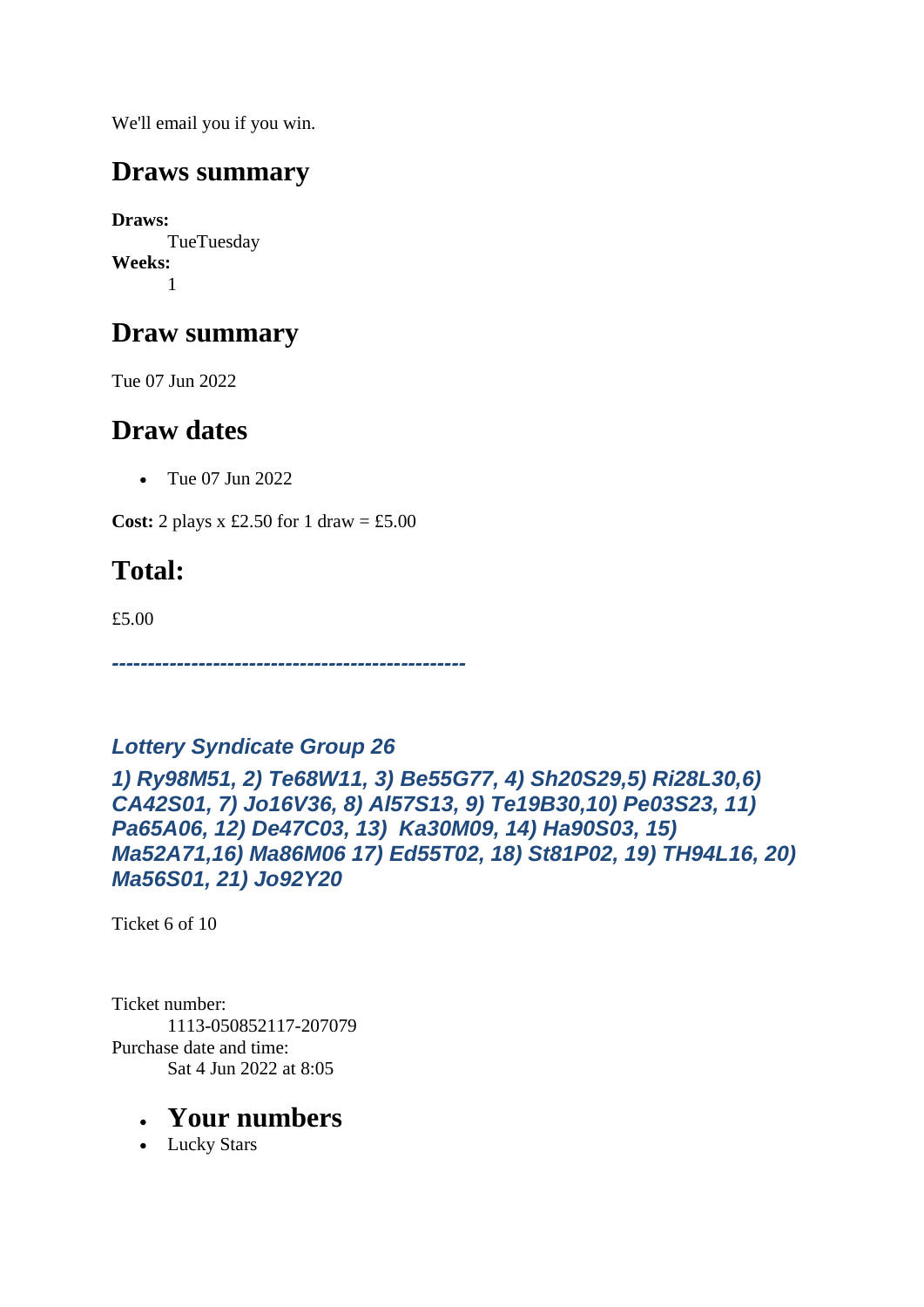- A
	- $\circ$  22
		- o 26
		- o 31 o 37
		- o 39
		- •
		- o 06 o 09
- B
- o 07  $\circ$  10 o 26 o 40  $\circ$  47 • o 08
- $\circ$  10

- MTNT03494
- TTNT43214

We'll email you if you win.

### **Draws summary**

```
Draws:
     TueTuesday
Weeks:
     1
```
### **Draw summary**

Tue 07 Jun 2022

# **Draw dates**

• Tue 07 Jun 2022

**Cost:** 2 plays x £2.50 for 1 draw = £5.00

# **Total:**

£5.00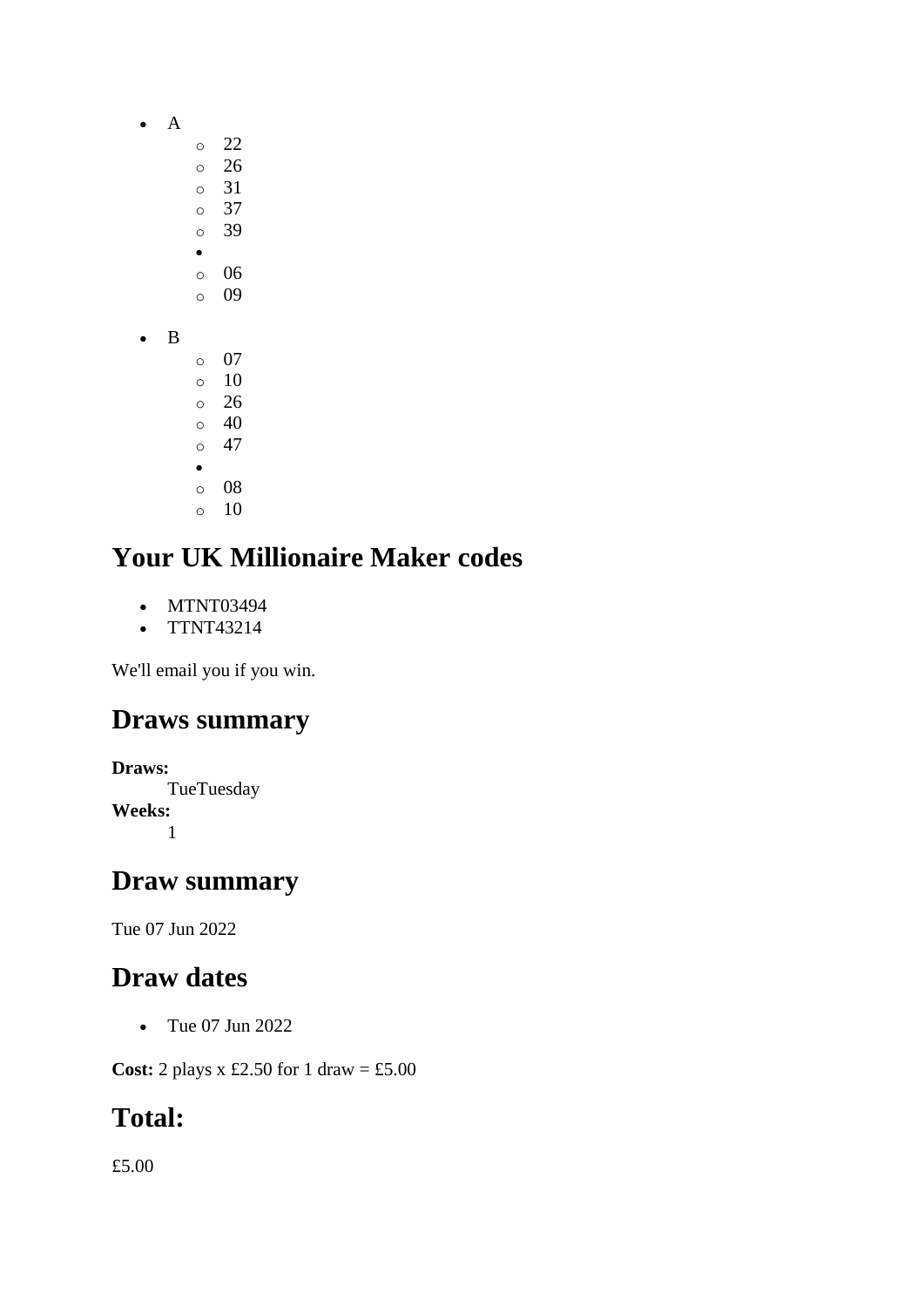#### *---------------------------------------------------- Lottery Syndicate Group 27*

*1) Al57S13, 2) CE76J05, 3) Be55G77, 4) Sh20S29,5) Mo08K09,6) CA42S01, 7) Pa65A06, 8) Ha90S03, 9) Te19B30,10) Te68W11, 11) Mi68H03/MI68H03, 12) De47C03, 13) Gr27B30, 14) St81P02, 15) Ro57M05, 16) LE29H09, 17) Ma56S01, 18) Ra51N11, 19) Do1V1, 20) Ni02G12, 21) Jo92Y20*

Ticket 7 of 10

Ticket number: 1113-004621589-208479 Purchase date and time: Sat 4 Jun 2022 at 8:05

#### • **Your numbers**

- Lucky Stars
- $\bullet$  A

• B

- o 03 o 06  $\circ$  14  $\circ$  20 o 35 • o 08 o 11  $\circ$  13 o 33 o 34  $\circ$  42
- $\circ$  47
- •
- o 02
- $\circ$  10

### **Your UK Millionaire Maker codes**

- XTNS82708
- TTNT43215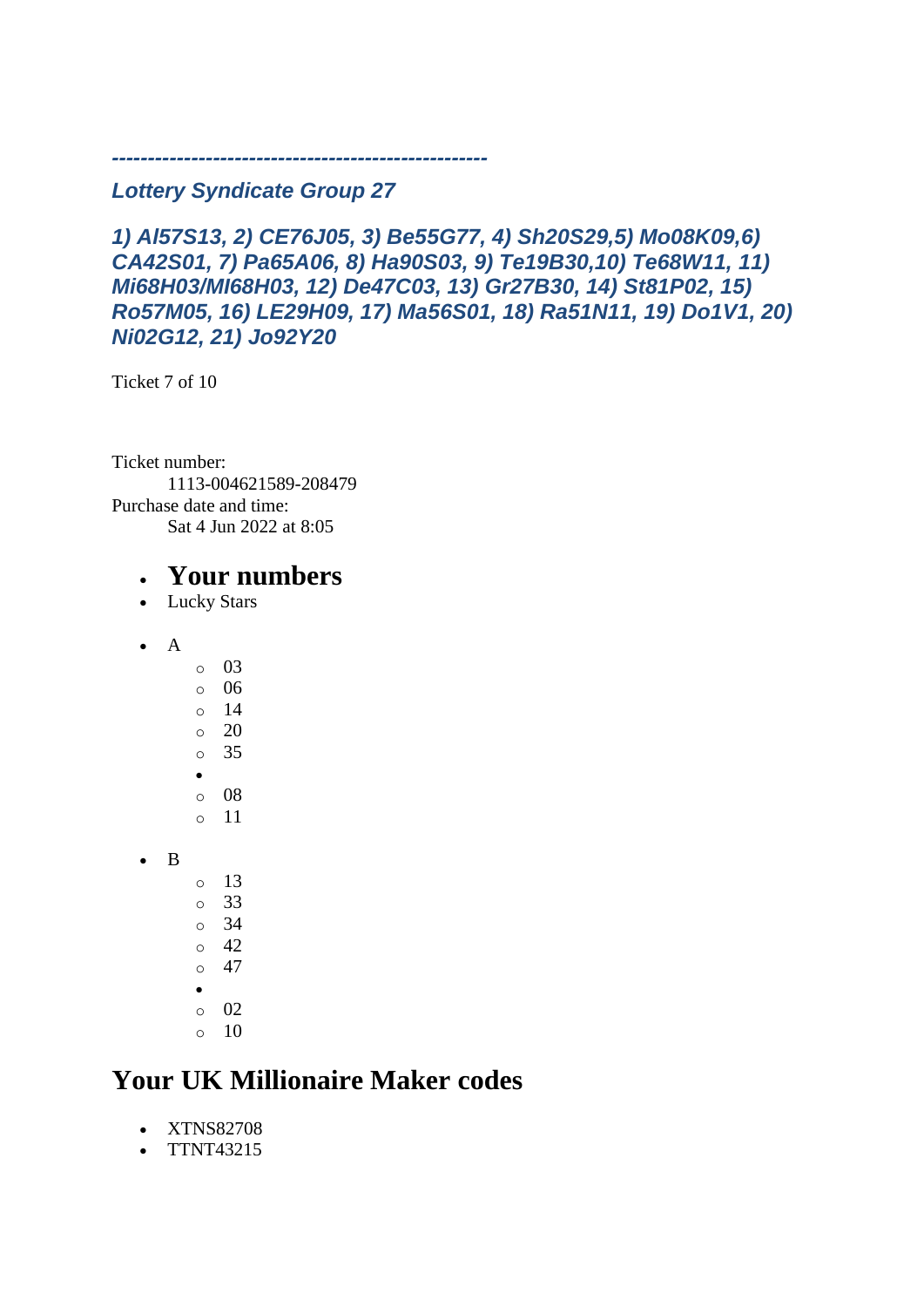We'll email you if you win.

### **Draws summary**

**Draws:** TueTuesday **Weeks:** 1

## **Draw summary**

Tue 07 Jun 2022

### **Draw dates**

• Tue 07 Jun 2022

**Cost:** 2 plays x £2.50 for 1 draw = £5.00

# **Total:**

£5.00

*---------------------------------------------------- Lottery Syndicate Group 28*

*1) Ti53W41, 2) Ra51N11, 3) Ma52A71, 4) Mo08K09, 5) Ma98D73,6) Ro57M05, 7) AL06S23, 8) Pe57L11, 9) De05M22, 10) Ne03F12, 11) Ad34Y2, 12) Ni02G12, 13) Vi53J31, 14) Pe03S23, 15) Jo16V36, 16) --- --------, 17) Jo57F06, 18) Ma56S01, 19) Ra86P02, 20) Ro07W32, 21) Pe21W01*

Ticket 8 of 10

Ticket number: 1113-038264085-202979 Purchase date and time: Sat 4 Jun 2022 at 8:05

- Lucky Stars
- $\bullet$  A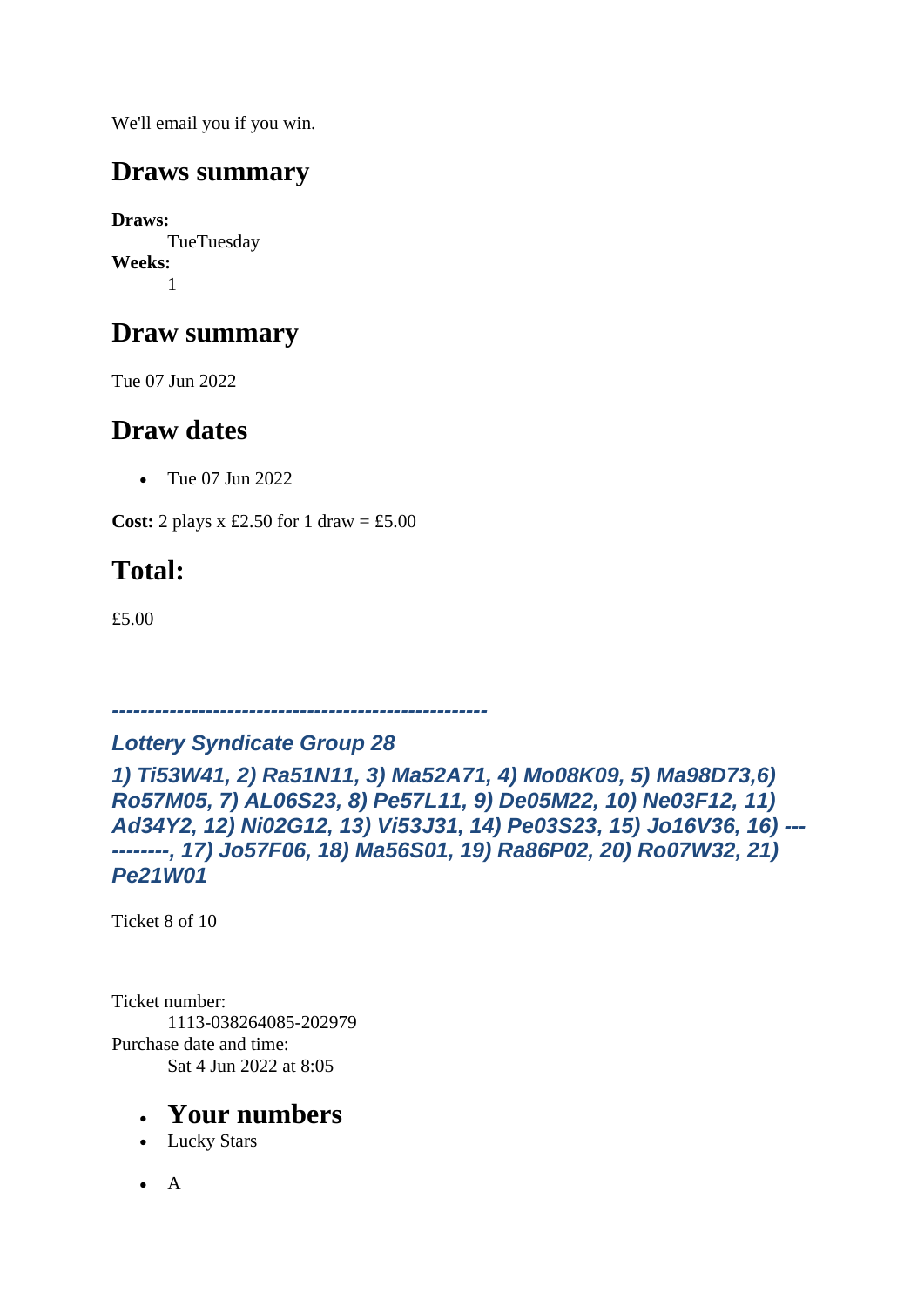- o 13
- o 24
- o 31 o 35
- o 45
- •
- o 08
- o 09
- B
- o 09 o 20 o 26 o 35 o 43 • o 02  $\circ$  10

- XTNS82709
- ZTNS28424

We'll email you if you win.

# **Draws summary**

#### **Draws:**

TueTuesday **Weeks:** 1

### **Draw summary**

Tue 07 Jun 2022

### **Draw dates**

• Tue 07 Jun 2022

**Cost:** 2 plays x £2.50 for 1 draw = £5.00

# **Total:**

£5.00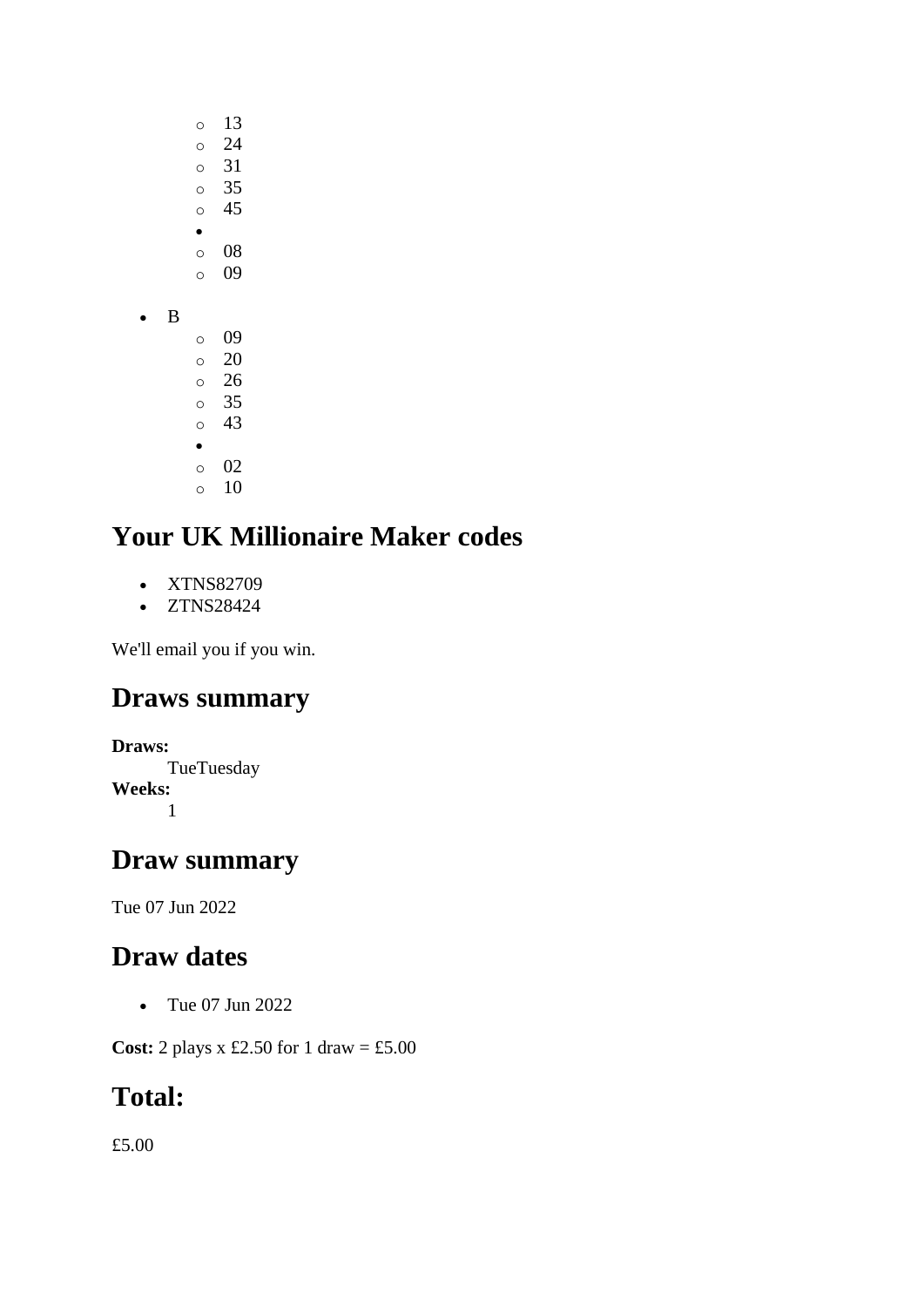*Lottery Syndicate Group 29*

*----------------------------------------------------*

*1) FR30E17, 2) Pe03S23, 3) Li08G23, 4) Ri05M06,5) Ad05R11, 6) Pa52W81, 7) Mo08K09, 8) Me21F22, 9) Ra86P02,10) Mi02L17, 11) Ed55T02, 12) De05M22, 13) Jo54V2, 14) Ma56S01, 15) Pe57L11, 16) - David1980, 17) Ju86G11, 18) Jo57F06, 19) Pe20L31, 20) Ma52A71, 21) Pe21W01*

Ticket 9 of 10

Ticket number: 1113-033007889-200679 Purchase date and time: Sat 4 Jun 2022 at 8:05

#### • **Your numbers**

- Lucky Stars
- $\bullet$  A

• B

- o 02 o 06 o 08 o 33  $\circ$  42 • o 01 o 03  $\circ$  22  $\degree$  26
- o 37
- o 38
- $\circ$  47
- o 01
- o 06

### **Your UK Millionaire Maker codes**

- ZTNS28425
- ZTNS28426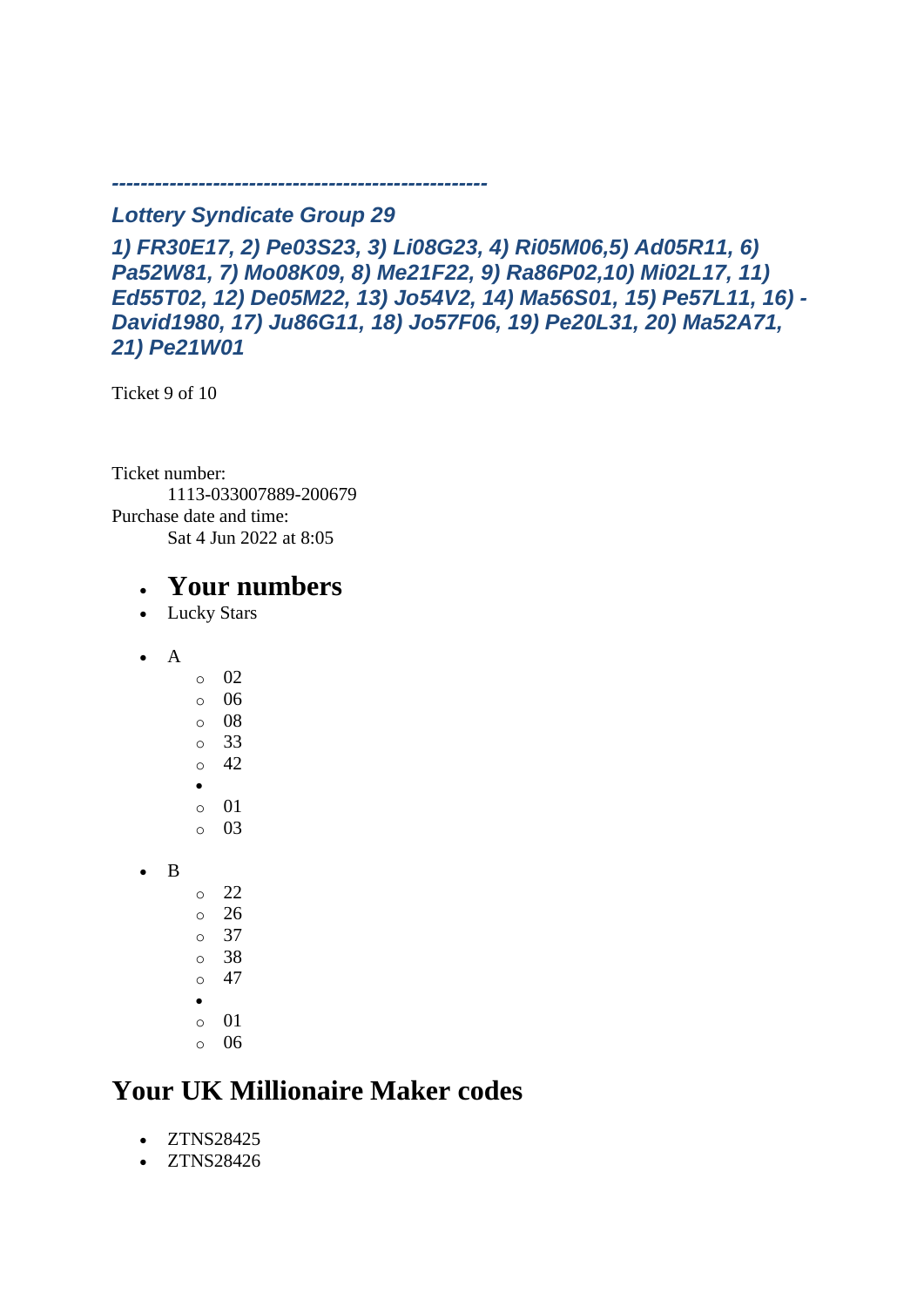We'll email you if you win.

### **Draws summary**

**Draws:** TueTuesday **Weeks:** 1

## **Draw summary**

Tue 07 Jun 2022

### **Draw dates**

• Tue 07 Jun 2022

**Cost:** 2 plays x £2.50 for 1 draw = £5.00

# **Total:**

£5.00

*----------------------------------------------------*

#### *Lottery Syndicate Group 30*

*1) Ca05F01, 2) Si12G05, 3) Me21F22, 4) Ad05R11, 5) Pe21W01, 6) De05M22, 7) Pe03S23, 8) Li08G23, 9) Dy02J22,10) Jo57F06, 11) Ra86P02, 12) To10J23, 13) Sa03M11, 14) BA09K03Basat, 15) AL06S23, 16) Do1V1, 17) Hi06R06, 18) Ri05M06, 19) Pe20L31, 20) Ne03F12, 21) Ge08D01*

Ticket 10 of 10

Ticket number: 1113-010126864-206179 Purchase date and time: Sat 4 Jun 2022 at 8:05

- Lucky Stars
- $\bullet$  A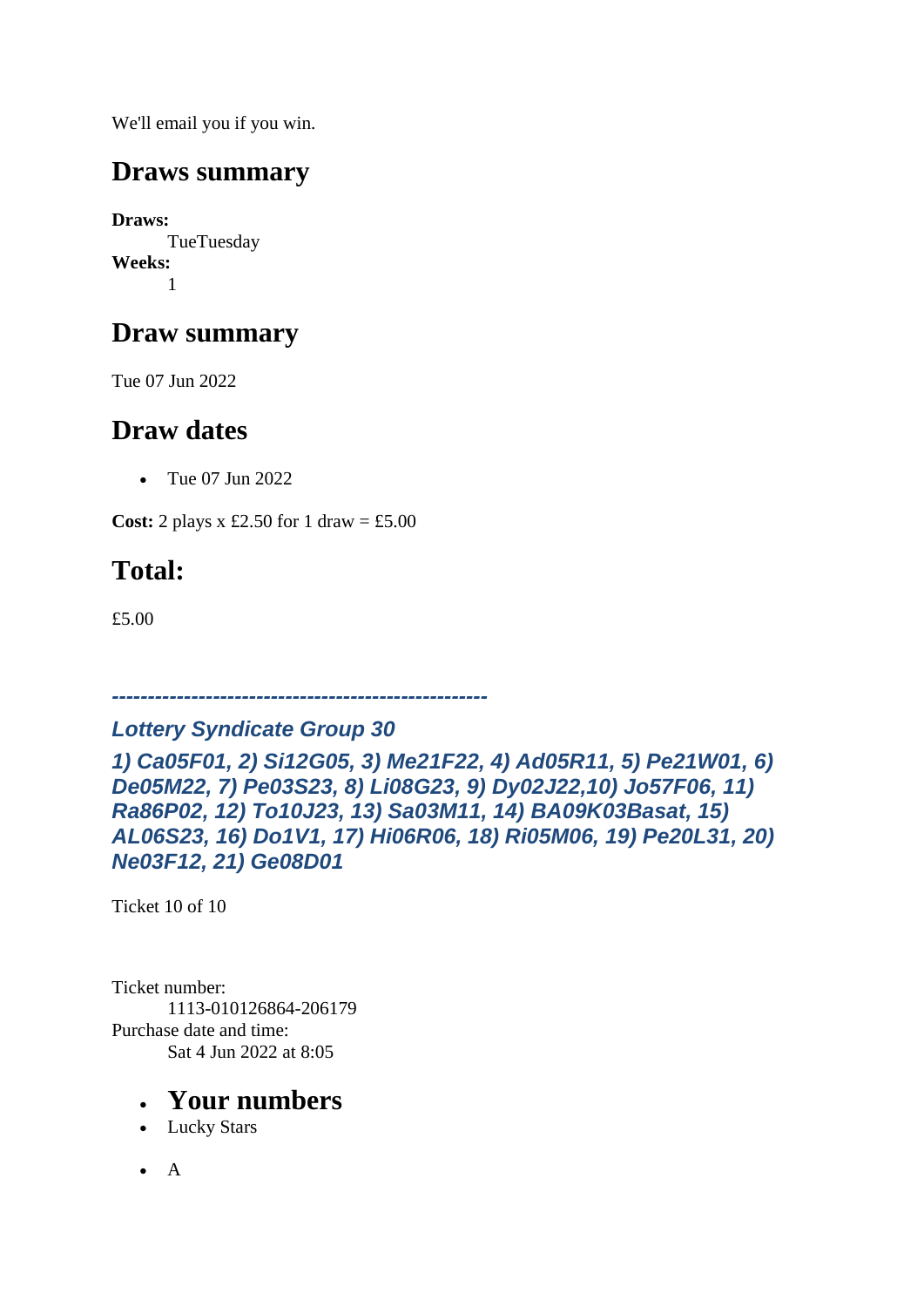- o 26
- $\circ$  37 o 38
- $\circ$  44
- $\circ$  47
- $\circ$  02
- o 12
- B
- o 06 o 13 o 41 o 45 o 50 • o 01 o 08 o Lucky Dip

- XTNS82711
- HTNW10780

We'll email you if you win.

# **Draws summary**

```
Draws:
      TueTuesday
Weeks:
      1
```
# **Draw summary**

Tue 07 Jun 2022

# **Draw dates**

• Tue 07 Jun 2022

**Cost:** 2 plays x £2.50 for 1 draw = £5.00

# **Total:**

£5.0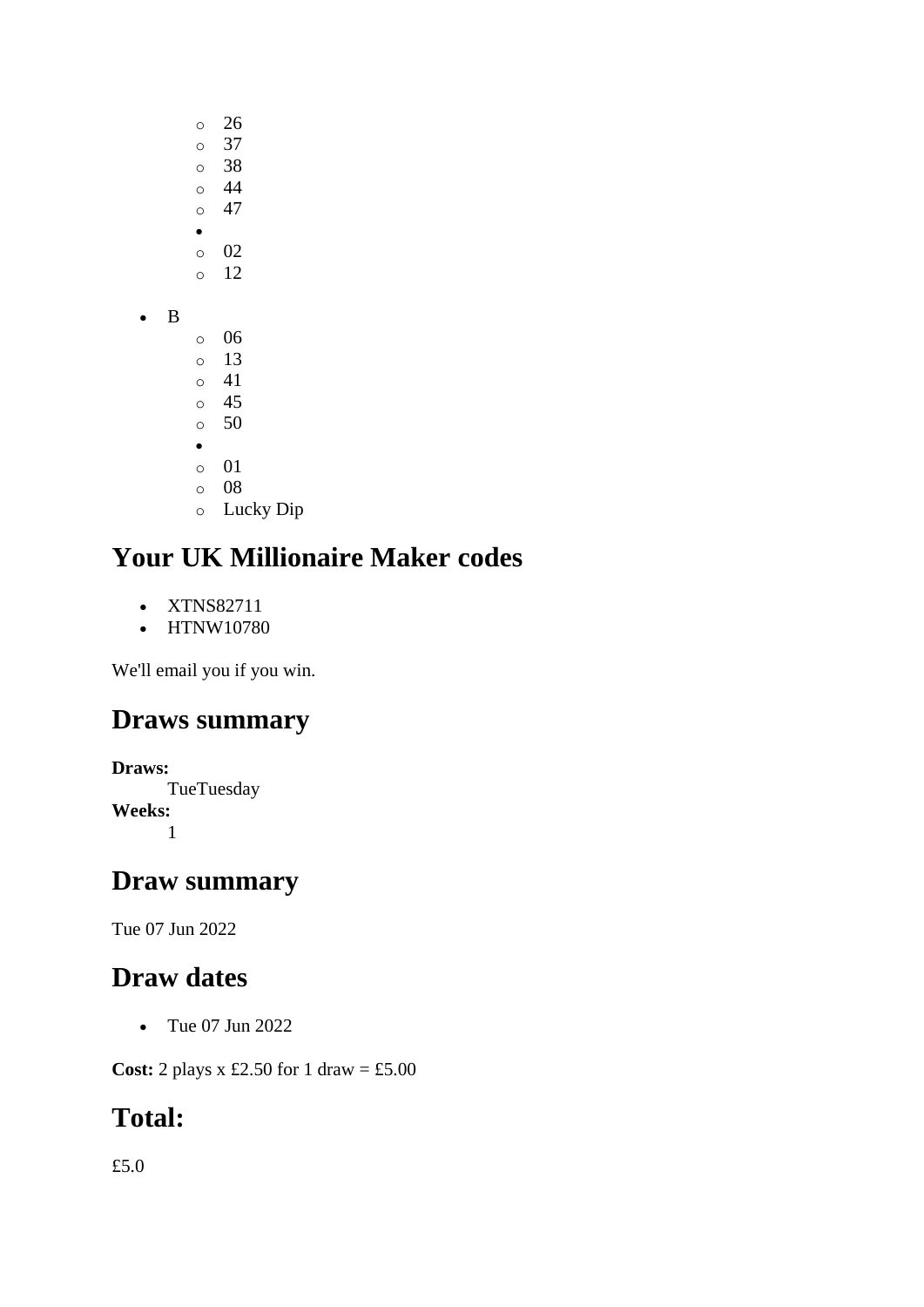#### *Lottery Syndicate Group 31*

*----------------------------------------------------*

*1) Ca05F01, 2) To10J23, 3) Dy02J22, 4) Ad05R11, 5) Ne03F12, 6) De05M22, 7) David1980, 8) Li08G23, 9) Sa03M11,10) Jo57F06, 11) Fr02B01, 12) Si12G05, 13) AL06S23, 14) IA05W25, 15) Me21F22, 16) Do1V1, 17) Hi06R06, 18) Ri05M06, 19) Ma02L23, 20) Ka10K21, 21) Ge08D01*

Ticket 1 of 3

Ticket number: 1113-047943952-209479 Purchase date and time: Sat 4 Jun 2022 at 8:10

#### • **Your numbers**

- Lucky Stars
- $\bullet$  A
- o 02
- $\circ$  05
- o 07
- o 09
- o 17
- •
- o 06  $\circ$  10
- o Lucky Dip

• B

- $\circ$  05
- $\degree$  22
- o 39
- $\circ$  45
- $\circ$  50
- •
- o 09
- $\circ$  10
- o Lucky Dip

# **Your UK Millionaire Maker codes**

- VTNR85948
- TTNT43542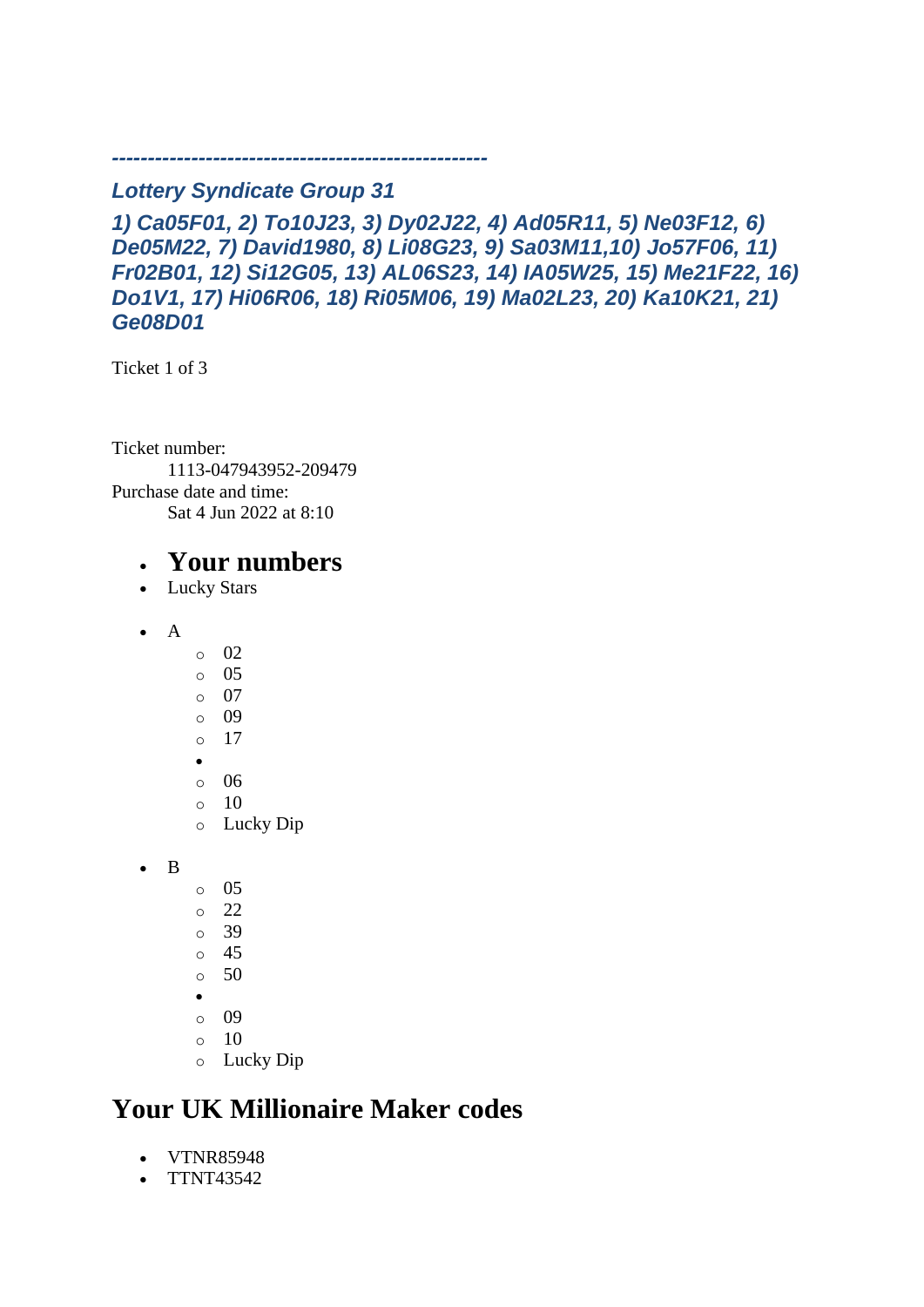We'll email you if you win.

### **Draws summary**

**Draws:** TueTuesday **Weeks:** 1

## **Draw summary**

Tue 07 Jun 2022

### **Draw dates**

• Tue 07 Jun 2022

**Cost:** 2 plays x £2.50 for 1 draw = £5.00

# **Total:**

£5.00

*----------------------------------------------------*

*Lottery Syndicate Group 32 1) St07G02, 2) Dy02J22, 3) Am08M22, 4) AL06S23, 5) Fr02B01, 6) Ne03F12, 7) Mi02L17, 8) Rh06T24, 9) Ge08D01,10) BA09K03Basat, 11) Me21F22, 12) Li08G23, 13) IA05W25, 14) TA05W02, 15) Ma20C23, 16) Am06M03, 17) Ka10K21, 18) Ma03N09, 19) Ku06C07, 20) To10J23, 21) Do1V1*

Ticket 2 of 3

Ticket number: 1113-023848212-200479 Purchase date and time: Sat 4 Jun 2022 at 8:10

- Lucky Stars
- $\bullet$  A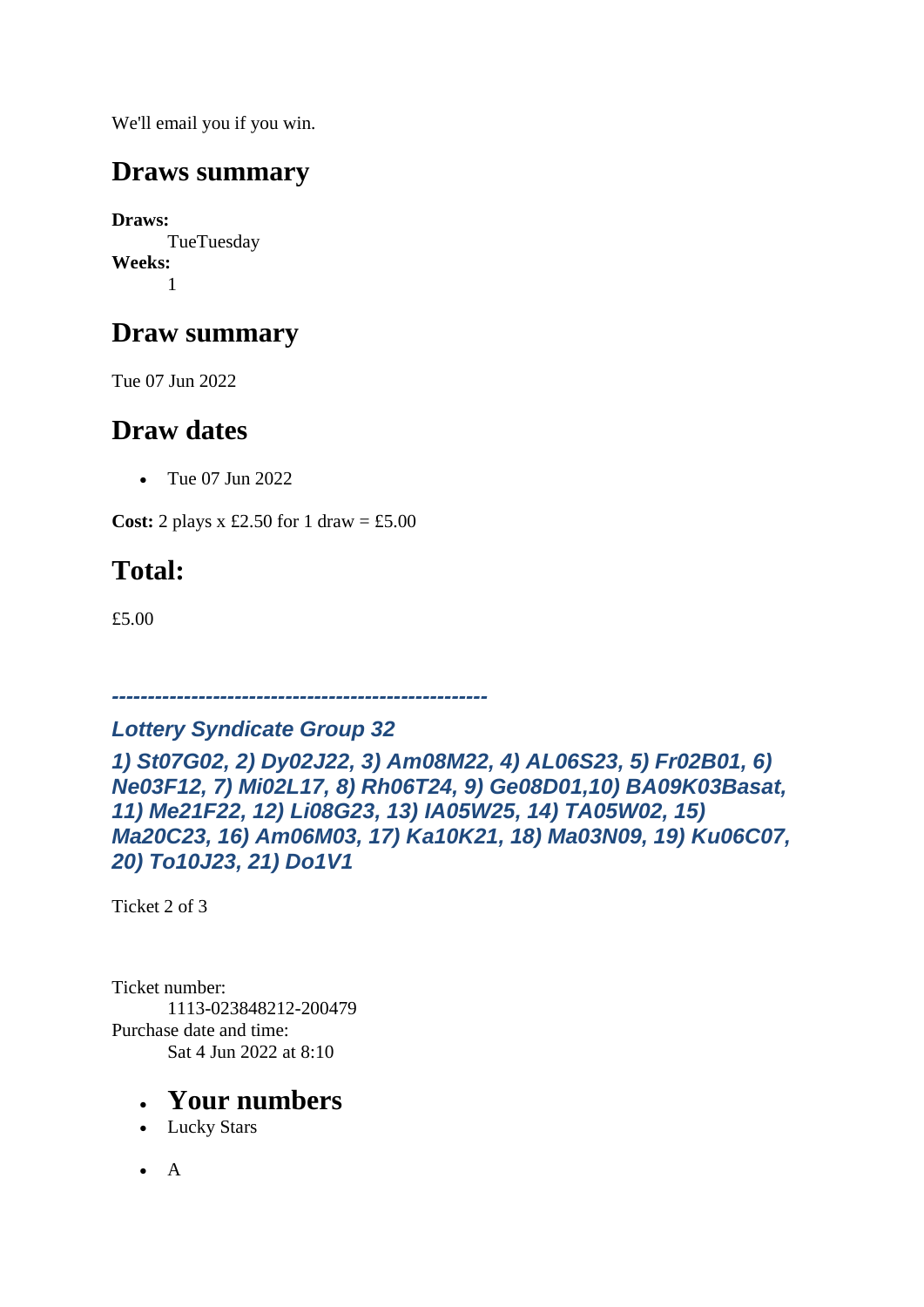- o 13
- o 29
- o 36 o 39
- $\circ$  50
- •
- o 08
- o 11
- o Lucky Dip
- B
- o 06
- o 12
- o 30 o 36
- o 38
- •
- o 01
- $\circ$  12
- o Lucky Dip

- ZTNS28758
- ZTNS28759

We'll email you if you win.

# **Draws summary**

```
Draws:
      TueTuesday
Weeks:
      1
```
### **Draw summary**

Tue 07 Jun 2022

# **Draw dates**

• Tue 07 Jun 2022

**Cost:** 2 plays x £2.50 for 1 draw = £5.00

# **Total:**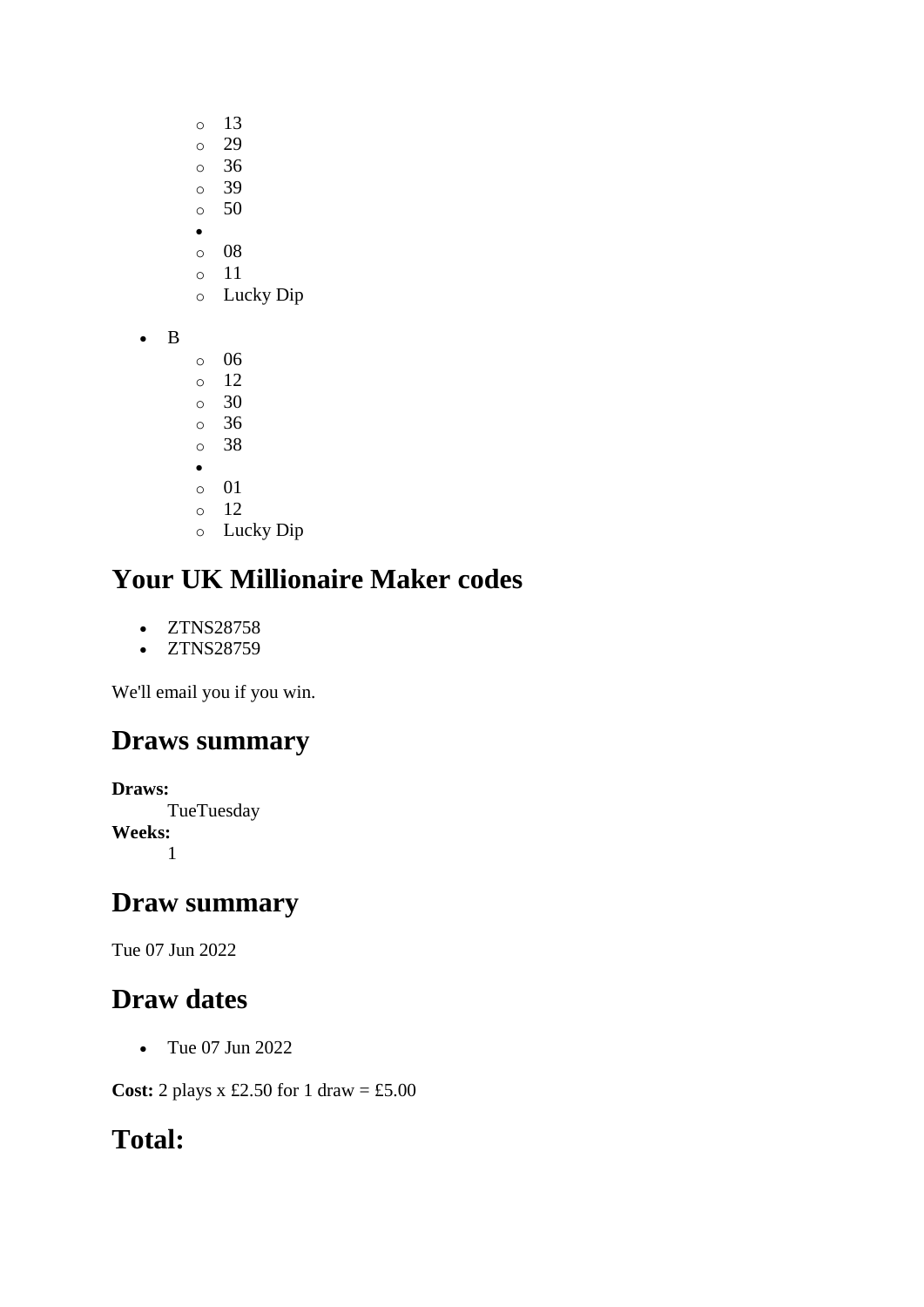£5.00

#### *----------------------------------------------------*

#### *Lottery Syndicate Group 33*

*1) St07G02, 2) Ro07W32, 3) Co09G02, 4) Am08M22, 5) Ab01A01, 6) Mi02L17, 7) Ma02L23, 8) Fr02B01, 9) Ge08D01,10) BA09K03Basat, 11) TA05W02, 12) Li08G23, 13) Jo16V36, 14) AL06S23, 15) Ma20C23, 16) Am06M03, 17) Ka10K21, 18) ---------, 19) Ku06C07, 20) To10J23, 21) Do1V1*

Ticket 3 of 3

Ticket number: 1113-000444693-202179 Purchase date and time: Sat 4 Jun 2022 at 8:10

#### • **Your numbers**

- Lucky Stars
- A
- $\circ$  10 o 27 o 30 o 34 o 39 •  $\circ$  01 o 08 o Lucky Dip

• B

- o 04
- o 15
- o 21
- o 24
- o 48
- •
- o 01  $\circ$  08
- o Lucky Dip

### **Your UK Millionaire Maker codes**